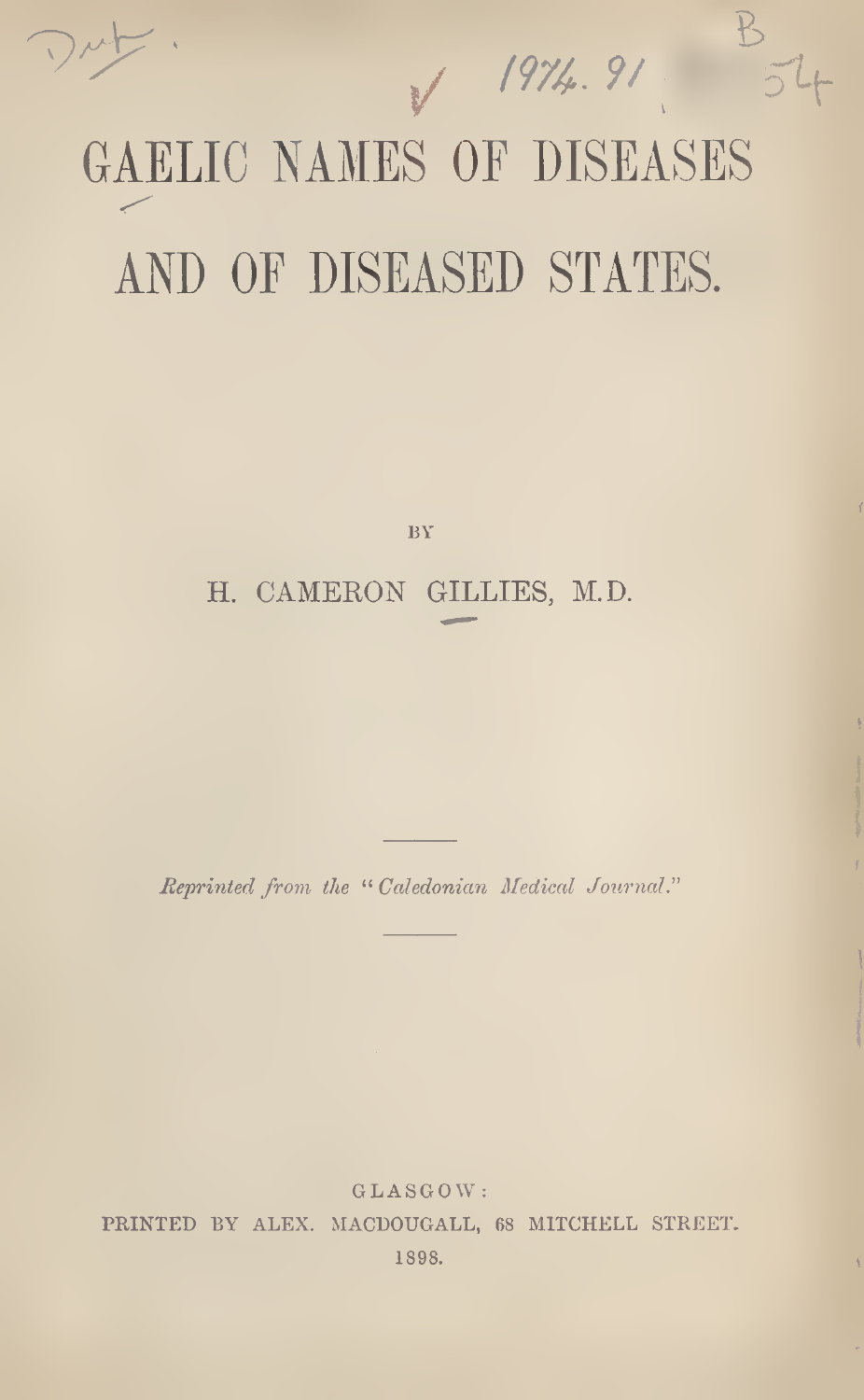

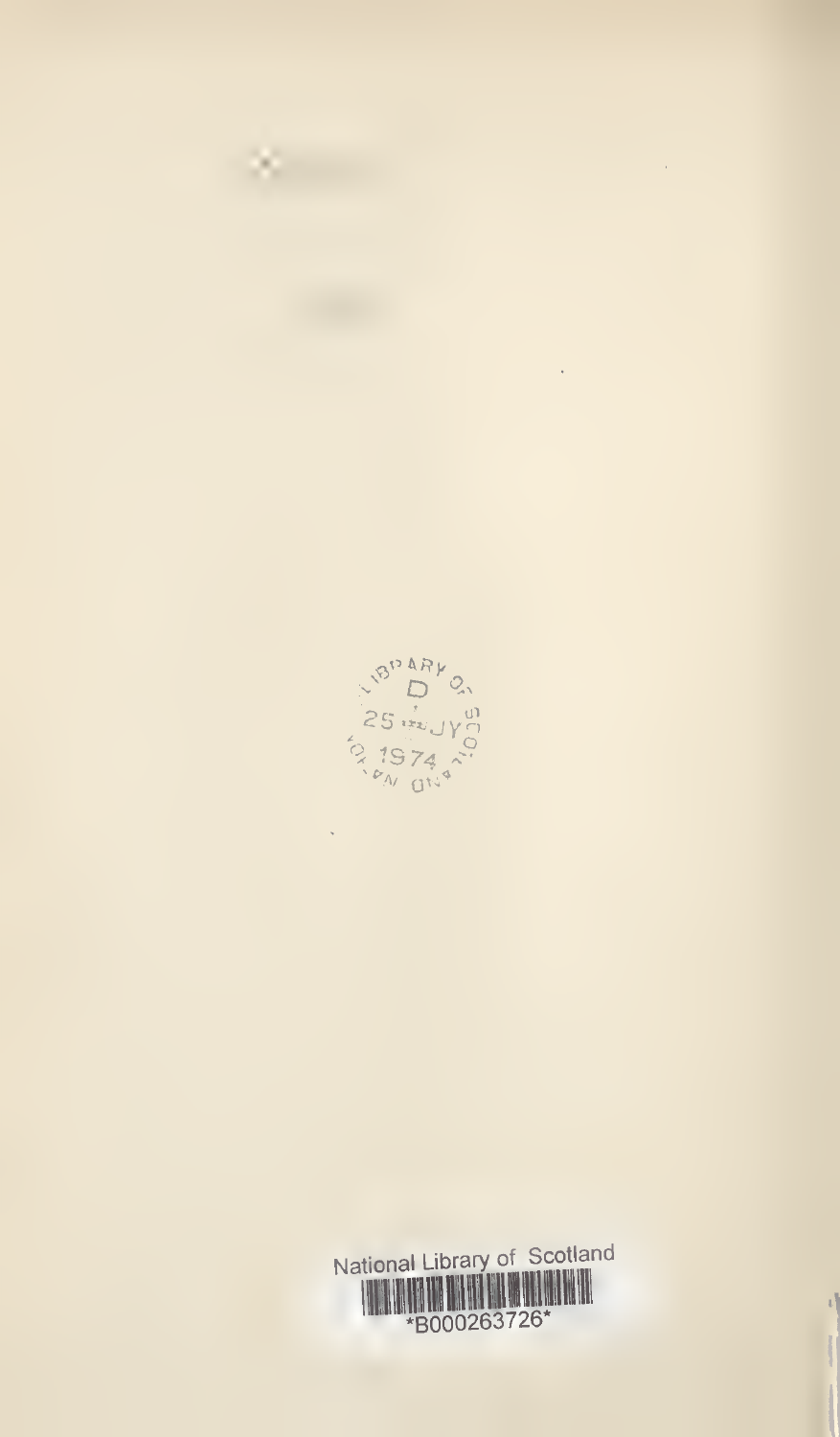# GAELIC NAMES OF DISEASES AND OF DISEASED STATES.

 $\overline{z}$ 

IF I could give anything of completeness to the following essay, I should wish it to serve two purposes. I should wish it to serve as a record of words and word-values, and through these, to enable us to get an appreciable glimpse into the past of our people, and the thoughts they entertained of the nature and meaning of their suffering. I fear that both ends will fail to be realised in my hands, but the effort will not be altogether in vain if I am able even to direct attention to most interesting lines of inquiry which others may afterwards follow and extend more effectively.

It will be well if, in our investigation, we constantly remember what we are looking for, and how much we have just right to look for, in these names and words. We must remember that there is not, as there could not be, anything at all of modern pathology or of the knowledge of the  $minutive$ of diseased processes in Gaelic. Even the knowledge of anatomy extends only to organs and structures in their mass, and not to their histology or their minute details. The physiology, also, is practically inconsiderable. For all this defect, however, we must not imagine that Gaelic observation is of necessity so limited, so meagre, and so blunt as to be worthless, or that a study of it must be altogether unprofitable. We must remember that the revelations of the microscope, and of modern chemical and pathological methods, are but an extended vision and understanding, and that we have learned nothing by these means which is not in line and continuous with what is within the range of our unaided senses and of the greater processes of disease which must have impressed themselves upon the rational intelligence of a thoughtful and observing people. I am, indeed, disposed to say, at the risk of being esteemed heretical, that the highest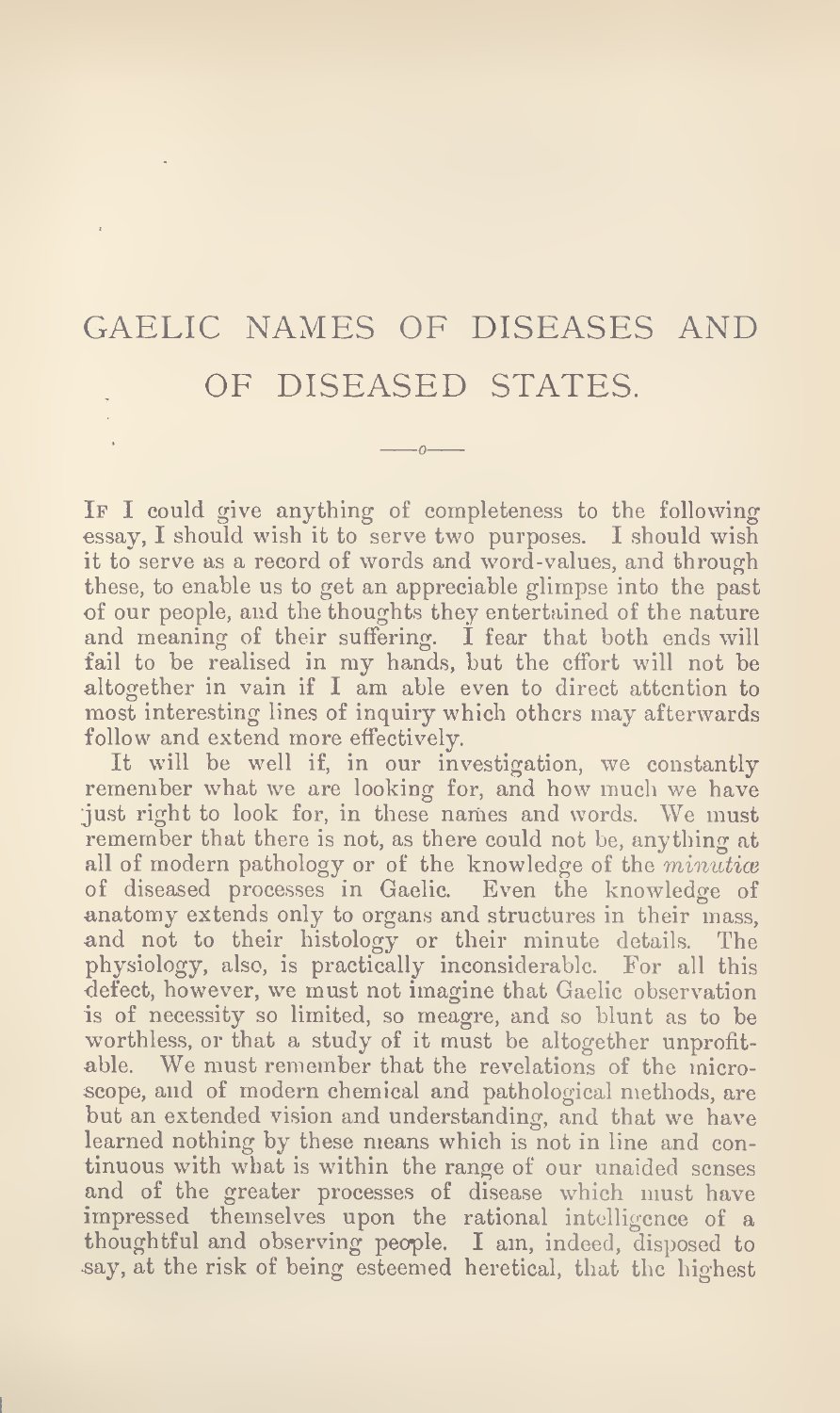good from our extended knowledge into details of structure and of process, is to illumine and confirm our reasoning upon the larger phenomena of disease which are within the reach of our unaided senses—and this was the province of Gaelic observation and inference, and the province in which, after all, the sphere of our professional duty mostly lies. The success or failure of our means and methods of treatment must always remain the test of the validity and usefulness of our knowledge, and it is undeniable that the man who studies the patient as a whole, and the larger elements of his conduct, constitution, and circumstances, will treat him with greater hope of success than he who, neglecting these, directs his attention to the details only of the special disease, and has regard to the processes thereof rather than to the great causes which have brought about the perversion of function or the breakdown to which we give special attention and perhaps a special name. I would, therefore, enter a plea for the exercise of our senses within their proper range; in fact, this is our first, and perhaps our most important duty. There is reason to fear that our eager " research " in the heaven above and in the earth beneath disposes us to neglect, aye even to despise as would seem, the commonplace in which our lot is nevertheless cast. This is not an advantage; and if our Gaelic inquiry, however blunt and meagre it may be found, shall help to withdraw us even for a time from our vain stargazing to our more pertinent duty, or relieve us in some small degree of the intellectual myopia which comes by the pursuit of small things, it shall have served something of a good purpose.

This essay must consist in great part of a study of words. To know a word we must know (1) its most correct usage in the present day; (2) its history in the past—its various forms and meanings at different times; and (3) its origin—if we can. I cannot follow this order or method. The present-day meaning shall taken as known. The origin is only a single fact or concept often most difficult to determine. The interesting and important part is in the history of the word—its changes of form and meaning in the same language at different times and in different languages at various times and places. The change in the value of words or of their meaning is for our purpose the most interesting consideration. If we could only follow this change throughout its whole course for any one word, we should be put in possession of a most valuable record—the life history of an idea, if I may so express it. We should doubtless find that the change, in every instance, followed an organic course of growth and extension, or of atrophy and decline, according as the mind changed, of which it was the

 $\Delta$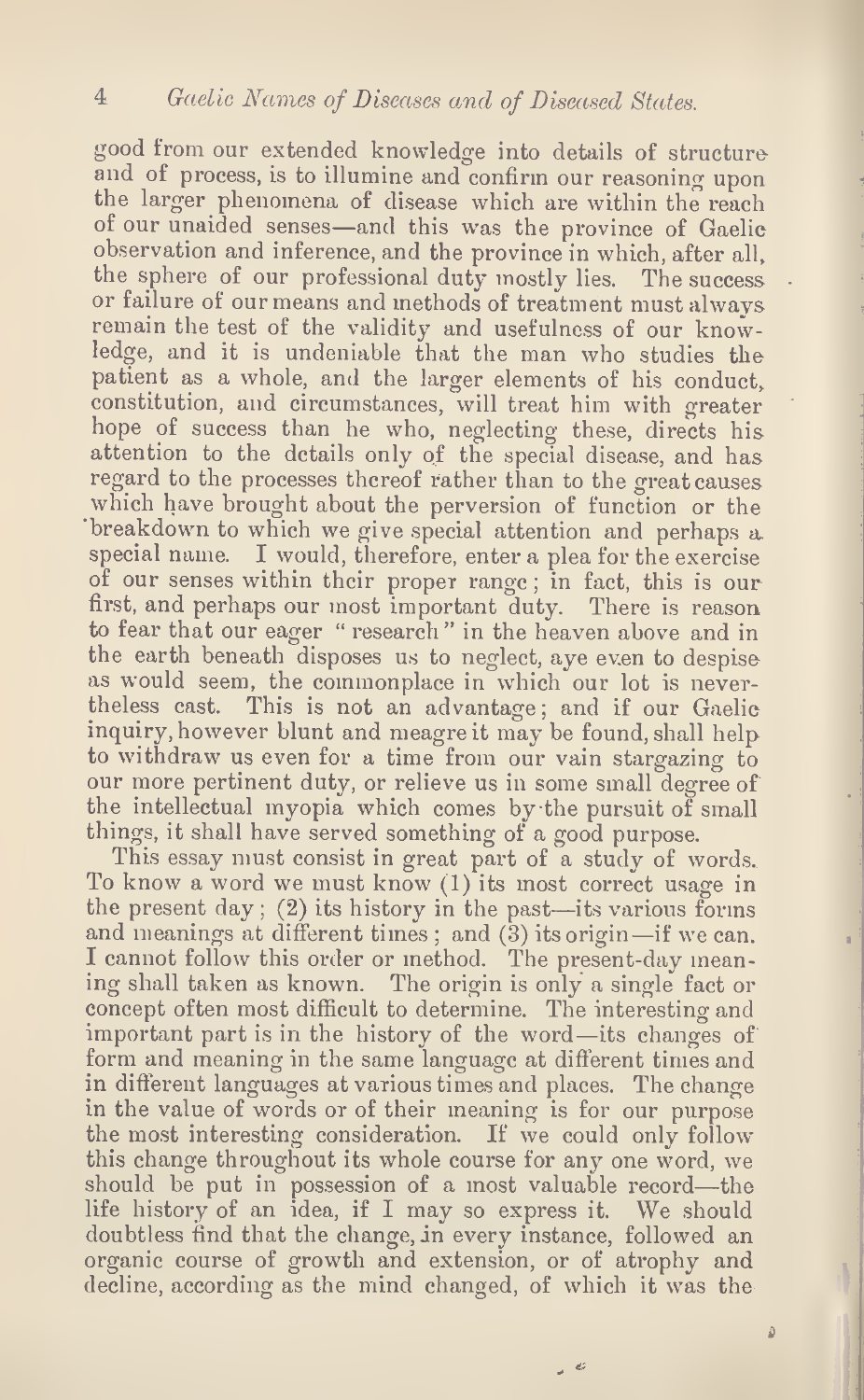instrument. Marbh in our day means "dead," but of old it simply meant "exhausted," as we say, or "tired." Now, if we were to follow the idea from the extremest value in death to its lightest or slightest signification in being simply tired, we should have not only an historical record of much interest, but a philosophical apprehension also of an important truth, clearer and fuller than could be attained by any other way. The man who is tired is so because he has overdrawn his strength; if he overdraws more he is more tired because more exhausted; if he draws all, he is dead. The line cannot be drawn anywhere. It is one and the same thing all the way, from being simply tired at the one end to death at the other. It is important in this connection to observe that words have, as it were, two perspectives—a perspective in the past and in the present. The perspective in the past is that just referred to, in which the idea is seen through its whole course and  $\cdot$ development in time. By the perspective in the present the same thing may be seen in nearly the same form and appearance if we follow the idea down through the different strata of intellectual perspicacity or understanding. The progress of one mind, or one type of mind, towards light and knowledge, is not inaptly represented by the mental gradation from below upwards which obtains among the mass of the population. We have then two ways open before us—the scholar's way of enlightening the past, and the way of the scientific observer who discovers the past in the present. The man who declares himself " dead tired," even if he is " no scholard," is yet a philosopher pro tanto, speaking the very essence of a truth which the philologist can only discover by arduous effort. " Thy last day contributes no more to thy dissolution than every one of the rest. The last step is not the cause of lassitude; it does but confess it. Every day travels towards death ; the last only arrives at it." <sup>1</sup>

In a previous issue of the *Journal* I endeavoured to trace the history of a single word, " Pain," and I found it a delightful and wonderfully instructive exercise. That, however, was only one word, but now we have to deal with many. It will not be possible, therefore, to deal with each word at any length, and with some not at all—at anyrate for the present.

I have thought well, for purpose of reference, to state the names in alphabetical order, first with only their simplest English equivalents; and I have thought it might be helpful to group them somewhat roughly, on nearly the same lines as the English classification, into medical and surgical diseases, skin diseases being put among the latter as follows:—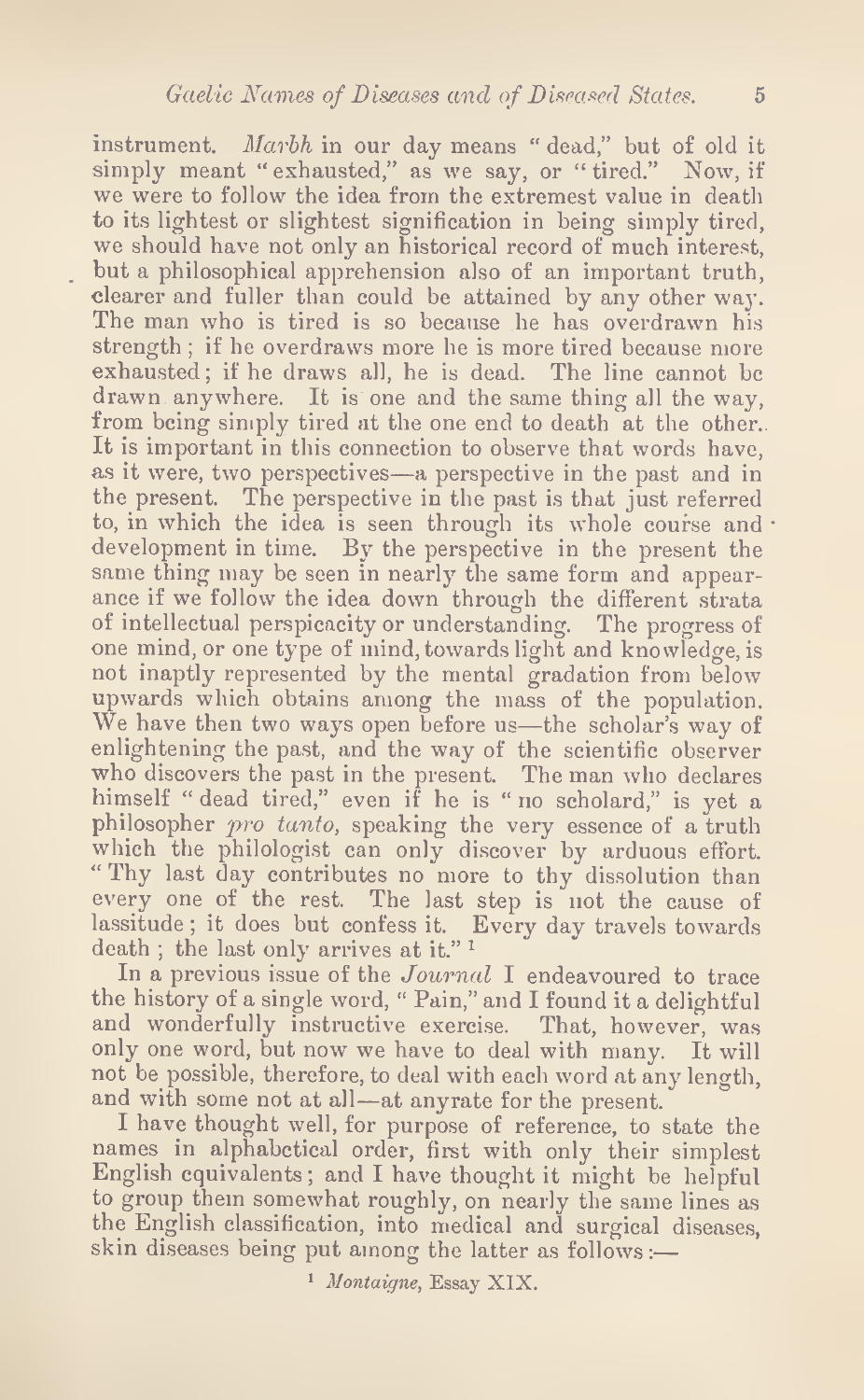#### WORDS IN PRESENT USE.

#### (a) GALAR, DISEASE, MORBUS.

 $Crith\text{-}ghalar$ , paralysis. Dubh-ghalar, see dubh-thuil. Ronn-ghalar, rheumatism. Galar-draidh, cholera (H.S.D.) Galar-fuail, the gravel. Galar-gasda, flux, dysentery.

 $Galar-m\acute{o}r$ , the plague. Galar-inne, " bowel complaint." Galar-plòcach, quinsy. Galar-sul, eye disease,  $Galar-teth$ , "the rot," lues, clap. Galar-tholl, diarrhoea.

#### (b) TINNEAS, DISEASE.

Spad-thinneas, apoplexy. Tinneas-nan-alt, gout. Tinneas-nan-dirnean, kidney disease. Tinneas-braghad, heartburn. Tinneas-buidhe, jaundice.  $\it{Trimes}$ -busach, mumps.  $\it{Timccas-cridhe}$ , heart disease. Tinneas-cleibh, consumption. Tinneas-cloinne, parturition. Tinneas-critheanach, ague. Tinneas-cuirp, constipation. Tinneas-fairge, sea-sickness. Tinneas-mara, sea-sickness. Tinneas-fuail, urinary disease. Tinneas gabhaltach, contagious disease.

Tinneas na gealaiche, lunacy. Tinneas goile, stomach disease.<br>Tinneas gruthain, "liver com-Tinneas gruthain, "liver complaint." Tinneas na h-urchaid, French pox. Tinneas maothain, a chest complaint. Tinneas mór, epilepsy, morbus major. Tinneas nàrach, "morbus obscœnus vel Gallicus." Tinneas ospagach, hysteria.  $\emph{Timeas Philo}$ i, epilepsy. Tinneas an righ, scrofula. Tinneas tuiteamach, epilepsy. Tinneas uaine, chlorosis.

### $(c)$  FLABHRAS, FEVER, FEBRIS. al. TEASACH, CUAIRTICHE.

Am fiabhras-bainne, milk fever. Am fiabhras-buidhe, yellow fever. Am *fiabhras-critheanach*, ague.  $Am$   $fabhras-dubh$ , typhus.

Am fiabhras-dearg, scarlet fever. A n cuairtiche sgdrlaid, scarlet fever. An teasach-sgdrlaid, scarlet fever.

#### $(d)$  GREIM, A BITE, PAIN, PANG.

Greim-bdis, a death throe. Greim-cluaise, earache. Greim-fdis, " growing pains." Greim-fuachd, chilblain.

(e) SPECIFIC DISEASE-NAMES.

An aileag, hiccup. Aisead, delivery. Bach-thinneas, sickness after drunkenness. Bdinidh, madness, fury. Barium, a flux. Breisleach, delirium. Breòlaid, dotage, debility. Bristeadh-cridhe, heart-break.

Bruchd, ruchd, a belch. Bruchd-ruadh, waterbrash. A' bhanachdach, vaccination. Breac a' chruidh, vaccination. A' bhreac, small-pox. A' bhanachrach, small-pox. A' bhean-mhath, small-pox. A' bhoiceannach, small-pox. A' bhuaicneach, small-pox.

Greim-fola, pleurisy. Greim-ldinidh, rheumatism. Greim-mionaich, colic.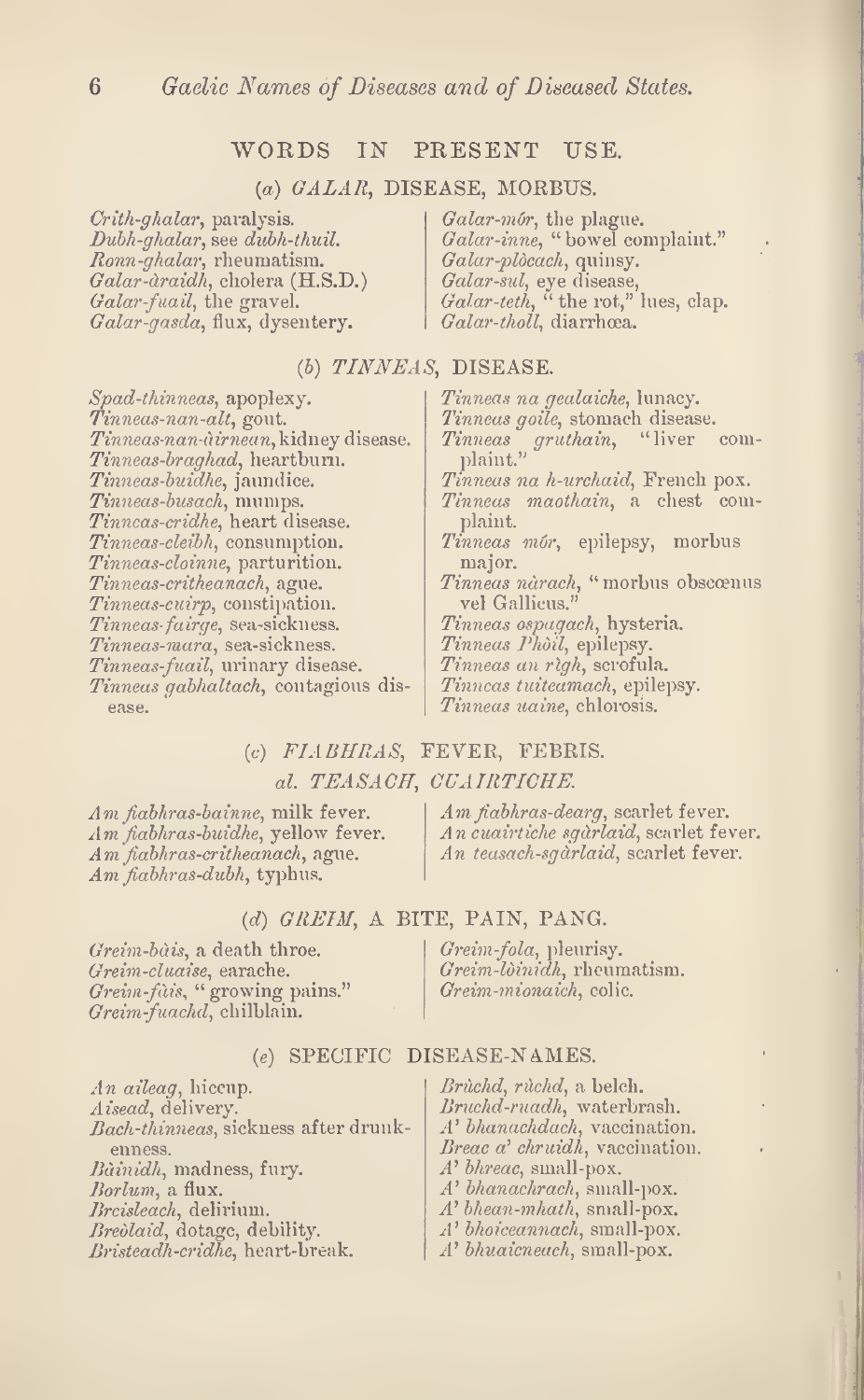#### (e) SPECIFIC DISEASE-NAMES (continued).

A' bkreac-dtraich, chicken-pox. A' bhreac-shith, nettlerash <sup>1</sup> A' bhuidheach, the jaundice.  $A'$  bhuidhneach,  $\qquad$ ,  $\qquad$  (Suth.)  $A'$  bhuinneach, diarrhœa. An cadal-deilgneach, " pins and needles." A' chaitheamh, consumption. A' chaoile, leanness, starvation. Carrasan, a coarse wheezing. Casad, a cough. Ceall, stupor. Ceangailteachd euim, constipation. As a chiall, to be mad. An cnamh, digestion. An cnatan, the cold. An còrdaidhe, spasms, twistings. A' chrith, tremor, paralysis agitans. Cornuil, retching. Crannadh, withering.  $\bm{An}\ \ \bm{crit}$  rith-snagadan, "  $\bm{{\rm pins}}\ \ \bm{{\rm and}}$ needles." An cuairtiche, an epidemic disease. A' chuing, asthma. An cuthach, madness, frenzy. An deideadh, the toothache. Diobhairt, vomiting. Fàs-dhiobhairt, retching. An domblas, bile, "biliousness." An dromairt, the lumbago. An dubh-thuil, diarrhoea. Etig, consumption. Funntainn, foundering. A' ghaoth, flatulence. A' ghedrrach, diarrhoea. A' ghearr-anail, panting. A' ghlas-sheile, waterbrash. A' ghlùineach, morbus genuum (H.S.D.) Na glacaichean-cleibh, pleurodynia. An goirteas, the pain, disease. An goirteas-ndrach, see Tinneas. An griochan, consumption.

At, a swelling. An  $t$ -at-bàn, white swelling. At-bràghad, quinsy. Ailt, a scar, cicatrix. Aillse, gangrene, cancer. Aimhfheoil, proudflesh.

A' ghriuthach, the measles.  $A' ghruithrach$ , the measles. Laigsinn, weakness, a faint. An lionn-dubh, melancholia. An lòinidh, rheumatism. An lon-craois, bulimia. An losgadh-braghad, heartburn. An luibre, leprosy. An luighe-skiubhla, child-bed. Meanan, a yawn.  $Meileachadh$ , effect of exposure to severe cold.  $A'$  mheud-bhronn, dropsy. Muire, leprosy. Neul, a swoon. Orrais, nausea. Paiseanadh, a fainting fit. A' phlòic, the mumps. Am pioch, croup. Piochan, a wheezing. Plaigh, a plague. Plucas, diarrhoea, fluxus ?  $Am$  pòc, mumps.  $\Lambda$ n ruith, the diarrhœa. An ruith-gu-cladach, the diarrhoea. An ruith-fhuail, diabetes. Saothair, labour, travail. Siataig, sciatica. An sgàird, diarrhœa. Sgeith, burst, vomit.  $\AA n$  siùbhal, diarrhœa. Sreothart, a sneeze. Tathaich, nausea. Teannachadh, constipation. Teas is fuachd, " hot and cold shivers." Teugmhail, disease. Tòbairt, flux, spasms. An treaghaid, a darting pain pleurisy. An triuth, hooping-cough. An trom-lighe, nightmare.  $\emph{Tromaltan},$  numbness from pressure

Tuaineal, dizziness.

#### $(f)$  DISEASED STATES.

Aingealachd, numbness. An anabhiorach, whitlow. Arraing, a stitch, convulsion. Ball-dobhrain, a mole. Brachag, a pustule. Beum-sice, a rupture.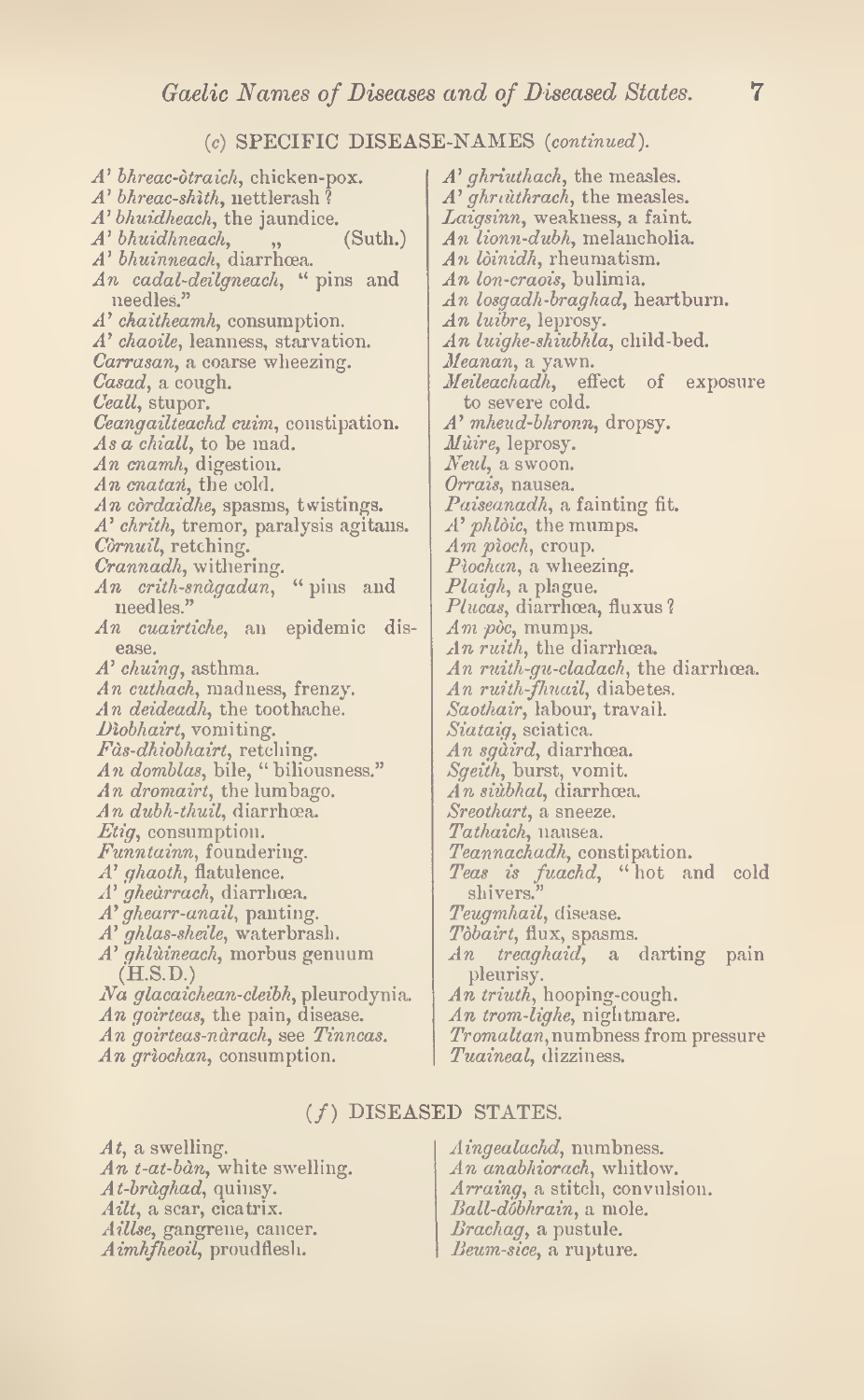#### $(f)$  DISEASED STATES (continued).

Biast-da-liunn, tapeworm. A' bholgach, a boil, bubo. A' bhreac-shianain, freckles. Botus, a belly-worm. Breaman-fuilteach, piles. Broth, prurigo. Bruthadh, a bruise. Bualagan-tiomchioll, ringworm. Buirbcin, cancer, carcinoma. Cabhtair, cautery, an issue. Carr, scabbiness (Lev. xxi, 20). *Calum*,  $\}$  an excrescent growth on *Cathlum*,  $\}$  the skin, a corn. the skin, a corn. A' chlach-fhuail, urinary calculus.  $An \;clap$ , gonorrhoea. A' chloimh, scab, itch.  $\emph{Cnaimhseagan}$ , bear-berries,  $\therefore$  acne vulgaris. Cnamhuin, gangrene, lupus. Cneadh, a wound. Cnoc, heel-kibe. Cnuimh-fhiacdl, the toothache. Creuchd, a wound. A' chuairt-dhurrag, ringworm. Cuing-fhuail, strangury. Cusp, a kibe. An déibhreagach, whitlow. Driucan, " an incision under the toes." An druma-lachdan, a pain in the spine. Eanach, dandruff, scurf. Faileadh, soddening, corruption. Fdireagan, swollen glands. Faisne, a pimple, wheal. Fcòlan, excoriation, " proudflesh." Fiolan-fionn, a parasite. Fliodh, a wen. Foinne, a wart. Fride, the itch insect, acarus scabei.  $Fuachd-at$ , a chilblain. Fuithein, a galling of skin by riding, Rùsgadh.  $G\dot{a}g$ , a crack or " chap" of the skin. Gall-bholgach, " French-pox." Gearradh, a cut wound. Gearradh-feoirnein, grass-cut. Glacach, abscess in palm of hand. Griobach, itch. Gris, prickly heat. Guag, cuag, an excrescence or sore on the heel. Guirean, a pimple.

Iodh, a cramp. Iodhnadh, childbirth pains. Iongarachadh, suppuration. Leamhnaid, lcamhragan, a stye. Lionnachadh, suppuration. Lionn-tdthaidh, callus-fluid. Lcon, a wound. Leonagan, a stye. Leum-droma, lumbago. Leus, a cataract on eye, blister. Lobhadh, putrefaction. Losgadh, a burn, a burning. Lot, a wound. Malcadh, putrefaction.  $M\dot{a}m$ , a swelling in axilla. Mam-sice, a rupture-swelling. Maol-conain, a brown mole. Meille-chartan, chilblain (H.S.D.) Miala-criona, tineæ, acari. Miann, a mother's mark. Milleadh-maighiche, harelip. Neonagan, see Leonagan. Neasgaid, a boil, carbuncle. Neasgaid-fhola, haemorrhoids. Neasgaid-ghobhail, haemorrhoids. An ore, cramp. Othar, an ulcer. Pait, a lump. Peasg, a "chap" on the skin. Am piocas, scabies, the itch. Plue, plucan, a pimple. Pucaid, a pimple. An ròs, erysipelas. An ruaidh, erysipelas. Ruiceannan, pimples, acne. Ruthadh, a blush, erythema. Rusgadh, a chafing. Sail-lom, flat-foot. Sgamal, scales. Sgeith-feithe, rupture of a bloodvessel. Sgreab, a scab. Sgrìobach, the itch. Sguth, a sprain. Siachadh, a sprain. Sneadhan, nits, eggs of pediculus. Sniomh, a twist, strain, sprain. Spoth, castration. Steinle, itch, mange. Tachas, an itching. Tachas tiorram, scurvy.  $\mathit{Teinc-de}_i$  St. Anthony's fire ? Tuchadh, hoarseness.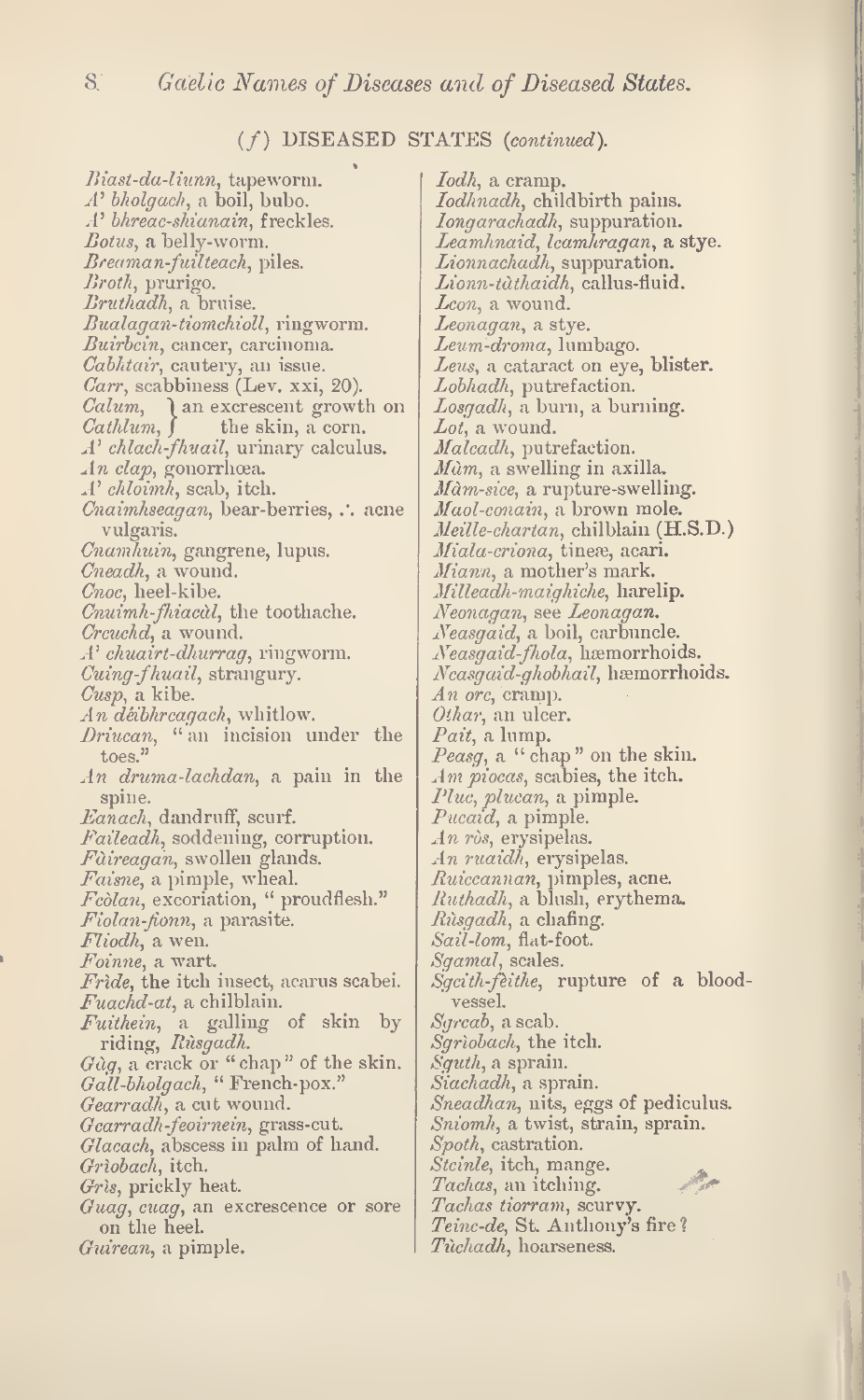#### SOME OLD OR OBSOLETE WORDS.

#### REFERENCES.

- WINDISCH's Texte Mit Worterbüch (W.), containing Brocan, Colman, and Fiace's<br>Hymns (Broc., Col., Fiac.); Compert Conculaind (C.C.); Fotha Catha Cnucha<br>(C.Cn.); Longes Mac n-Usnig (Lg.); Serglige Conculaind (S.C.); Scél Muc
- Stokes' Old Irish Glosses, containing Wurtzburg (\Vb.), and Carlsruhe Beda (B), and Priscian (Pr.)
- Zeitschrift fiir Celtische Philologie, containing the Book of Ser Marco Polo (I Band, 3 Heft)—(M.P.)
- ZEUSS—Gram. Celtica, containing the Glosses St. Gall (S.G.) and Milan (Ml.) COR. = Cormac's Glossary, Ed. Stokes—Trans.
- COR. = Cormac's Glossary, Ed. Stokes-Trans.<br>C.F. = Cath. Fintraga, Ed. Meyer.
- O.F-
- D.L. = Dean of Lismore's Book.<br>FEL. = The Kalender of Oengus
- = The Kalender of Oengus the Culdee, Ed. Stokes, with Notes and Glosses.
- H.S.D. = Highland Society's Dictionary.
- L. = Lives of Patrick, Brigit, and Columba, Ed. Stokes. L.  $=$  Lives of Patrick,  $L.B.$   $=$  The Leabhar Brec.<br>  $L.U.$   $=$  Leabhar na h-Uidl
- 
- L.U.  $=$  Leabhar na h-Uidhre.<br>Mb.  $=$  Macbain's Gaelic (Ety
- Mb.  $=$  Macbain's Gaelic (Etymological) Dictionary.<br>Mc.  $=$  The Vision of MacConghlinne, Ed. Meyer.
- Mc.  $=$  The Vision of MacConghlinne, Ed. Meyer.<br>McD.  $=$  Macmhaighstir, Alasdair.
- $=$  Macmhaighstir, Alasdair.
- MAN. = O'Curry's Lectures on the Manners and Customs.
- 
- O'Dav. = O'Davoren's Glossary ; O'Cl. = O'Clery's. O'D. = O'Donovan's Supp. to O'Reilly's (O'R.) Dictionary—Gr. = Grammar. S.M. = St. Martin—Stokes in Rev. Celt., II, 383. Mb. = Macbain's Gaelic (Etymological) Dictionary.<br>
Mc. = The Vision of MacConghlinne, Ed. Meyer.<br>
McD. = Macmhaighstri, /Alasdair.<br>
MAN. = O'Curry's Lectures on the Manners and Customs.<br>
O'DAV. = O'Davoren's Glossary ; O'C
- 
- S. = Saltair na Rann, Ed. Stokes.
- 
- T.D. = Toruigheacht Dhiarmuda, Ed. O'Grady.
- AICC, a band, a tying—whence *aiceid*, a stitch, pang, pain, and therefore preferable to *acaid* (Mb.).
- AILSIN, cancer—Amal tuthle no ailsin (Wb. 30b.) the gloss on  $ut$ cancer serpit; tuthle is gibbus in  $W$ .
- AIRDEN, a symptom—ro bhadar airgheanna bais ar Dhiarmuid (T.D., p. 184).
- ALACHT, pregnancy—ba mebul le dul ossi álacht (L.U.) issi torruch (e.y.) in C.C. 6; intan itchuala dlachtai i (Fel. Oct. 16 gl.).
- ALAD, a wound—alad oengæ (Man. iii 450)—créchta ina chain cnis, alta ina thoeb liss (F.B. 24)—gur hiadsat na halada dianeis (M.P. 148).
- AMLABAR, dumb—ingen amlabar (Broc. 43) and (Cor. 118, under muit, Z 780).
- AMRIT, AMBREIT, sterile—ben amrit ocai; cuinchid din inclerech dub don mnai amrit (Fel. Nov. 24 n.)—bert, a birth (S. 1897), rue Eua gein, cain inbert.
- ANBRACHT, consumption—anfobracht (Cor. 6) anfhabracht = anabracht (S. 7411) abrachtach (L. 68). Stokes note in Cor. 6, "So in Senchas M6r., pp. 122, 140, di anbobracht. i. in ben t-sirg cin súg nirt, 'the woman in a decline without juice of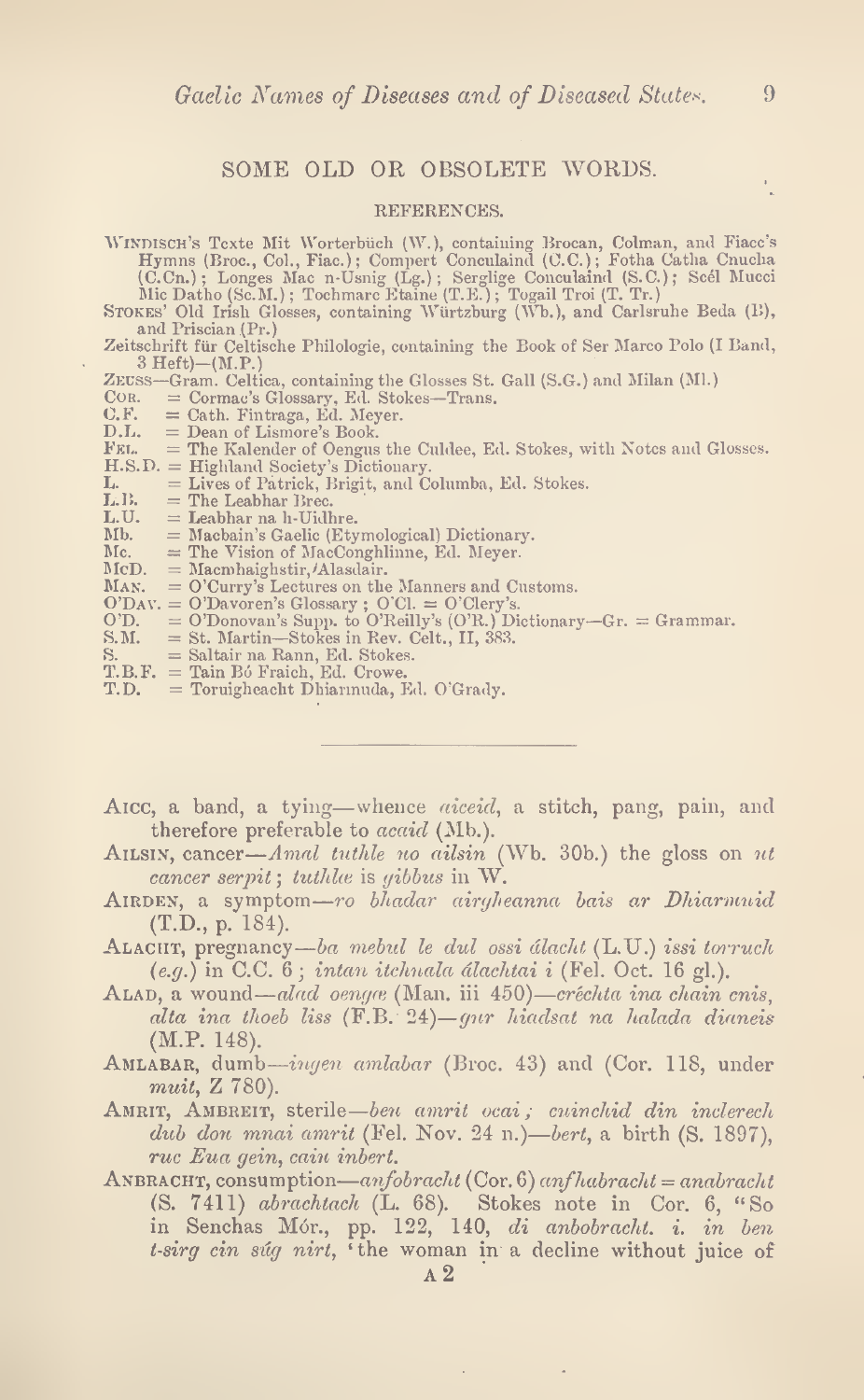strength.'" Cethrar dodhainib galair robatar and, duine abrachtach ocus ddsachtach ocus doll ocus clam (L. 08).

- Ances, ailment—rohicc cech n-qalar ocus cech n-ances boi isin tir  $(L. 74).$
- Asair, parturition—ro hasaited ind ingen (C.Cn. 6).

Bacclam, a 'lame-handed ' person—diarohiccad in bacclam (S. 7648). Bath, In Cor. 21, under bobaith, "a murrain; *i.e.*,  $b\delta$ -bath,

cow-death, and bath is death"—atbath in rí (M.P. 16).

- BILL, a leper (Cor. 27).
- Bolgach, "boils—ulcera et vesica turgentes" (S. index). This is not an exact expression, for ulcus and vesica are two very different things. The root is bolc or bolg, modern balg, a vesicle, bladder, or bag, hence applied to small-pox (H.S.D.), and to " morbus Gallicus," as we are pleased to put it. I have heard it applied to a blistered palm from rowing, and I have thought that this was a very appropriate usage. The only old instance of the use of the word I have met with is in S. 3935—bolcgach lasruth fola fann—in which the context is no assistance. The word may have manifestly been applied, and quite pertinently, to one of the vesicular skin diseases; to pemphigus, for instance, or herpes. McD. applies it to the French pox.
- Buall, healing—luidh  $\bar{C}$ uculainn dia buall isin uisci (O'Dav. 61).
- BUIDECHAR, BUIDE-CONNAILL. This was the name of a disease which played havoc in Ireland about the middle of the seventh century. It was against it that Colman's hymn was composed. The preface has buidechair—teidm mór doratad for firu herinn i. in bude-connaill. I have not been able to form any opinion as to the identity of the disease. The root of the word is evidently bude, later buide, and buidhe of the present time, meaning yellow, as in our own buidheach, jaun-dice or the yellowdisease. The disease was evidently epidemic and violent, and it would apply to yellow fever with exactness, if we knew that disease to have been, or to have been possible as an epidemic in this climate.

CEL, death—dochuaid forcel (S. 3685).

- CLAIME, scabies (Cor. 89), leprosy (S.). Clam, leprosus-nohiccad clamu ocus dallu ocus baccachu ocus bodra ocus amlabru ocus aes cecha tedma archena (L. 44).
- CLÁR-AENACH, flat-faced—inclarainech .i. censróin lais itir (Fel. Oct. 12 gl.)—bennachais inclarenech comba slana addsuil (L. 82. Broc. 42).
- Cned, a wound—crechta is cneda (S.C. 29)—rochuir Sgathan luidheanna ice agus leighis re cneadhaib Chein (T.D. 130).
- Cnocc, "gibber"—cnocc Ian do lindchro ocus gur (Cor. 123).

COECH. blind. caecus.

COMALLNAE, dropsy (Pr. 42).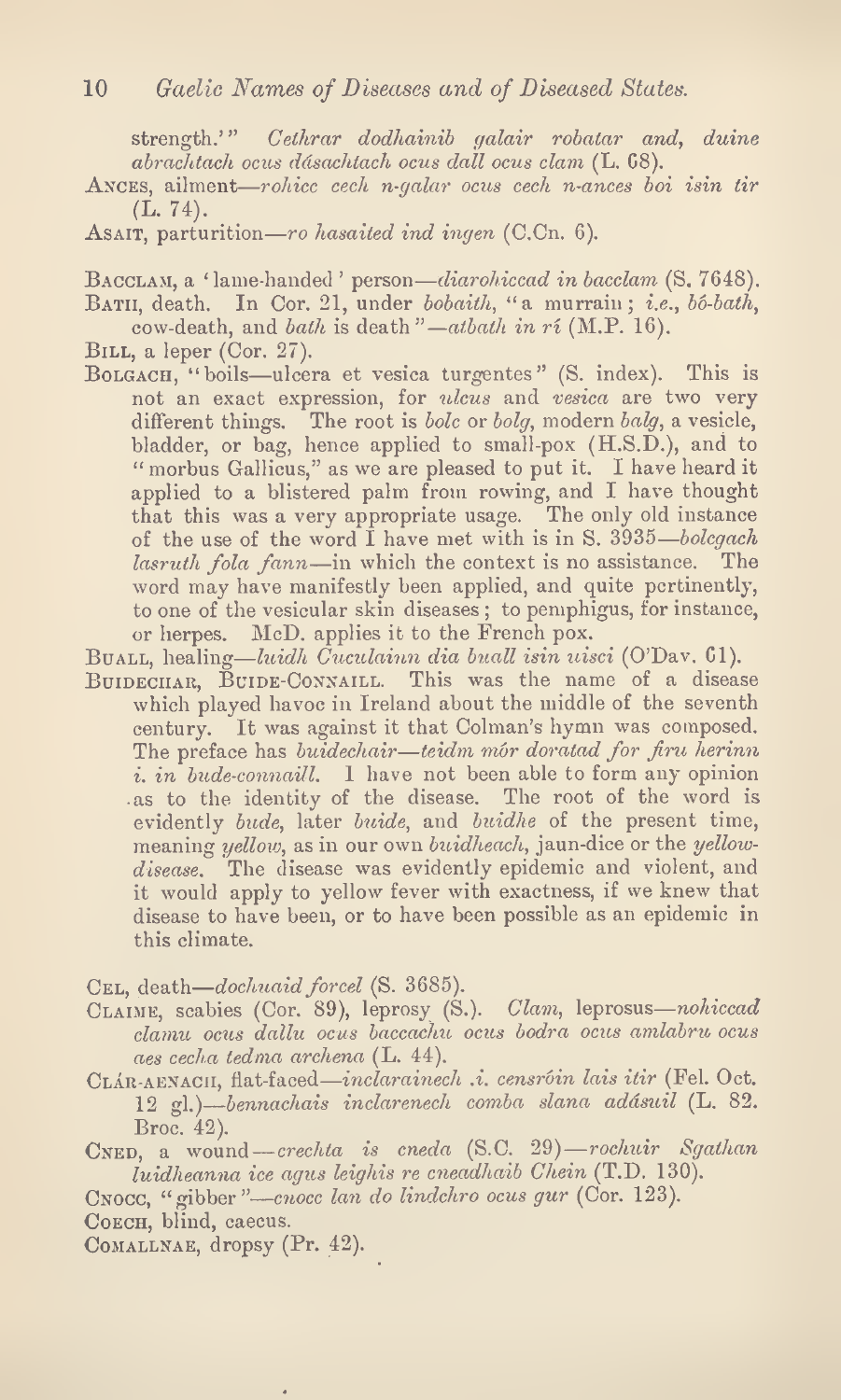CRINE, consumption *?*—ismarb amathair do chrine (L. 14).

- CRÓ, bloody death—nirbo flaith um cri comcro (Cor. 46) i m-baile chro (Goid. 68).
- CRÓIS, gluttony—arminibed cróis nibiad etraid (Wb. 9d) foss is fethamla cenbáis ; mesruged cráis coimet cuirp (Fel. May 10 n).
- CUMCE, constriction—same word as *cuing*, asthma— $m\acute{o}r$  *cuimce* hitusa hicorpan choel chodail (Fel. Epil. 385)—i cumgi ocus i treblait (S.M. 15),
- Cumsanad, rest—cumsanad dudia iartuiste duile cumsanad duphopul israhel hitir tairngeri, cumsanad duphopul nuiednisi in regno coelorum (Wb. 33 b).
- DASACHT, madness; "di-socht, i.e. not silent; or  $dasocht = di-asocht$ , it is not at rest" (Cor. 53), but see Mb.—boi dasachtach isintsleib (L. 76)—insania, Z. 771—isdo ddsact asberar (Wb. 9 b.).
- DEMON-CRÁES, "the devil of gluttony;" cf. craois and lon-craois —rohictha dondemoncrais ocus etraid (Z. 74).
- DIANCECHT, "god of the powers—deus salutis—a name for the sage of leech-craft" (Cor. 56, Z. 926).
- DIGALRE, health—issferr lium lobre quam digallre (Wb. 18 a).
- DIUTHACH or DIUTHAN, "nomen doloris, which is produced by rubbing the two thighs in travelling" (Cor. 52).
- DOMBLAS AE, "bitterness of liver," for do-mblas, a bad taste-galle.g., foiridh a domblas aei gach neim for bith (M.P. 107). Compare so-mblas, good taste or sweet—tipra uisce somblais, a well of sweet water.
- Dub, bile—gloss on incrementa fellis (B. 35 a).
- DUINEBAD, "a plague or general destruction of the people"—as don duinibadh sin muintire Parrtaloin adberar tamlechta fer nEreann (Chron. Scot., p. 58). under tamlachta in Cor. 160.
- ECHT, death, murder—indegaid echta Eoin, "after the slaughter of John" (Fel. Aug. 28n).
- ECMACHT, impotent, "i.e., e-cumachta, for he is not in power" (Cor. 63).
- ECONN, a lunatic, idiot  $(O'D.)$ — $éconn$ , want of sense.
- Essid, unrest, dis-ease = es-sid for sith (W.)—essadh .i. galar (O'Cl.).
- ETRAD, lust, libido—see crois, demoncrais—and S.G. 68 b—lon-cráis in (Me.)—Ion crdis boi ina bragait.
- Galar, disease—"morbus, ,i. oes galair diaslanugud" (Fel. Dec. 31 gl.)—in Welsh the word means grief, and it seems to have a similar meaning in T.Tr. 178—ba troma cech ngalar leis toitim a athar.

GALAR-BANSIDI, the sickness of the fairy women.

Galar n-eclis, "stomach disease"—arbiith galar neclis fortsu (Wb. 29 a).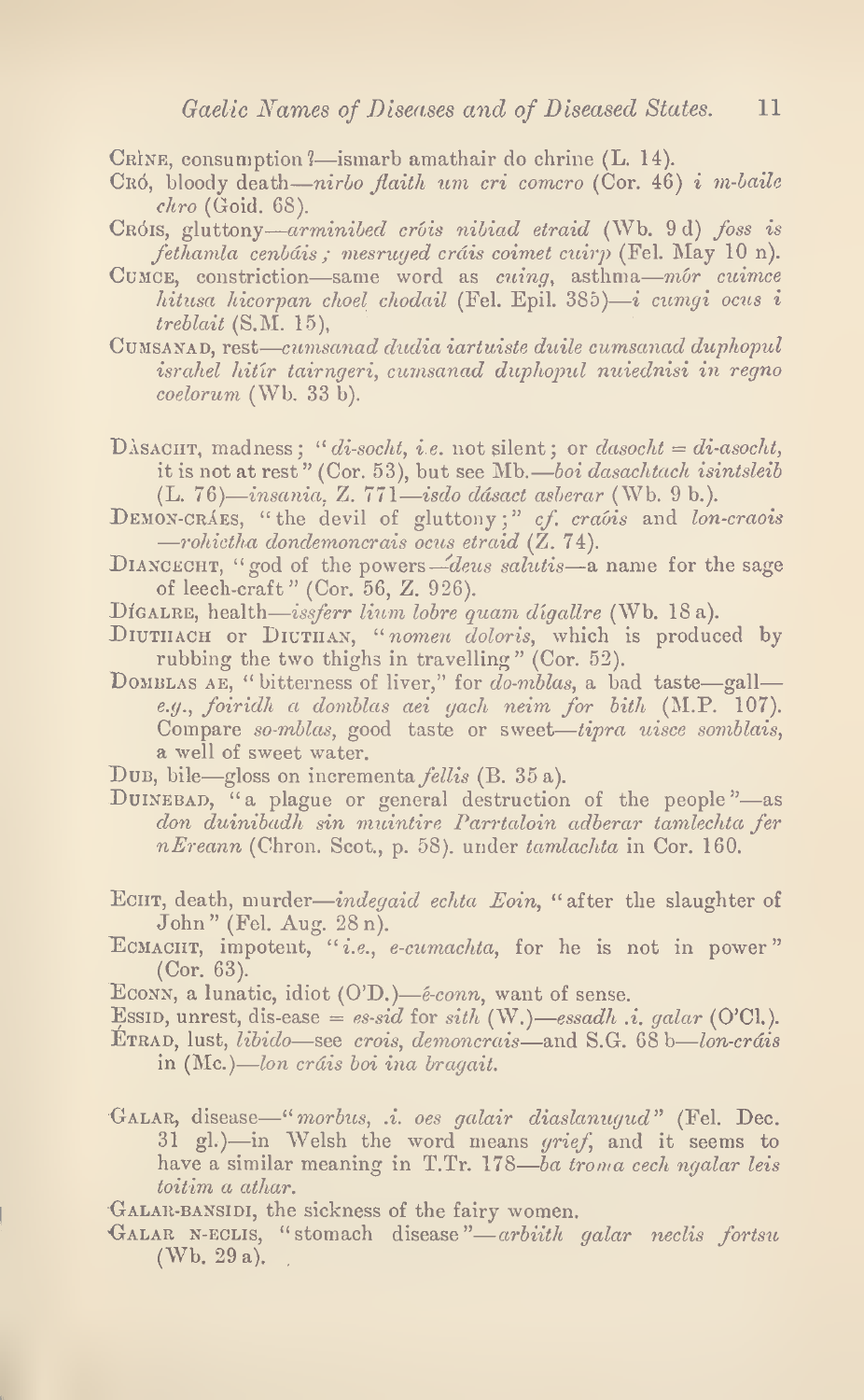GALAR MISDA, menstruation.

- GALAR-MEDOIN, dotharraid teidm duairc doib iarcein do galurmedoin (S. 4157).
- Galar-noitid, pregnancy—arceissi side fria Fergus galar noited da ueth forru  $(C.C., p. 145)$ .

GALAR-PÓIL, epilepsy (Cor. 140).

- GALAR-TUITEAMACH, epilepsy—in D.L. 71 g. tuiteamach trom is translated *heavy falling-sickness*. This seems to be an error. The original is given as *qallyr tutmych trommi*, which I should render as *yalair thuiteamach throma*, in which case it has no specific meaning. See tinneas-tuiteamach.
- Cenn-GALAR, "dolor capitis" (Wb. 17 d).

CREDEM-GALAR, religious mania (?), nateidm nacredemgalar (S. 1508). CRITH-GALAR, ague  $(W, \text{ and } S.M. 21)$ .

DIAN-GALAR, "the lethargy," ronsoerat ar diangalar (Col. 61).

- Doer-galar, headache (Fel. Jan. 17 gl.)—cloechloit atrehlaite archomartha anoentad .i. GALCHIND, headache, no doergalar rahoi forfursa. Galchind is specially interesting, showing the root gal of galar in perhaps its earliest signification of pain; cf. Germ. qual.
- GAET, a wound (W.), now a disease, almost a specific name as applied to potato-disease,  $\alpha'$ *ghaoid*.
- GARB, scabies (Cor. 89).
- GEILT, a lunatic; pl. gealta—now cowardice. Ocus tainic edtruma chelli ocus aigeanta do co n-deachaigh re gaith ocus re gealtacht afiadhnaise sluag an domhain  $(C.F. 317)$ . So to the Gaelic mind cowardice and lunacy are in the same straight line.

GLIPHIT, torment—ronsoera ar gliphit nandemna (S. 8363).

- GOLL, blind—gonais Luchet goll in a rose  $(C.Cn. 5)$ .
- Gruc, a wrinkle (Cor. 87).
- GUIN, a wound, infinitive of gonaim—gae gona eisc  $(S, G, 37 b) =$ fuscina—mairg rolamair anguinsium (Fel. Pro). 58).

Gur, pus—srotha do ghur brén (Cor. 135 under prull).

GURE, soreness—la guri na n-idan  $(T.B.F., p. 140)$ .

Ic, Icc healing, "cognate with  $\alpha \times \alpha \rightarrow \alpha \times \beta$ " (O'D.) on which Stokes (Cor. 96)—"If so, the Greek words must have lost  $y$  in anlant, for icc is an old Keltic iacca; cf. Welsh iach, sound, iachau, to heal."  $\Gamma$  Iccip, a healer; isiccid cechthedma (Fel. Epi., 200), hence slan iccid, the healer or restorer to health; intinscana epistil intslanicceda ar coimdedne Isu Crist (L.B., p. 202); oir  $biaidh$  tobar slanicidh againne fad comhair  $(C.F., 117)$ ; ocus do curedar fon tobar slanicidhe ocus tanic co himlan as (176); so also the modern  $IOCSIILAINTE$ , a remedy or cure,  $iocslulaint$ ann an Gilead (Jer. 8, 22). It should be specially remembered that the word also means to pay, compensate, restore; reference shall be made to this most interesting fact further on. The verb is iccaim, I heal and I restore.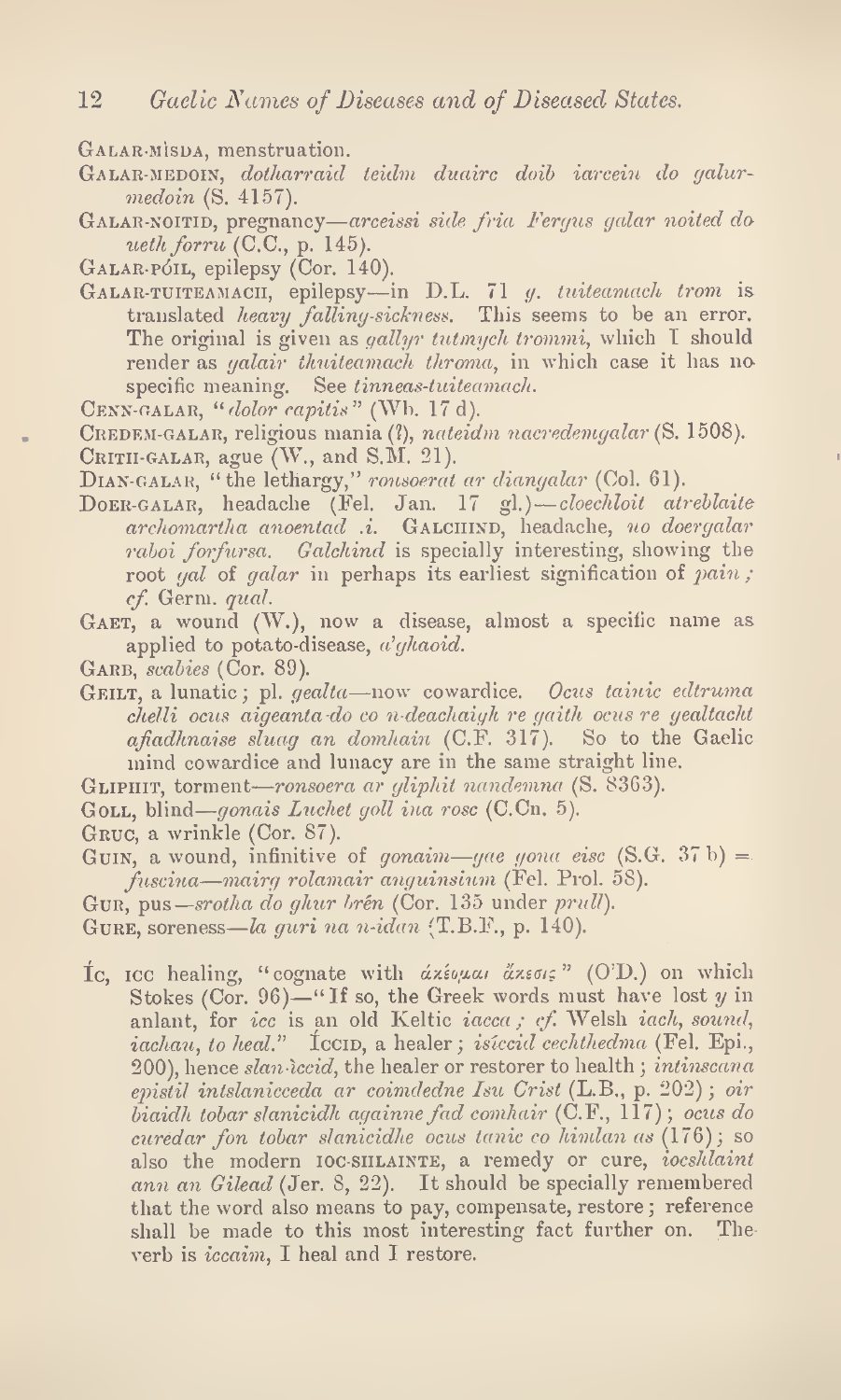- Ibu, pain, pang, on which Cor. 96 "ab idor ( $\theta \omega$ ) graece hoc est a  $liq$ uore, i. on fliuchaidecht doni an galar sin, from the moisture which that disease causes." Stokes adds—"if  $idu$  be either dropsy or hydrocele I should compare  $\ddot{\theta}$  a swelling root, id." There is much cause to doubt this etymology. The old usage seems to limit the word to pain—idu serci ocus idu eoit  $(T.E., 8)$ —so it came to apply to the pains of labour, boi a ben fri idna (C.C. 3) ; cabhraidh sin beous ingina ria n-idhnuibh (M.P., 107). Besides, dropsy and hydrocele are not attended with any pain; and what is more important still, the modern an iodh or an iodha is distinctly limited to the peculiarly painful Cramp.
- INDLOBOR, weak; INDLOBRE, weakness (for im-lobor)—ba slan cech im-lobor (Gl. Fiac., 29); amummi boi an indlubra galair  $(L., 58).$
- INGOR, torment—iarcesad lahingru (Fel., May 23); iarnabreith sech ingru (Fel. Epi., 119).
- IMMSRUTII, diarrhoea, lit. a great stream—bamarb sochaidi dontsluag dondimsruth roenach roruad (S., 4160).
- Itu, thirst—bambr a n-gorta ocus a n-itu (L.U., p. 23); ita uirri  $im\;error\; n\text{-}Dec\;$  (Fel., Jan. 15).
- LAMNAD, parturition—(Goid., 18) oc deicsin a lamnada; in tan boi in ben oc lamnad (T.B.F., 140); intan lamnaigid na mna (M.P., 183).
- LAND, a scale, squama—Lomman laindech (Fel., Oct. 11).
- Less, a medicine-bag—" les, cach mboly imbi lind, les is every bag wherein is ale;" so, leges lega cen les (Man. III, 251).
- Lia, hunger—nis gaibed tart na lia (Fiac. 29).
- LIND, drink, &c.-This is the modern leann, ale, but of old the word seems to have had a peculiarly wide signification;  $lind$  ocus biad, food and drink  $(Sc.M., '4)$ ; lind tee, "warm water" (Goid., p. 57); frissa lind serb, "ad potum amarum" (Wb., 7 d, in  $Z. 239$ ); in composition, *lind chro*, a bloody ichor, and modern *lionn-dubh*, literally intended for melancholia in the belief that an excess of black bile was the cause of the condition.
- Lin, jaundice—(in B. 35 a) "his diebus crescit bilis amara hoc est colera rubea" has gloss *i*. Iir and "incrementa fellis" has gl.  $duib$  (q.v.), bile.
- LOBOR, a leper—"lobor infirmus, debilis (Z. 744); Welsh, llwfr, timid; hence *lobre*, *infirmitas; lobraigur*, *aegresco*" (Stokes in Cor., 104), cf. *indlobor*, *supra*. The root is *lobh*, to putrefy (Mb.); earlier, *lob*, akin to Latin *labo* and *labes*, of various significations.
- Losc, a lame person—*i. baccach*, a cripple  $(Cor. 104)$ ; *iccaid luscu* latruscu (Fiac. 34).

 $\bar{z}$ 

- Losgadu-daight, heartburn (O'D., Gr. 294).
- LUATH-CHRIDE, "cardiacus" (Goid. 57).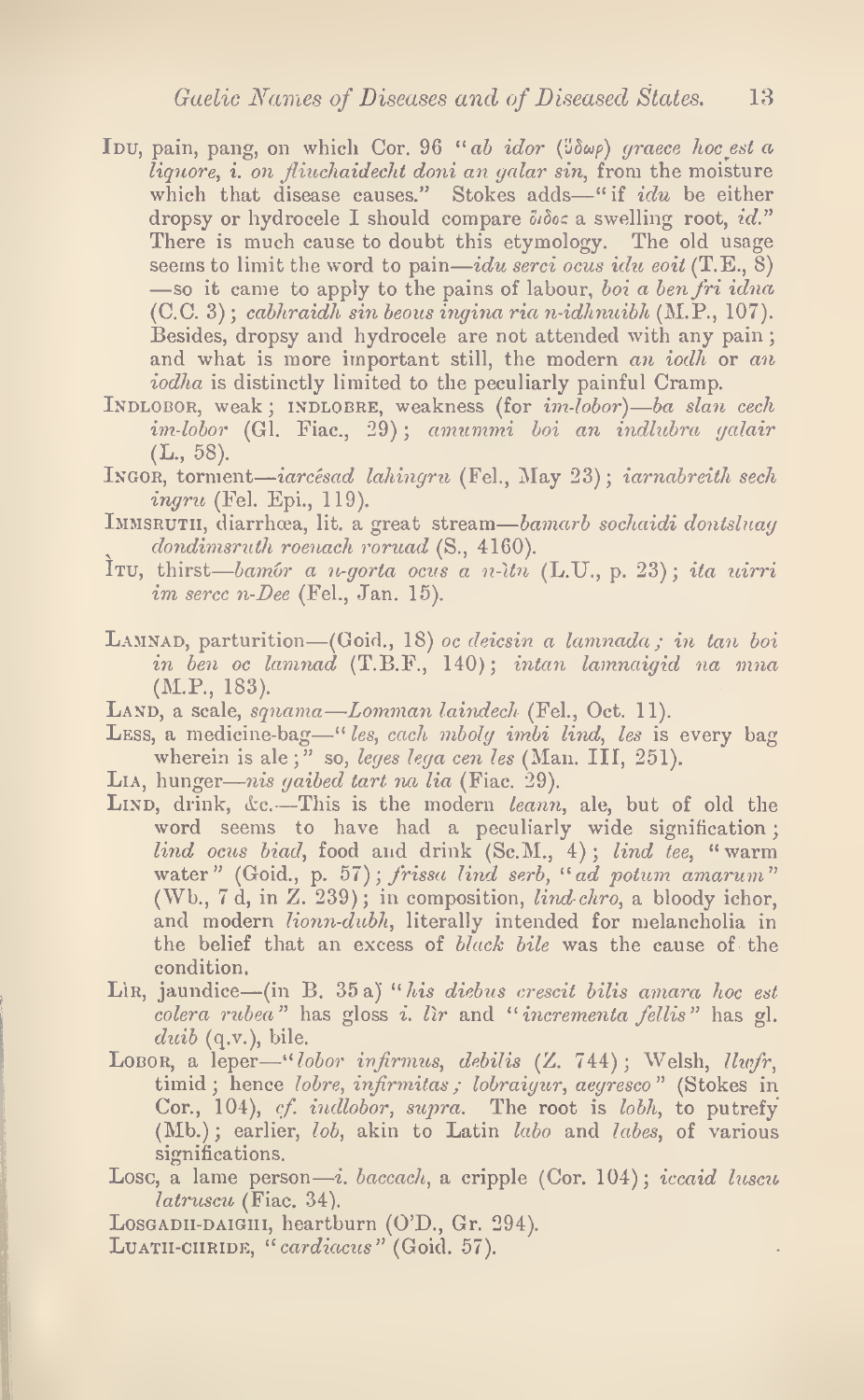MANTACH, a toothless person, from mant, a toothless gum (Cor. 115).

In Welsh mant is a jaw; and compare mandere, mandible, &c. MELG, death (Cor. 108).

- MER, a madman (Cor. 114), "akin to  $\mu\omega\rho\delta\varsigma$ , in ben-mer, the mad woman (Sen., p. 52), and mearaidh i. amadan (O'Cl.) Meracht is madness, excitement, or irritability in Irish, but with us it now means error.
- MINDE, stammering—ar ité teora anmi fil for mnaib Ulad i. chine ocus minde ocus guille (S.C. 5).
- Muit, dumb—"quasi mutus, i. amlabar  $(q.v.)$ , speechless (Cor. 118).
- Nescoit, vide neasgaid.—The root is ness, an old word for wound, ness din ainm do beim ocus do chrecht (Cor. 123). There is a long note in Cor. 123 explaining the name. Goibni, the smith of the Tuath de Danan, for supposed good reason, became jealous of his wife, and consequently developed a very ungracious mood and manner. " This is what he does. He had a pole in his hand when he heard the story regarding his wife, and Ness was the name of the pole, It is about it the furnace is made. He sings spells over this pole, and to every man who came to him he gave a blow of the pole. Then, if the man survived, a lump  $(\text{cnoc}, q.v.)$  of gory liquid and matter was raised upon him, and the man was burned like fire." Nescoit therefore is ness, the pole, and scoit, liquid.

There is a Gaelic proverb which says that the man who owns the boil and the man who squeezes it see the matter from different points of view.

- On, a blemish—colum cille can cen on  $(L. 98)$ —cen on is cen ecc (Fel. Prof. B. 40)—cen on cen ainim (Tir. 11).
- ONG et ONGALAR—ong is tribulation or chastisement, fochaid ocus cosc (Cor. 129); or disease and restraint  $(O'D.) - *immad* n-*ong*$ galar forta, scarad cuirp ocus anma (S. 1453).
- Orgun, death—do ronsat orcuin i. tir m-Bretan (L.B. 25 b).
- ORT, killing, death—this is from *orgim*, I kill.
- OTHRAS, illness—fri híc a n-othrach fri hadnacul a marb (T.Tr. 1059), and compare 1518, fri híc a crechtnaigthe fri adhnacul a marb —idhbrait in t-othar doib sin ocus tall (M.P. 110). Mb. gives othar, ulcer, abscess, but I have not heard the word in use and cannot say which is the correct application.
- PATNIDE, " $leporinus$ "-S.G. 37 b  $(Z. 66)$ -from patu, a hare, a word still used in the south of Ireland.

RICHASAN, " carbunculus"—S.G. 47 b, Z. 788, from richis, a flame.

- $R$ OBAR-FOLA, fluxus sanguinis— $R$ i rohic amra tola, mnai truag dindrobur fola  $(S. 7641)$ .
- Ro-OLACH, "crapitulatus vino" (Goid. 59).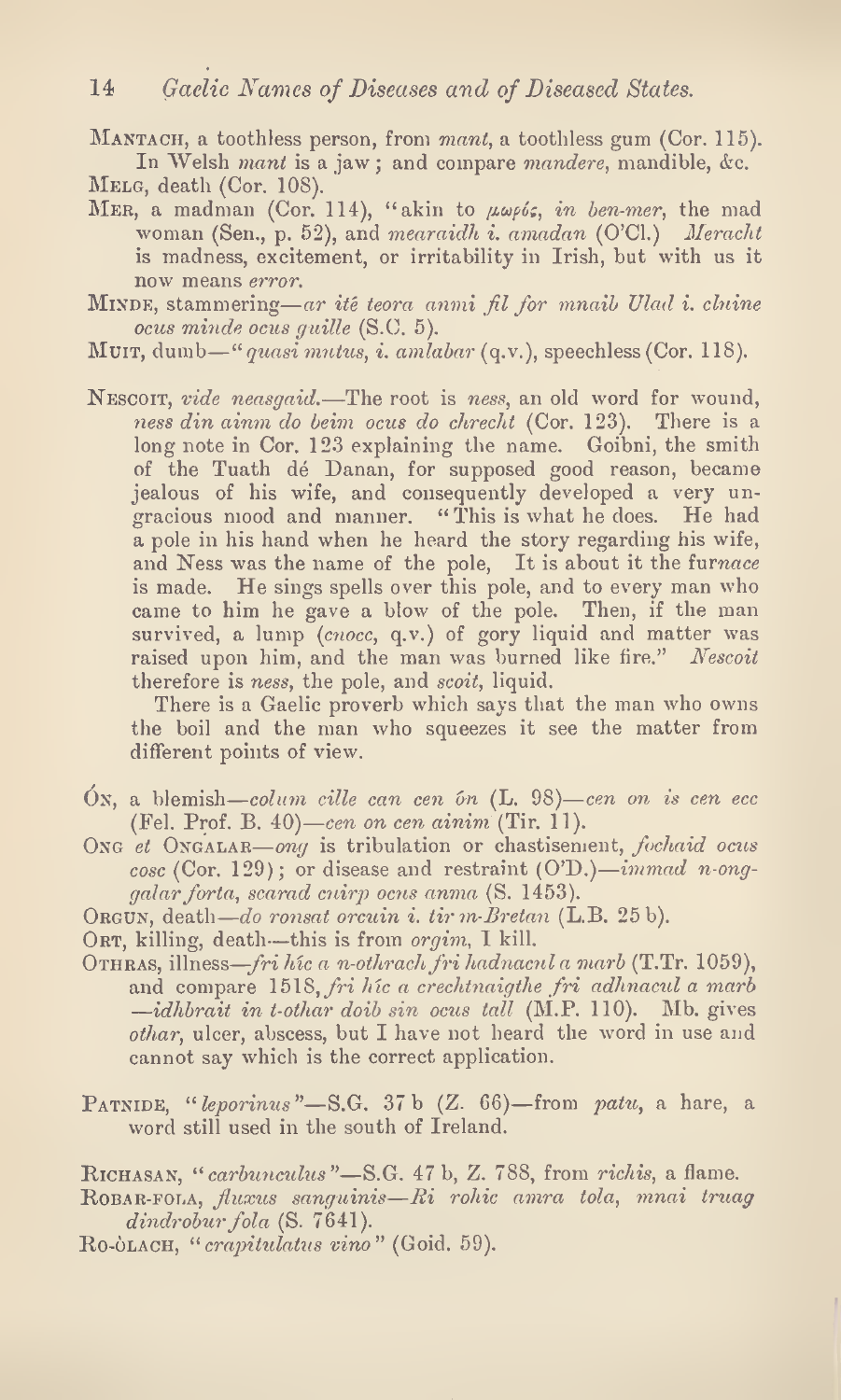- SAETH, SOETH, "SAOTH *i. galur*" (O'Dav. p. 117), labour, tribulation, disease—conid n-arlaid sith iar saith, " so that he possessed peace after trouble " (Stokes on Broc. 20); the gloss is iar n-galar no iar saethur—don tsaeth fil fort (M.P. 164). See Mod. Saothair.
- SAILE, saliva; cron-tsaile, spittle, phlegm (Cor. 36), on which Stokes —"The first element of cront-saile is in the Welsh corn-boer. The Breton words are kraost and ronken. The saile is cognate with Lat. saliva, Welsh haliw." See  $a'ghlas-sheile$ , and compare Cor. 36. Cront-saile then is grant-sele, grey spittle, for grant is everything grey, unde dicitur, fesoc grennoch, grey beard, and further Mb. in. voc. greann.
- SAM, rest, ease, O'R. na sid na suba na sám (Lg. 17-55) ba dubach dusaimh domenmnach tra Priaimh mac Lamedhoin (T.Tr. 173).
- SECC, "an adj., the Highland seac, withered, dry, sapless—Welsh  $sych$ , Corn,  $sygh$ , Bret,  $sech$ , all borrowed from Lat.  $siccus$ " (Cor. 149), and see sic .i. sec, dry (Cor. 155), akin to Highland seasg (Mb.)—inti tuarcaib dib aldim artiis seccaid inldim, roshecc din 1dm inchlaim aile (L. 74).
- SERG, SEARG, SEIRG (W.), consumption, decay—anforbracht .i. ainm duine bis a sirg, "the name of a man who is in decline and whom disease reduces so that there is no fat nor juice in him" (Cor. 6). See anbracht. Gabais serg galuir ri Cangigu (M.P. 117).
- Sion, foxglove, *digitalis purpurea*—I venture to suggest that this is the second element in *breac-shianain*, freckles. The old usage seems to confirm—sian a gruad gormchorcrae  $(Lg. 4)$ —brecdergithir sion a n-gruad n-aile  $(L.U. p. 90)$ —dath sion and cech  $\mathit{grad}$  (T.E. 20)—see also T.E. 4.
- SIREM, disease—" because it moves (siress) from place to place," in capile et in toto corpore—sirem .i. galar no tinneas, disease or sickness (O'Cl.) in Cor. 149.

SLEIDM, "saniem" (S.G. 218 in Z. 776).

÷,

- SNIM, distress (Cor. 132 under osnad)—ni beir dim snim lobra (Eel. Prol. 223).
- TAIMNE, torpor  $(W)$ —taimne morfessiur cen éc, "the trance of seven without death" (Fel. Aug. 7 gl.).
- TAIMTHIU, bed-death, "from sickness?"—taimthiu Eutaicc epscoip (Eel. July 2)—the gloss is "• taimtiu i. bas no tam no Serb no  $t$ aimthiu  $\ldots$  tomaithium no tai  $(m)$  thiu  $\ldots$  tam, tai  $\ldots$  ec a aenur no serg"—TAI occurs in  $(T.E. 20)$  is and na bi mui na tai. Compare
- TAM, rest, repose, plague, death (W.)-centám cenyalar soi dath (Fel. June 28 n.). In comp. TAM-LECHT and TAM-LACHTA (Cor.  $160$ )—*i.e.*, tam-shlachta or tam-lechta, "plague-graves" (Stokes)

Slan-ic—see icc.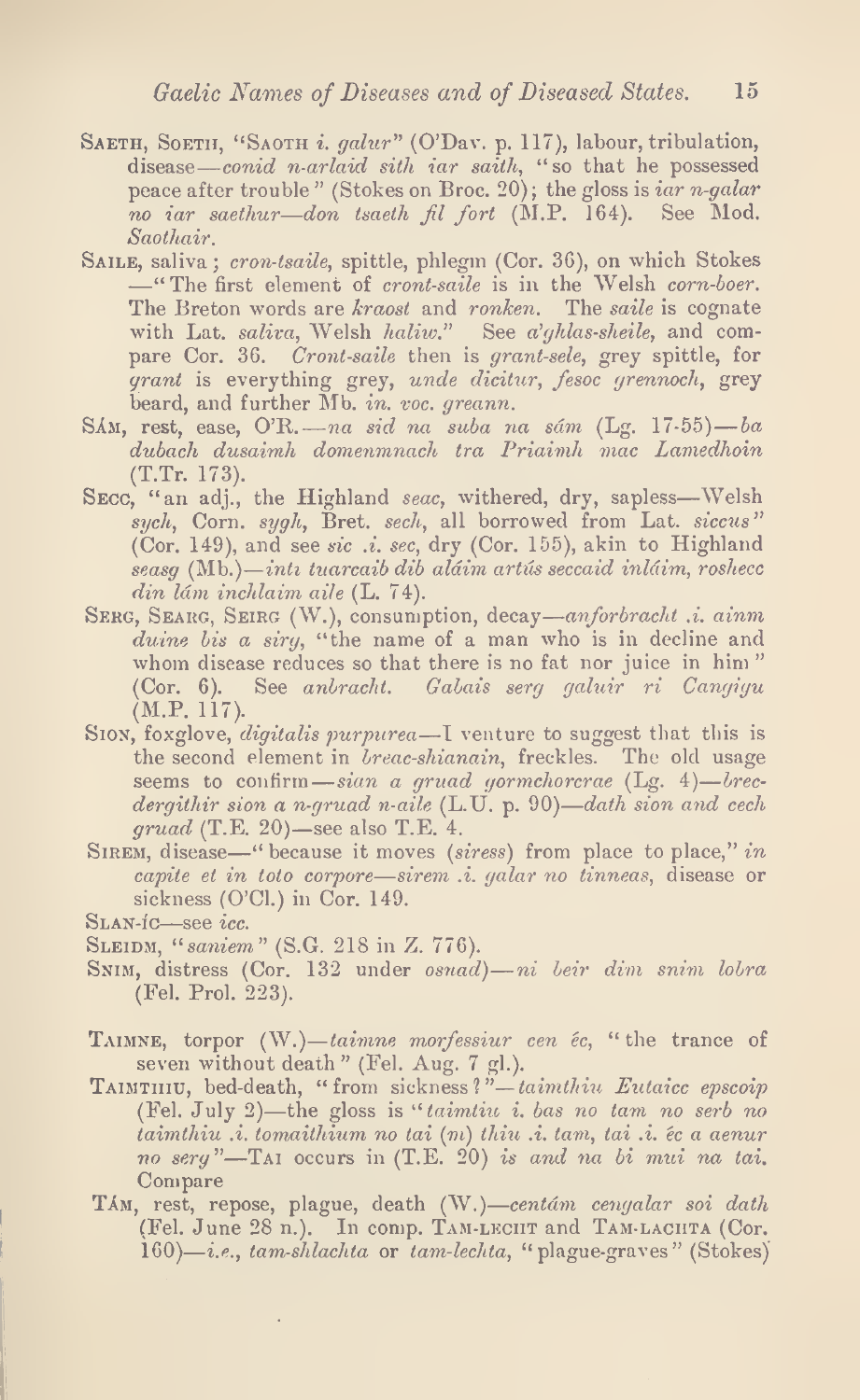#### 16 Gaelic Names of Diseases and of Diseased States.

 $-TAM-THUTIM$  na senorach, " the plague-fall of the old men". (T. Tr. 539)—taim-neul, "trance of death" (Meyer)—do thuitsedar taisi ocus taimnella bais arfen (C.F. 341).

- TEIDM, a pestilence (Cor. 139 under  $Peist$ ). O'D. gives teidhm, a disease in Gr. 96. Hence
- TEIDM-LENAMNACHU, contagious or infectious disease (M.L. 15 a.), evidently "following disease," from lenmunach sequester and the verb lenaim, I follow.
- TEINM, .i. gort no cnamh (O'Dav. 118).
- TEIND, sore—asteind modruim (Fel. Oct.  $20 \text{ n}$ .), " my back is sore." Compare
- TINNE, disease—iubar bais, "disease of death;" tindiged  $i$  cech n-inde, "it stiffens every entrail" (Cor. 156)—so tennes, vide tinneas, sickness—doubtless from root ten, as in tend, modern teann, stiff, tight, strong; and in teinn, tana, a strait, thin, tendo, tenuis, attenuo (Mb.).

TREBLAIT, tribulatio, now trioblaid, meaning disease. See cumce.

- TREGAT, a darting pain—from a root treg, mod. treagh, a spear or piercing thing. See treaghaid.
- Trosc, a leper? See losc. Query Lat. trux.
- Tusmed, parturition—remdechaid dana tusmed na ingna inuarsin  $corruc$  mac marb  $(L. 56)$ .
- TERISMID, from tairissim, I stop at, hence ban-terismid, obstetrix (S.G.  $69 a$ )—the modern *tairis*, stop, wait, and *teiris*, as milkmaid addresses a cow when desiring it to stand still.

UAITHINE, *puer perium* (O'D.) and (T.B.F. 140).

UCHTARD, strumosus (Ir., Gl. 643).

URPHAISIN, cancer  $(S.G. 100 a)$ .

USSARB, death—ri rodet do-ussairb in ulltaib, "a king who came by his death in Ulster" (Cor. 164),  $uss = ex$ , out of + orbe, inheritance.

The space at my disposal prevents a detailed examination of all the names given. I shall therefore rather chose leading ideas as centres round which to group such words as reflect different aspects of the same thing.

#### General Terms.

Health in Gaelic is sldinte. The two words are of the same meaning essentially, as their etymology shows. To the Saxon mind to be healthy was to be whole, unbroken, complete, and not defective. "My life is yet whole in me" (2 Sam., i, 9). " They that be whole need not a physician " (Matt., ix, 12). It is the same word that is extended into the higher life of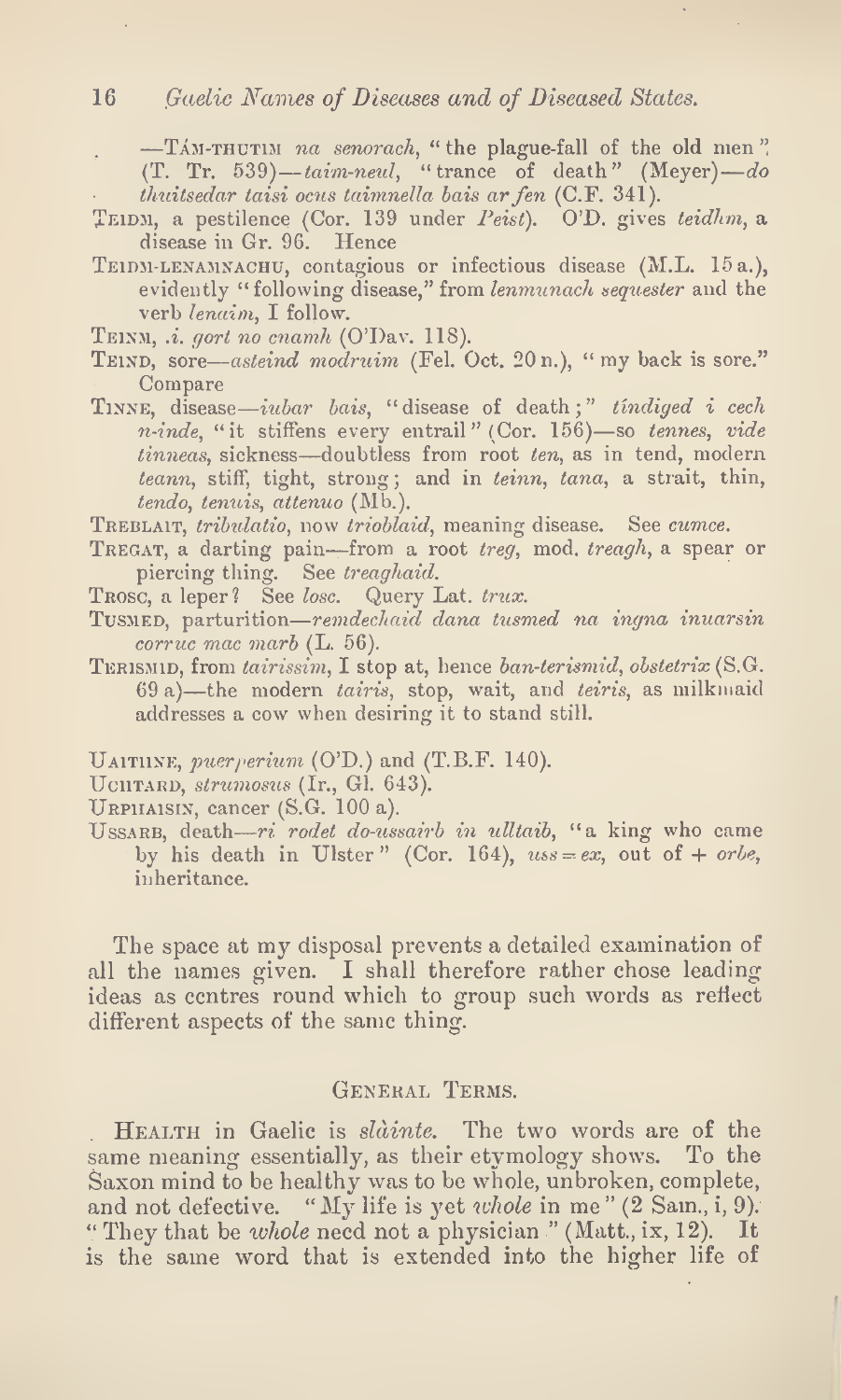holiness or wholeness, in which the full health, or completeness, or perfection of all human attributes is conceived. To the Gaelic mind, on the other hand, the idea was, it would seem, closely similar. To be slan was to be whole, and slainte is simply the noun expressing wholeness—that is, health—and it is derived directly from the adjective, just as the English word is. We do not know when or how these words liad origin, but it is remarkable to find words to all appearance so dissimilar in form embodying an idea so closely identical as slàn and the English "whole," or the Saxon  $hdl$ , as we have it still in such expressions as "hale and hearty." It would commend the very plastic art of the comparative philologist to us exceedingly if it could only be shown that " in the beginning" these two words were the same in form also as they are in idea. It is with fear and trembling I suggest this possibility, but there is, at least, some excuse for comparing the Latin forms salvus, and solidus, and sollus with Greek  $\delta\lambda o_{\mathcal{S}} = \sigma o \lambda \delta o_{\mathcal{S}}$  (Mb.). If this could be established with anything like reasonableness we should have a revelation of exceeding great importance. When the Gaelic and Teutonic languages had, as dialects, separated from the parent stem, the words were only different by a mere dialectic shade of form. In time, the words altered and differed greatly to all appearance, but the idea they embodied was the same, and it has remained the same through so very many centuries of viscissitude and change. The chief interest for us, however, is in the fact that these words and this idea constitute at once the essence and the sum total of the whole philosophy of life. The idea and the words have come down to us from ages which we are pleased to esteem savage, or ignorant, or, at any rate, utterly unscientific, and yet, with all our science, our most accomplished and civilised generations have not revealed any marvel so great, nor, indeed, within any range of so great, as the truth in these words. We may define, specialise, and split up diseases and diseased processes to the end of time, and we may advance theories of cause which may be in some part or in no part true, but the ultimate fact remains, that every disease is a defect, a health or wholeness broken in upon, and any treatment which does not recognise this must fail for ever. The cure—the only cure—is in restoration, in mending, and repairing, and replenishing, by natural right methods and means the totality of health, which has been violated by unnatural wrong proceedings.

It is surely interesting in this connection that the word  $ic$ , " to heal" (modern  $\partial c$ ), has its first and purest signification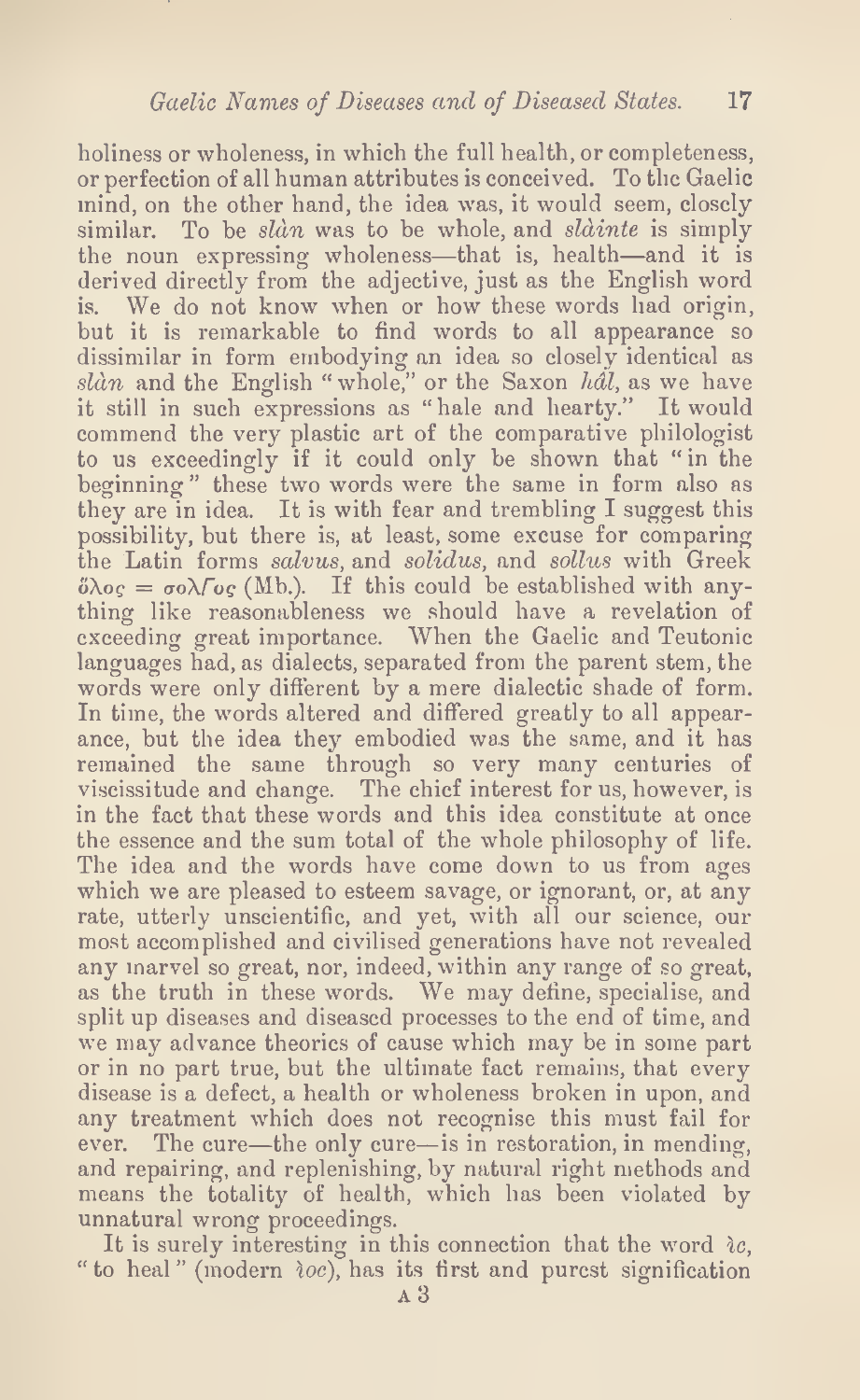in the English "to pay," "remedy," or "compensate." The healing, or making whole, was to the Gaelic mind a compensation—a compensation for trangression, and whether of folly or of ignorance matters not at all. Nature takes no excuse. I venture to say that if this one fact were intelligently acknowledged and brought into the service of our lives it would do more for the welfare of humanity than all our science and all our charity combined. If there was a clear understanding, a guiding, ruling conviction, that Nature demands cash down for ignorance and folly, and that all and every act which prejudices the individual life, and especially the life and promise of the race, is charged for heavily—if it was clearly understood that all suffering is the evidence, and the measure indeed, of our shortcoming or excess, then, surely, more intelligent effort would be made to avoid so dreadful a consequence. It is a mere lunacy for society to permit the production of decrepit, diseased creatures, for whom we must build almshouses and poorhouses, and hospitals and asylums and jails. If all this is preventible, which all Nature declares it to be, then surely it is too high a price to pay for the mere indulgence of that morbid self-complacency which, in these latter days, goes by the name of charity.

The word FALLAIN, "healthy," "fresh," or "new," is very interesting. It is compounded of the preposition  $fo$ , "under," and  $sl\`{a}n$ -fo-shlàn, "under health." A healthy man by this very old form of conception is " under health," just as we still say tha e fo mheas mór, " he is under great esteem," or, as we say in English, "he is under an obligation." The word fulang, " suffering," belongs to the same idiom. It means sub-fer-ing, or to " undergo," the root being an old verb, long, not very far off the meaning in the English word  $long$ , " to desire." This, then, is another good instance of the idea remaining, long after the identity of the word-forms have disappeared. The idiom must be very old for the words to have " agglutinated " so early and so completely.

The word DISEASE has its best translation in *anshocair*— " unrest," or literally " disease "—for socair is " ease." Another word, eucail, is " used," but its meaning rather comes near to the English " indisposition." The most general term for disease, and the word now most commonly used, is *tinneas*; but in the old time galar held this position, when tinneas was scarcely, if at all, known. It is not unlikely that there was an earlier word than even galar, which may have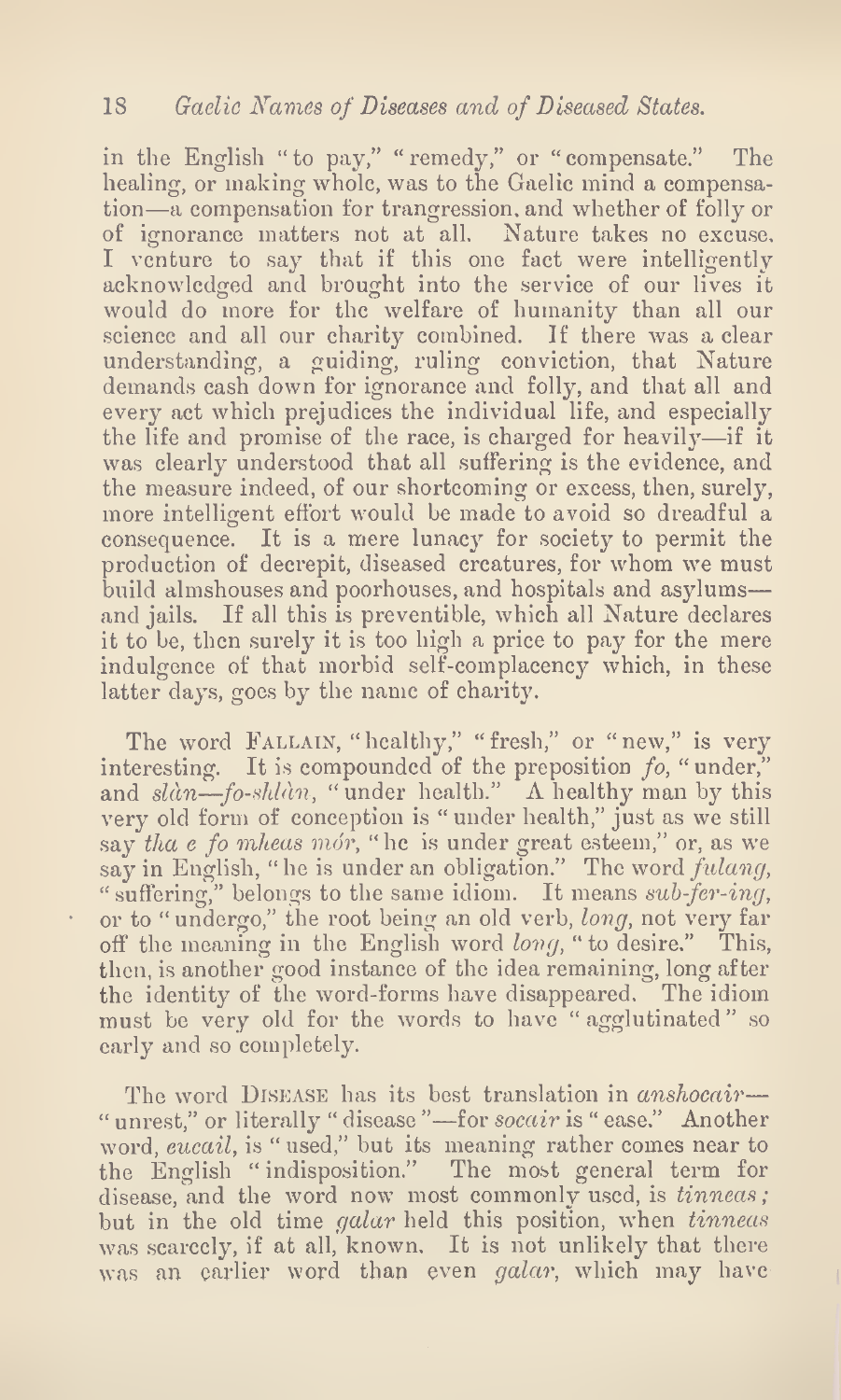been driven out of the field by *galar*, as *galar* has been by tinneas. When the new word or term comes, conveying probably a new idea or theory, it fastens upon the common and ordinary diseases, driving the old word from these positions, so that it remains only for the severer, remoter, and exceptional diseases which make the grosser impression. "Headache" and " sea-sickness," for instance, were *cen-galar* and *galar-mara* in the old speech; but we should not think now, nor for a long time past, of using these expressions. Tinneas took the place of galar to such an extent that the latter was only used for such great diseases as the plague, or small-pox, or typhus fever. In time, even these and all disease-names were seized upon by tinneas, so that now galar is hardly, if at all, used for any special disease ; but is a general term, and altogether abstract and indefinite, of nearly the same sense as plague and pestilence in the English of to-day. It is interesting to notice that *tinneas* itself shows signs of being pressed upon by the word *goirteas*, which is, so far as I am able to make out, the latest candidate. The words now most rarely used for disease or diseased states, such as hover on the last arches of our terminology, have thus a new interest to us. They are always open to the suspicion that they have a story behind them, that they have served the purpose of a far-off forgotten time, and that they contain even yet some fragments of truth which we should be richer by knowing. It is important and instructive to observe that the word " disease " in English has had a course and history exactly illustrative of the inferences here made. It started out as " dis-ease " simply, or unrest, without the merest seent or trace of pathological signification. We find the word with its pure usage in old *Chevy Chase*—" Lest that the Scots should him disese, he constituted captain's meet; " and in Wicliffe's Bible we meet—"This widow is diseseful to me" (Luke xviii, 5). It has, however, for a long time been pushed back, on to the stronger and more serious diseases, till now it is applied to only the worst pathological states of organic change, or textural degeneration or malignancy. It is quite a common thing to hear a man who may be very ill, siek and suffering, yet comfort himself that "there is no disease;" and our pathologists point to the sarcomatous tissue or to the tuberculous mass as the disease, thus cutting the word altogether away from its first signification as an expression of feeling.

In the same way as Disease started from and with the primary idea of want of ease, or unrest, so doubtless  $qalar$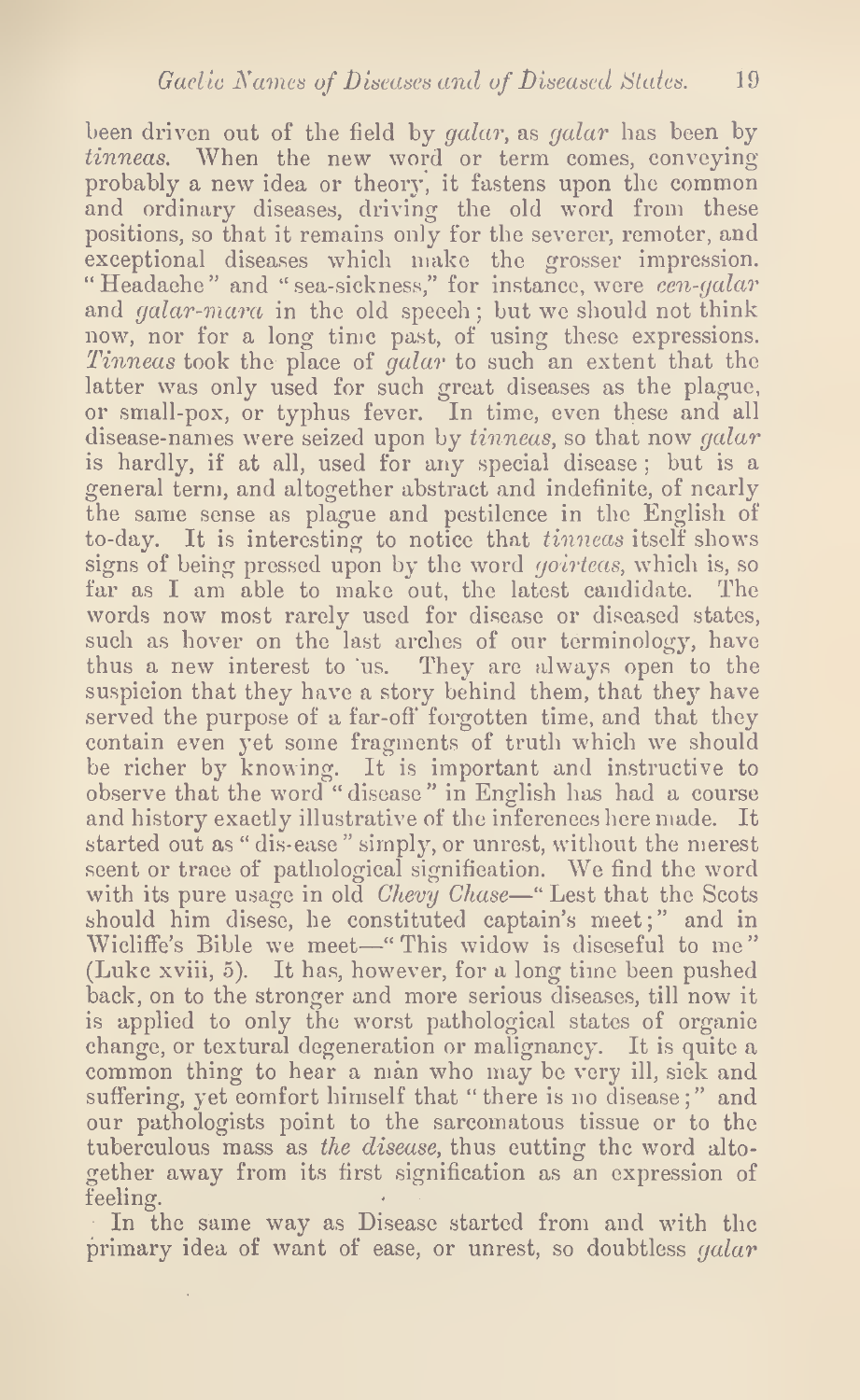also, and *tinneas* and *goirteas*, started with some elemental thought. The root in galar is gal, which we use in the modern speech for "sore weeping"—Chualas guth ann an Rama caoidh agus gal agus bròn ro-mhór" (Matt. ii, 18). It seems to be akin to the German qual, pain, coming through an old Indo-European stem,  $gel$ , meaning "pain." This again leads us by convergence in the direction of " dis-ease." This gal, or "pain," stands one step in front of the "dis-ease" which it causes. Disease is the expression of a preceding cause, and that cause is pain or gal.  $Galar$ , then, is one step further back than disease in the sequence of cause. The only instance of the pure usage I have met with is in the Kalender of  $\mathcal{C}$ ngus the  $\mathcal{C}$ uldee—namely, gal-chind, " headache." The Welsh use of the word, as equivalent to "grief," is two steps back from the Gaelic position; the order is gal, causing galar, causing " grief."

We might speculate that the newer word tinneas was an attempt to express a remoter stage in cause. We know this to be a constant effort of the mind, namely, to seek cause in its farther reaches. Thus by steps we go back from "dis-ease," through "pain" to the immediate "cause" of the pain to causes more remote, marking or naming each new position as a conquest to knowledge. Tinneas seems to be a stage further back than galar in this respect, keeping to the primary signification of the latter word. It seems to be clearly derived from a root ten, as in the adjective teann, "tight," or as it is more clearly seen in the form of the Comparative  $na's$  tinne. From some districts I have tinne cuirp, and from others tinneas-cuirp, for " constipation," clearly showing the root idea to be a "tightness." Teinn, again, and teanndachd express "sore straits" or "agony;" and it is very strange that one of our best known native maledictions is *condrachd ort*, nearly equivalent to "bad luck to you," but primarily meaning "contraction be upon you." It is merely the Latin-English word contract borrowed, and borrowed presumably for a special need. The fundamental idea clearly is that a constringent state of body is not desirable. There is another of these expressions which points the same way—namely, do chrannadh ort, "may you be turned to wood," "may drouth and universal desiccation be your portion," so to speak, and may your parts become very dry and fibrous as wood—a most ungracious wish certainly.

The word *tinneas*, however, is, as we have seen, a late comer; and there can be no doubt as to its elemental idea. We may wonder, I think we ought to ask, when it came or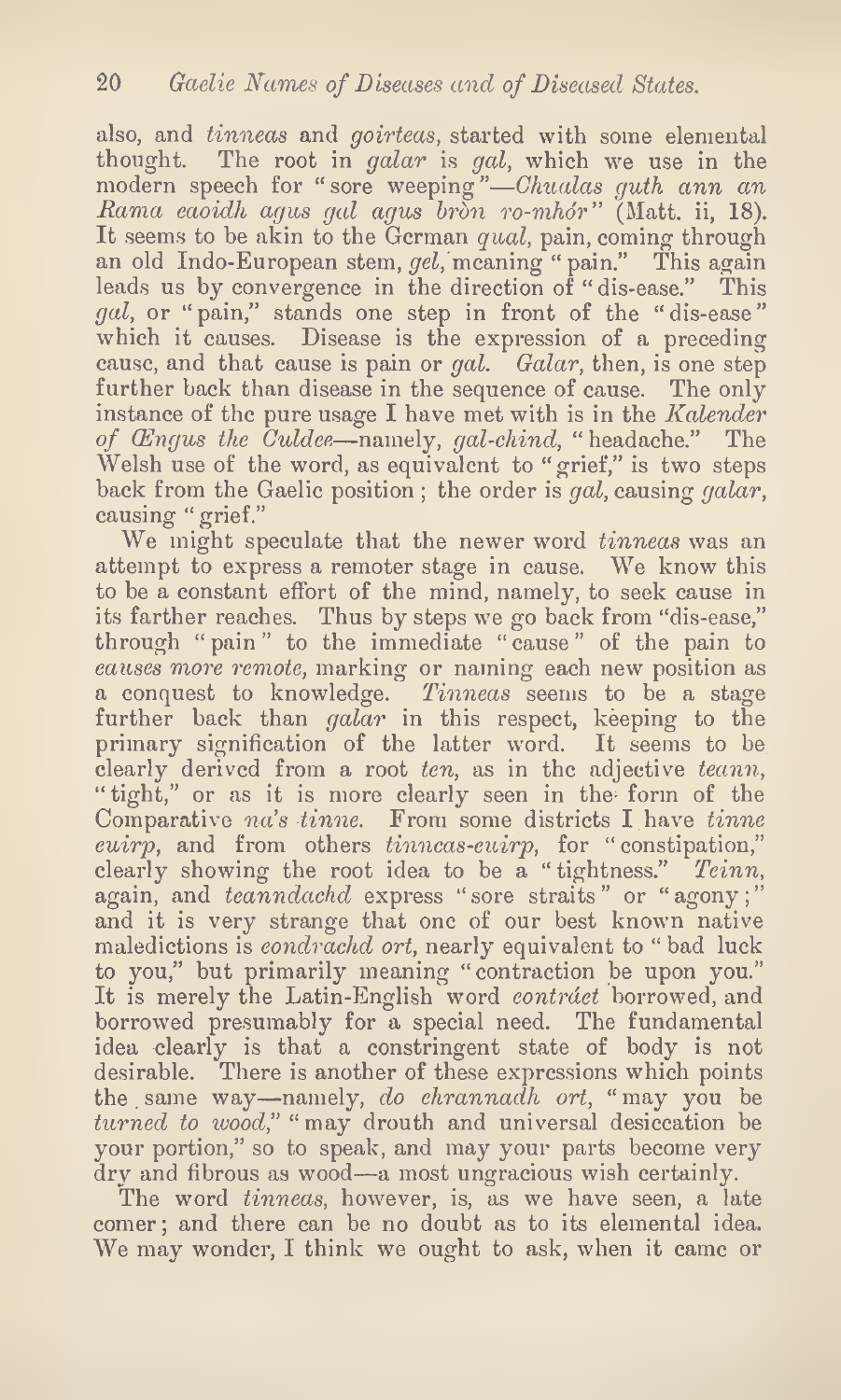why it came at all. We may arrive at the " when" if we can determine the "why," and vice versa. The introduction of a new word, and especially if it subverts another word of long standing, must be for some good reason—to give more precision or definition to the idea in the older word, or to bring a new light altogether, which needs a new expression. I take tinneas to be of the latter character. It is a new word made necessary by a new idea. Now, on this point I venture a suggestion. William Cullen, " the father of Scottish physic " (1712-1790), was a pupil of Hoffmann at Leyden, and he carried to Edinburgh, and there taught, a mechanical theory of disease which then obtained in the continental schools. This theory maintained that " spasm " or contraction or a state of over-tension of "the extreme arteries" and of the fluid-channels of the body was the primary cause in all disease. We know that Cullen's influence on medical thought in this country was immense. His  $Nosology$  was used in the army and navy His Nosology was used in the army and navy up till 1850. In fact, his teaching seems to have strongly coloured even that smaller part of medical teaching which it did not entirely supersede. We cannot imagine that Gaelic medical thought escaped his influence, and if this must be admitted, we have a very plausible explanation of the introduction of the idea of spasm or tension into the medical vocabulary of the Gaelic people. Of course, this speculation can be checked or corrected by determining when the word began first to be used in this sense. My own knowledge is not broad enough nor sufficiently accurate to enable me to speak with any authority, but my impresssion is that the suggestion here made is not very far from the truth. Perhaps our more competent Gaelic students will clear the matter up. There is, of course, another possibility. Even if it should be found that the thought and the expression is in Gaelic prior to the days of Cullen, we only transfer the idea to its true origin with the Methodists in Greece, whose strictum and laxum remain with us, in unsuspected ways and forms, up to the present day.

GOIRTEAS applies rather to the surgical province than to that of the physician, though the tendency appears to be in the direction of occupying this also. We already say ceann goirt and bru ghoirt, but certainly the best use of the word is as applied to tender or sore parts or to cuts and other injuries. It has three or four distinct values. It means "painful," even to the sense of being laborious—an t-saothair ghoirt so, "this sore travail" (Eccl. i, 13). It also means to be "sour" or

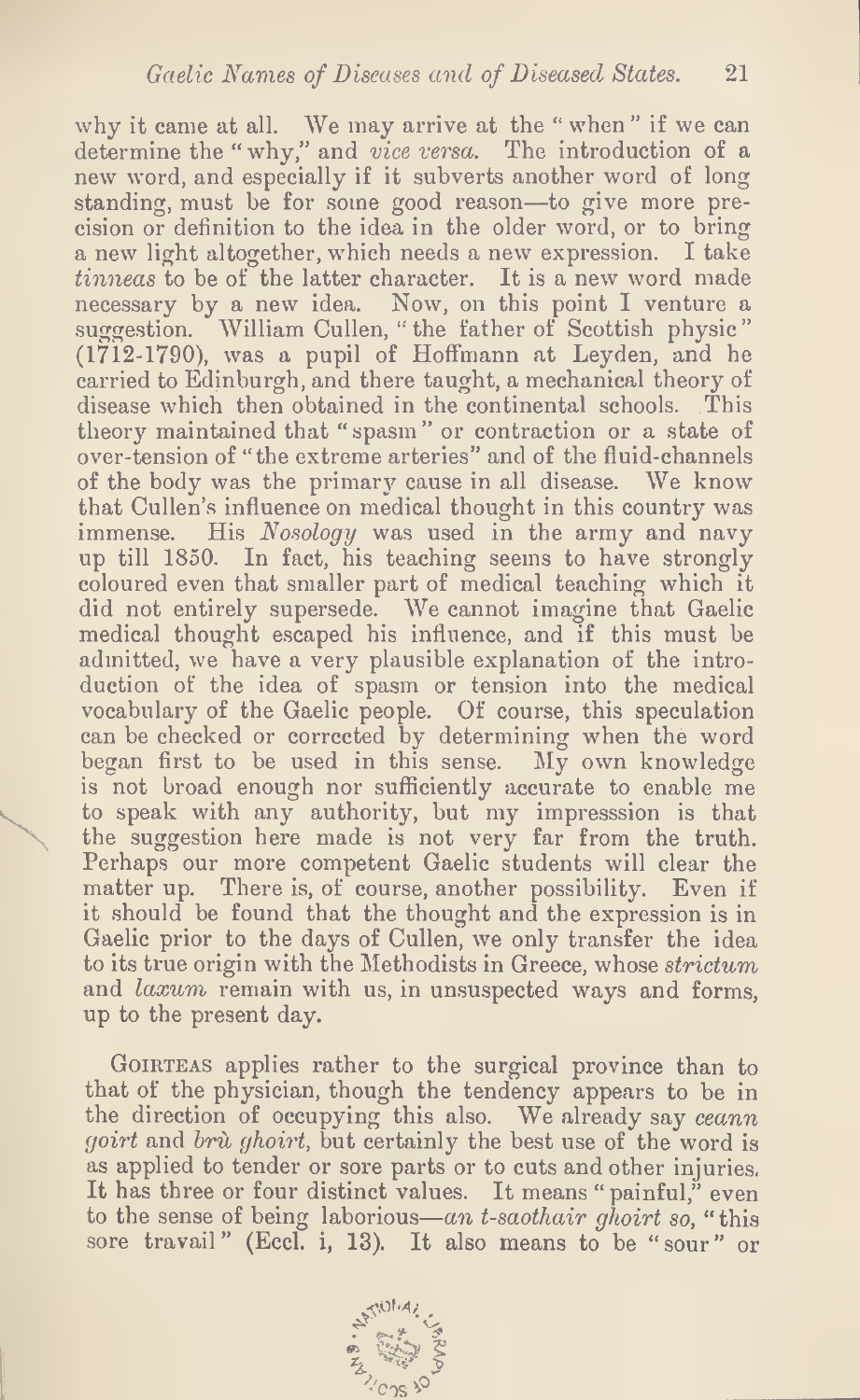" acid "— $gus$  an do ghoirticheadh an t-iomlan (Matt, xiii, 33). Feil an arain neo-ghoirtichte (Lev. viii, 2). We say bainne goirt for "sour milk." In many districts it means "salt" or to be "salted;" feoil ghoirt, for instance, is "salt beef." The word has its root in an Indo-European gher, to be " rough," from which first idea the transitions to "salt" and "sour" and " sore " are easy. The word would seem to be fast undergoing a process of rarefication, so to put it, passing from the concrete more and more into the abstract, until now it is applied to pain, the finest abstraction in our knowledge. There is just room for another speculation here. How does this idea of acidity and sourness come so close to pain and disease, so close that they are in considerable part identical ? Is this the expression of a chemical theory of disease in which " acidity" is taken to be the root of the evil? I merely throw out the suggestion.

The word GREIM as a general term is interesting, and probably it is very old. It means a "biting" or "grasping" or " clutching," and it involves, if I am not mistaken, the old thought of the almost personal entity of disease, the same idea as we still have in such words as "apoplexy" and "epilepsy," in which an evil spirit is conceived to give a violent blow or "stroke," as we yet call it; or "jumps" or " leaps" upon the victim of his malevolence, and throwing him violently to the ground "vexes" and ill-uses him exceedingly. The fact that greim is now only used of a few forms of sudden and painful diseases like colic, earache, and lumbago, does not preclude its wider use in the old time, but the fact that it is apt to be omitted in  $\delta$ *inidh*, for instance, shows it to be on the verge of falling out altogether.

THE FEVERS.—Fiabhras is clearly a borrowed word, more or less directly from Latin febris, on the same line as the English word "fire," and conveying the same essential idea. The word teasach is of native root. It may be a translation, but even if so, it is a good one. If it is an original word, conveying an original Gaelic observation and thought, it is positively valuable, for it expresses in its stem teas, the most fundamental element in all the diseases thus classed. The word *cuairtiche* would seem to be purely native, for it is not akin by either etymon or signification to any of the terms ordinarily used to express the idea of contagiousness. Cuairt comes originally from the same stem as " circle," the meaning being still closely akin, for *cuairt* means a "round" or " circuit."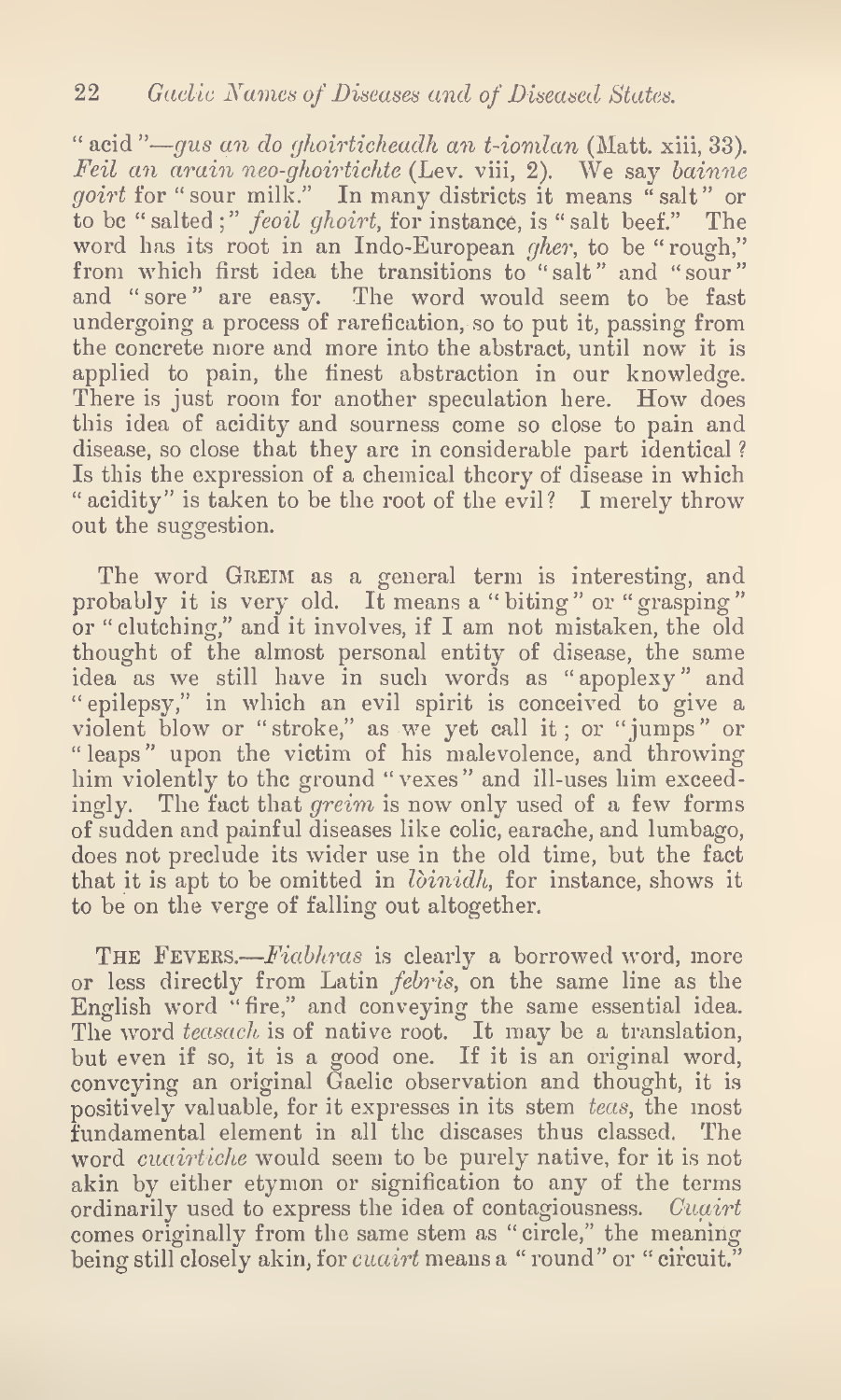The English law term " on circuit " is as near to the Gaelic meaning as it can be. The *cuairtiche*, then, is the one who goes the round, or on circuit, and administers by the way, not righteousness and justice, but the virulent poisons of disease. The word is masculine, too, and has a strong entity. As a general term, it appears to be in frequent use, but as a specific term, I have only heard it applied to scarlet fever. The custom in the island of Arran is to apply *teasach* for the early stage of fever, and *fiabhras* for the latter stage. This seems to indicate, that during the period of uncertainty, the older and more general word is applied, but when the disease has fully declared itself, the more specific word is used. It is interesting to notice that *fiabhras* and *cuairtiche* are nouns of the masculine gender, for nearly all disease names are feminine in Gaelic. This may be referred to again.

The Gaelic people knew typhus fever, and they, with no little cause, named it *fiabhras dubh* or the " black fever." They were evidently somewhat familiar with scarlet fever, for it is named *fiabhras*, and teasach, and cuairtiche. They had a yellow fever, but it is difficult to be sure what they understood by the term. Jaundice seems to have been common arising, as they suspected, from exposure to cold—but it is not likely that a simple jaundice would be classed as a fever. In the report from Tarbat, in the Old Statistical Account, it is stated that " no diseases are peculiar to the parish from climate or from any other cause. Epidemic distempers find their way here, and we are at the present time suffering from fevers of nervous and putrid kinds. A species of the latter is distinguished by the name of yellow fever, so termed because as soon as the patient expires, the body comes of that colour." It is certainly not easy to be sure what disease is here meant, but probably it was typhoid, or perhaps typhus under its known aspect of bilious fever. Regarding my note on the Budc-Connaill, Dr. George Henderson, of Oxford, to whom I am indebted for most valuable assistance, remarks—" Our climate must have been much warmer twelve hundred years ago than it now is, and in Ireland it must have been hot enough for yellow fever, and favourable to epidemic by reason of its large population and insanitary conditions." So far as I am aware, the disease has not been epidemic in any part of Europe within the period of reliable history—excepting the imported epidemics of Lisbon (1857), and St. Nazaire (1861)—still, we know that cases have had origin, and run their course in Plymouth and Southampton within our own day.

Dr. Henderson has directed my attention to teasach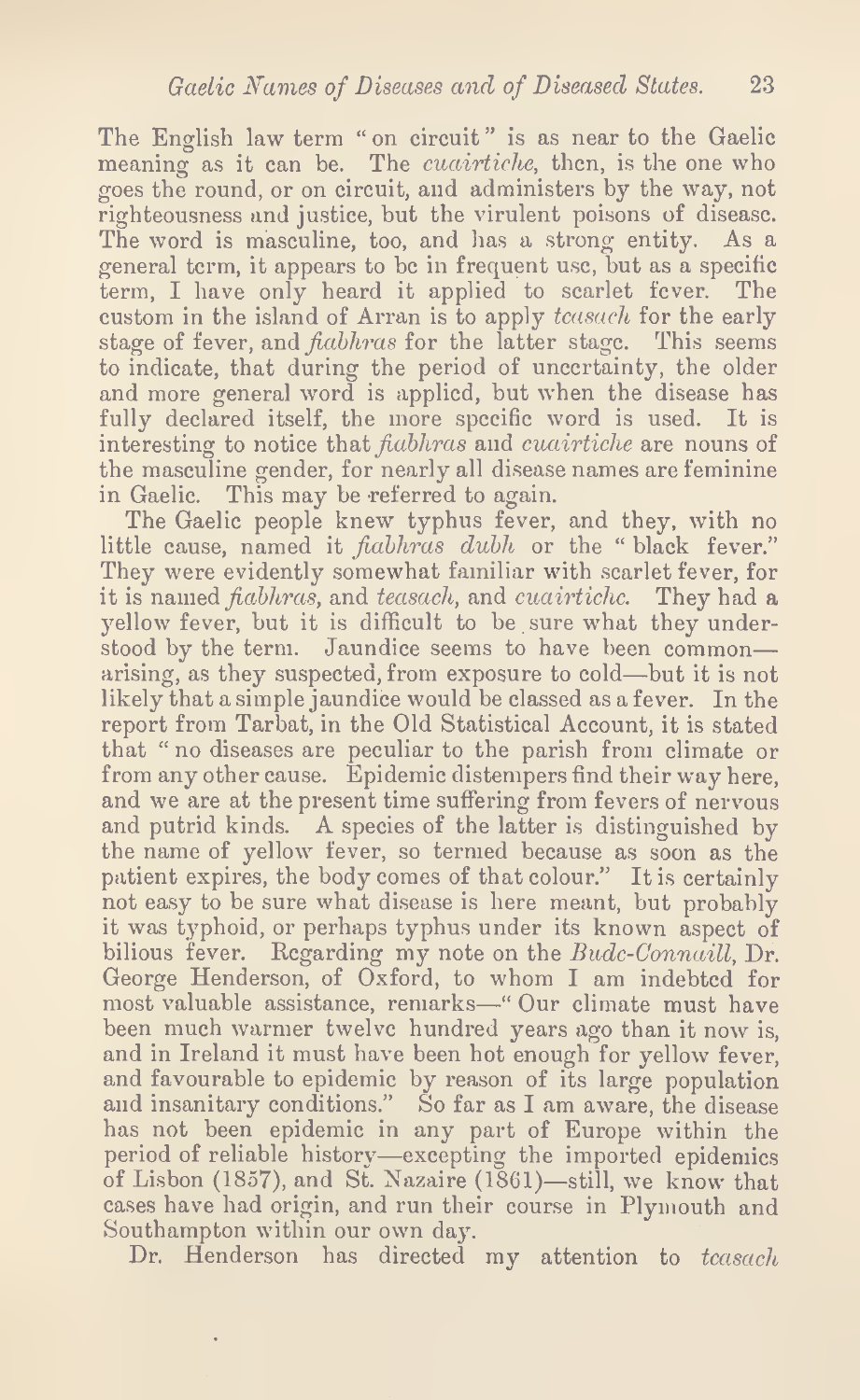$a'ghrùthain$ , literally "hepatic fever," but meaning " brain fever" among the people. He says this has nothing to do with tinneas a'ghrùthain, or the "liver complaint." Typhus fever used to be popularly called brain fever as well as bilious fever.

Lung Diseases.—The only good words that can be brought under this head are those for "asthma"  $(euing)$  and for " consumption" (eaitheamh or tinneas-eaitheamh), and an interesting old word, anabhract. The word euing is the modern form of eumee  $(q, v)$ , and means a constriction or narrowing, with roots  $\hat{e} \cdot \hat{n} = e \cdot \hat{e} \cdot \hat{n}$  and  $\hat{e} \cdot \hat{n} = \hat{e} \cdot \hat{n}$ Ang-ustus. Caitheamh simply means a " wasting." It is the infinitive of the verb eaith,  $\ddot{a}$  to waste." There is nothing in the word but a statement of the broad ultimate fact and expression of the disease, just as the English word consumetion is, or the Greek phthisis, from  $\phi \theta$  *to*, to "waste away." The Gaelic word may be, and most likely is, a translation, for I have not met with it used in this sense in the old language, and there is good reason to doubt that it was a common or familiar disease in the Highlands till lately. It is not referred to as such with any precision in the Old Statistical Account. An indefinite term, "consumptions," is used in the Account from Loth—" A good many die of a kind of consumptions, conjoined with and terminating in rheumatism and swellings, induced perhaps by living in cold, damp, uncomfortable houses." But this quite clearly is not the disease under consideration. From Blair-Athole the word is used more pointedly, but it is flanked by the expression that "the people have not by any means the necessary conveniences of life." Here again we may doubt the meaning of the word. Macleod, in The Gloomy Memories, states—" I may mention that attendant on all previous and subsequent evictions, and especially this one, many severe diseases made their appearance such as had been hitherto almost unknown among the Highland population—viz., typhus fever, consumption and pulmonary complaints in all their varieties, bloody flux, bowel complaints, eruptions, rheumatism, piles, and maladies peculiar to women." The Accounts (Old Statistical Accounts) from every part of the country bear testimony to the healthfulness of the people. "We have commonly no sickness" (Dunoon). "Very few diseases are known among the people" (Lochgoil). "No disease peculiar to the parish from climate or any other cause " (Tarbat). " Inhabitants all healthy " (Moy). " We have no illness to speak of " (Lochbroom). "The people have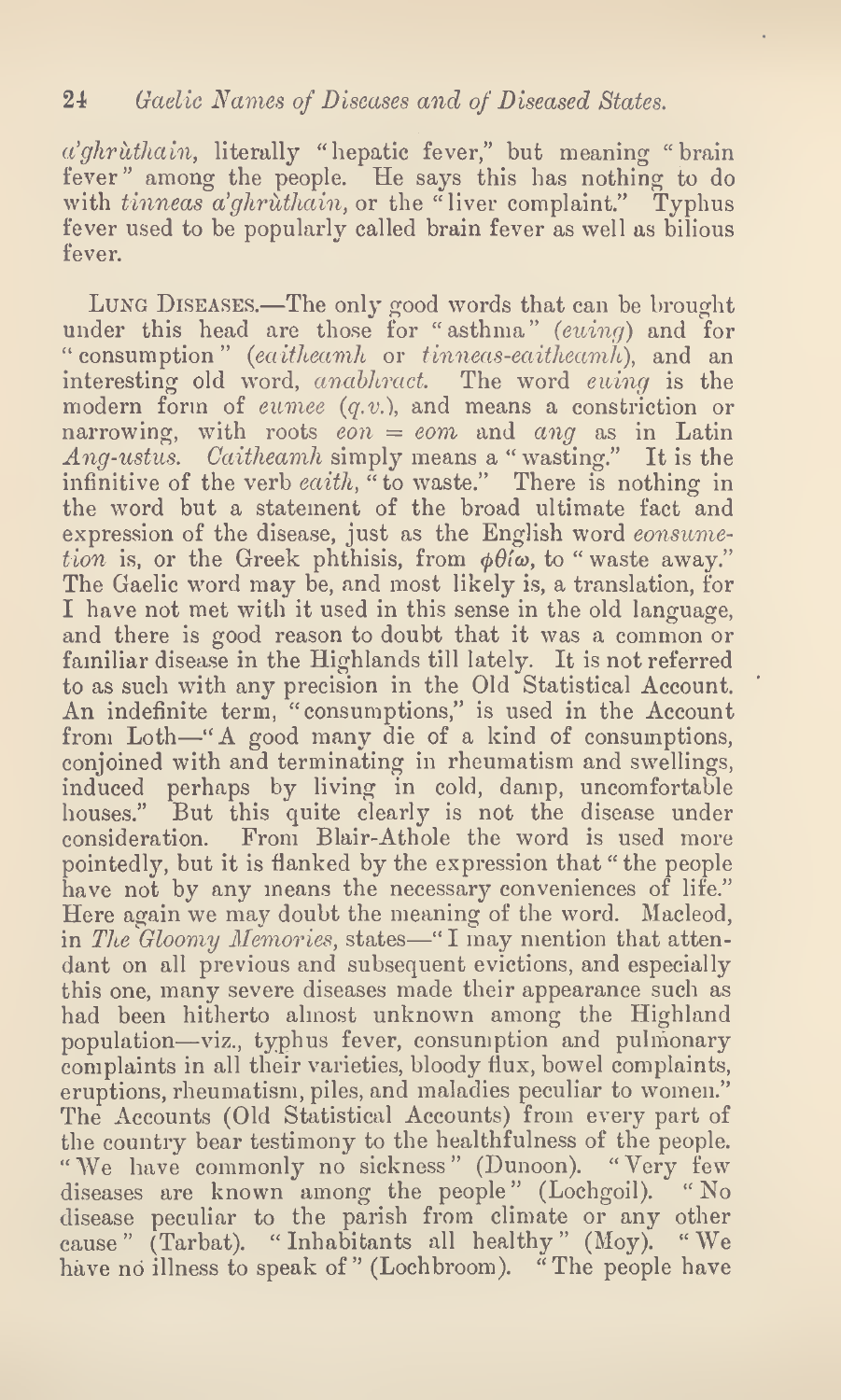very few diseases " (Campbeltown). These are a few examples which confirm the general statement.

The expression tinneas-eleibh simply means a disease of the chest, and may apply to stomach as well as to lungs. It conveys no instruction. The word *etig* is in some parts used for consumption, though I myself have not heard it. It seems to have come into Gaelic through Lowland Scotch  $\ell hik$ , or  $\ell i\epsilon k$ , as it was written. "Ambrose, King of Brittonis, fel in ane dwynand seiknes namyt ye ethik feuir" (Bellend.  $Chron.$ ) This, again, came most likely through French *étique* and hectique—the English "hectic"—from Greek tkrikoc, consumptive. It is clearly a late comer into Gaelic, but it seems still to carry more or less of its first meaning, which it has lost almost entirely in English. It is now limited to the expression of the fever and the flush which marks not alone consumption but other wasting diseases also.

The word serg, O'Reilly renders as "consumption" or " decay," but it is now more exactly translated by "withering," as a flower withers, and it is not applied, so far as I know, to any human disease, except in a poetical sense. Crine also, which now means " smallness" or a " getting smaller," seems to have been used in a somewhat similar sense to *serg* for " consumption"—Ismarb amathair do chrine, "his mother is dead of a decay" (L. xiv.) All these words, however, like *caitheamh*, were but expressions of one and the same thing, under the different concepts of wasting, withering, or shrinking, and it is clearly impossible to make sure what the pathological condition was that is embodied in any of them. So far as I am able to make out from context and etymology, they are simply expressions of the most apparent effects of diseased operations, regarding which the people, at the time, had no clear understanding.

There is one word, however, which seems to go an effective step beyond this very superficial knowledge—viz., anabracht, from an, expressing " a want of," and bracht, "fat." Consumption, to this view, was the fatless disease. I am not sure how much of knowledge we can rightly read out of the word, but we cannot deny it the bare etymological meaning. It clearly embodies something of a positive and practical knowledge, the re-discovery of which, in these latter days, has given us by far our most valuable direction towards the treatment and prevention of consumption. If we, in our work and duty, recognised sufficiently early, and with sufficient seriousness, the waste of fat which precedes, by a long time, the waste or depreciation of bone, and muscle, and lungs, we should, without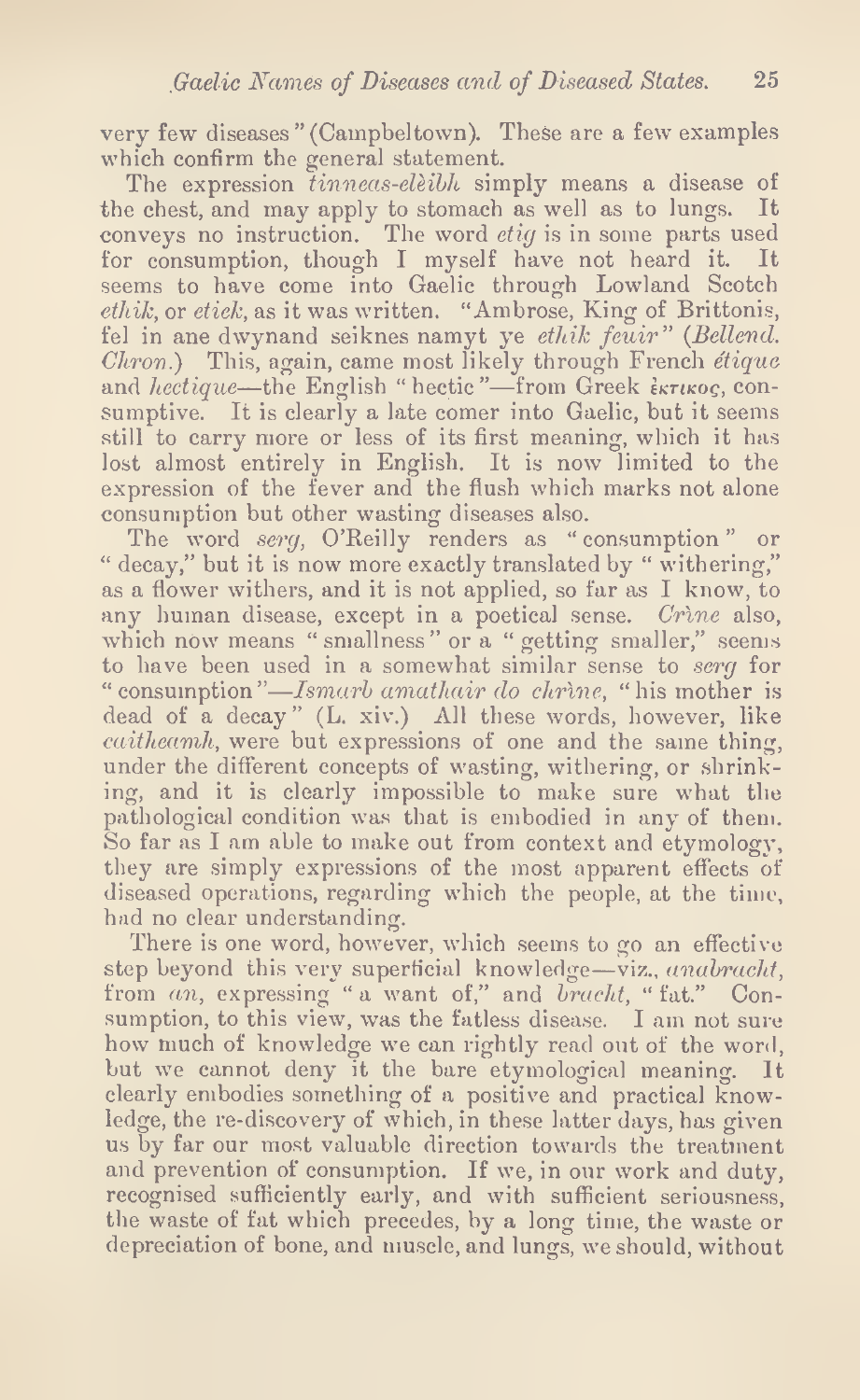doubt, have our greatest power over this fell disease. Consumption, in the early stages, is largely in our power, but when the devouring fever has passed beyond this, to feed upon and to destroy essential tissues and structures, and when it has seized upon the lungs especially, the odds are tremendously against the sufferer.

I have wondered if this be not the root idea in the word braxie, the "sheep disease." The derivations given by Jamieson do not seem to be satisfactory; but Burns in this, as in everything he touched, gives light—

> " While Highlandmen hate tolls and taxes, While moorlan' herds like gude fat braxies, Count on a friend, in faith and practice, In Robert Burns."

SMALL-Pox.—It is remarkable how many names there are for small-pox. A' bhreac simply means the "spotted" or " speckled " disease. We have no small-pox in Gaelic, because our people did not know the other pox. The Report from Kilmallie tells how a woman who had been harvesting in the south brought home the "French pox." Her father had never heard of such a disease, and he described it to the parish minister as " some low-country disorder." The word buaicneach is apparently a native word, from a root akin to Latin bucca, which is to be seen also in the words bucaid and *pucaid.* The word *boicionn-ach* I take to be a perversion of  $\hat{b}u \hat{a}i \hat{c} \hat{b}$  and it has permanence because of the similarity which the stein bears to boicionn, a "skin." Boicionn is really and primarily *boc-cionn*, "buckskin," though in this out-use of the word it is applied to skin generally.<br>A' bhean mhath is an extraordinary term. It literally

 $A'$  bhean mhath is an extraordinary term. means the "good wife." Dr. Donald Masson thinks it may be  $a'$  mheanbhe, the "fine spotted" disease, but others speak with confidence that the term has its true meaning in its face value. A well informed Highlander, greatly interested in the native tradition, assured me that in his young days, when they had small-pox in his father's family, his mother would not allow him to use the name  $a'$  bhreac, as if from a fear of offending the disease, but in a kind of respectful whisper wished him to speak of it as the bean mhath, or the "good wife." This, coming to me direct and first-hand from an exceptionally intelligent man, is a most interesting piece of information. It is perhaps the most direct and unequivocal example we have of the strong disposition to give an entity, almost a personality,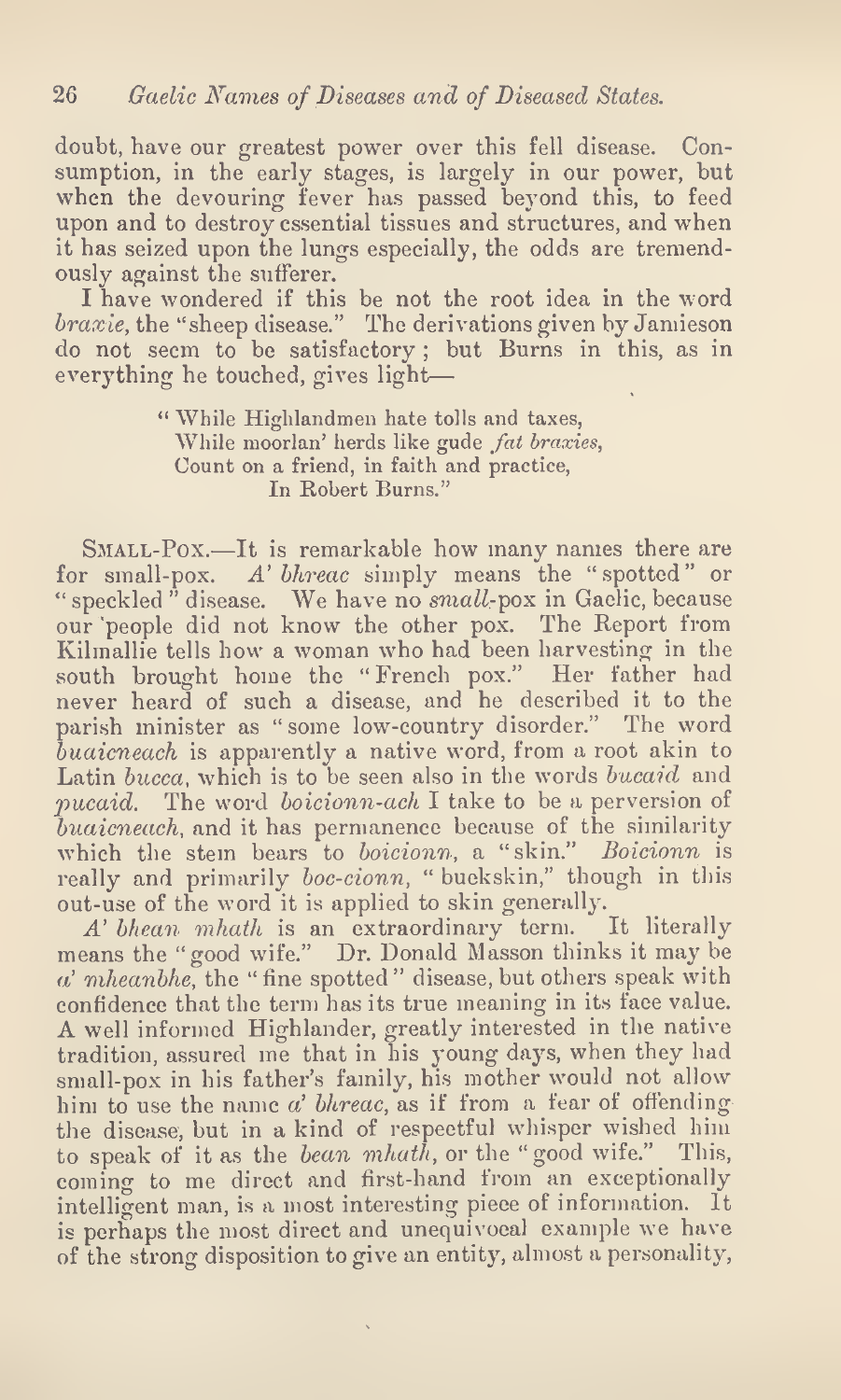to disease. The only approach to such an expression, in my knowledge, is the old popular application of "mother" to hysteria in English—

> O how this mother swells up towards my heart, Hysterica passio—down, thou climbing sorrow, Thy element's below."—"King Lear," act ii, sc. 4.

The lowland Scottish usage of the word may be a steppingstone. The "mother" on beer is "the lees working up" (Jamieson), an idea which comes very close to that just quoted from Shakespeare. From fermentation to the "windy and choleric humours " of our old friend Culpepper is not very far. It seems very probable that the explanation of the English word lies this way.

 $A'$  bhanachrach, for which I can offer no explanation, seems to be the same as  $a'$  bhanachdach, for which Macbain gives no etymology.

 $\Lambda$ ' bhreac òtraich I am disposed to look upon as a perversion of  $a'$  bhreac degraich, which, indeed, came to me from several sources. The first expression is in no sense a good or applicable one, the second is correct and appropriate. It means the " pox of youth" or of young people, and one might suggest that this would bring itinto line with the English term of the " chicken pox" through the slang value of the latter expression, as when we say "she is no chicken." Macalpine applies the term to "shingles" or "herpes," and he adds—"It is hoped that no person will style this disease in such a manner after this. Deilginneach is the proper and the Islay name for it." This latter, which I have not myself heard, is a very good name for herpes, especially in the stage before eruption. It is the same word as in *cudal-deilgneach*. The steam is  $deulq$ , a " prickle."

DIARRHCEA.—In all the other languages of Europe the Greek term has replaced the old and native names for this trouble. The German still retains durchfall, the "falling through," but *diarrhoea* has taken strong hold. In Gaelic the Greek word has not been appropriated, and the native terms remain in peculiar fulness. We are at first sight naturally surprised to find so many names for this disease, but we soon see that these are but so many aspects of one and the same thing, named according as it struck the observer or affected the sufferer. It is strongly apostrophised in the old tongue.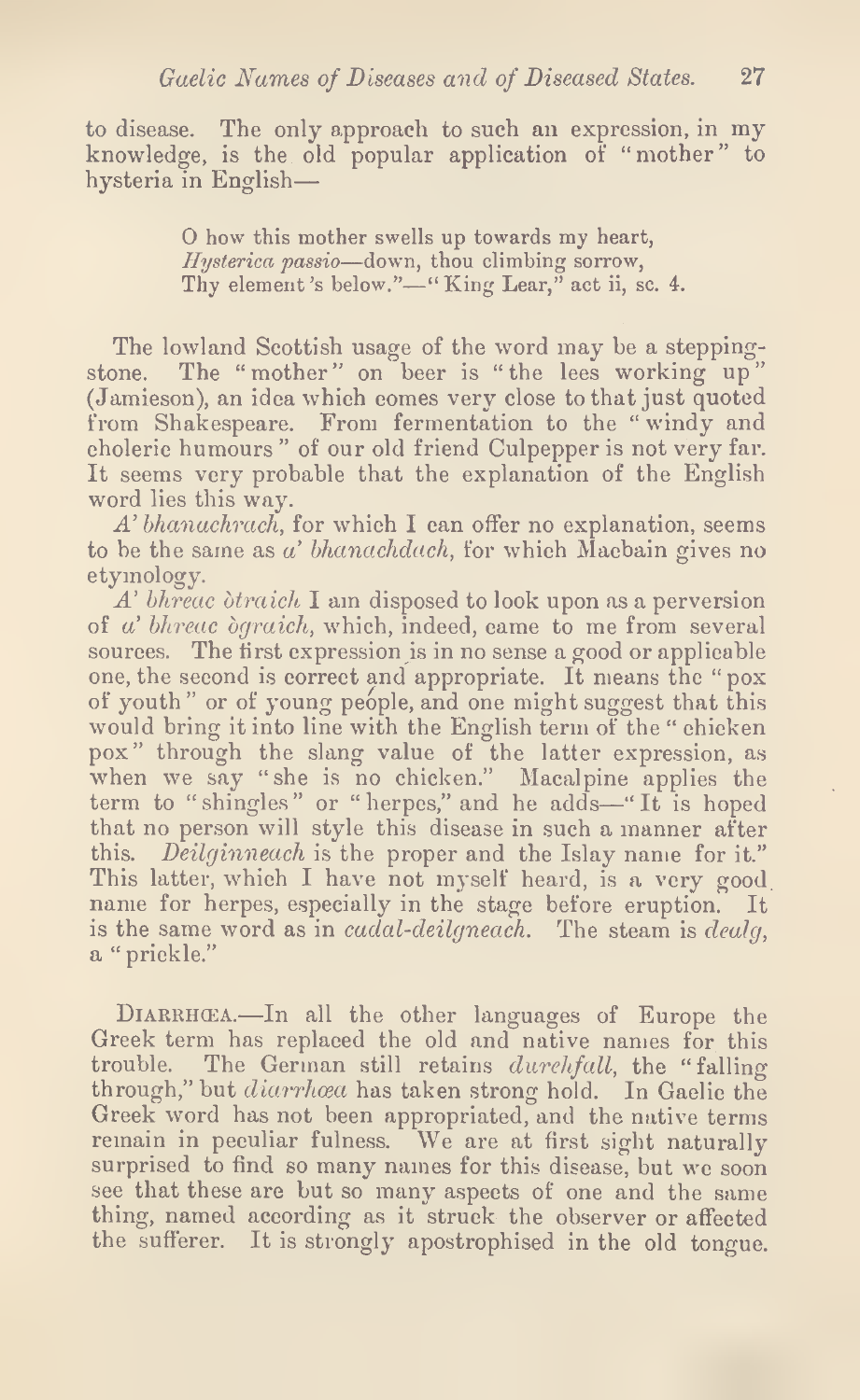In Mc., p. 100, it is "the disease of sages and of gentlemen, best of all diseases, the disease that is worth perpetual health —loose bowels—galar sruthi ocus dagdaine, in galar is ferr each n-galar .i. in galar is fiu slanti suthain, .i. in buar fodessin. It is quite clear that the matter was not taken very seriously. They poke fun at it all the time, hence galargasda, the "comely disease;" an ruith-gu-cladach, the "run for the shore," manifestly a seaboard term; an galar-tholl, the "hole-seeking disease," evidently a similar aspect of the matter as in the ruith-gu-cladach, but from the point of view of inland communities which had not the benefits and advantages of a " sea littoral," as they say in politics. These terms are clearly a long way from the pathology of the disease; still, they are not without interest. They show in a very peculiar form the irrepressible artistic feeling of the Gael. He forever draws a delicate curtain of fancy over the gross essential in all things; and here he is simply true to his instincts.

By the way, it is very interesting to notice that diarrhoea is never referred to as a tinneas, though frequently as a galar. This shows that the word *tinneas* still preserves the root idea of tightness, even when it has come to be a general term for disease. It cannot apply to a looseness however severe a disease it may be.

The word *sgàird* is strongly onomatopoetic. In philology as in physiology and feeling, it is akin to " scour," and " scourge," and " screw." Altogether a bitter business is this sydird. It is the strongest word of the kind we have.

A' bhuinneach simply means the "stream-er," from buinne, a " stream " or " current." Duncan Macintyre, in his "Coirecheathaich," refers to the salmon as air bhuinne borb, "on a rough or rugged stream."

 $An \*siubhal* means a "travelling" or "moving," from a root$ svem, whence English " swim," and this gives us a very close feeling of the idea of the word.

A' ghedrrach seems to mean the being " taken short," from gedrr, "short."

Am plucas is possibly open to two explanations. Mr. Macbain suggests doubtingly that it may be from Latin  $fluxus$ . That may be, but I prefer to take the word as it stands in the light of the Gaelic language. Pluc is simply a "lump," and by this way diarrhoea is the " $lump$ -ish disease," the outcome, so often, of undigested food. Analogy is altogether in favour of this interpretation. We have  $p$ ioc-as, and tach-as, and tinne-as, &c., all with native roots and formation.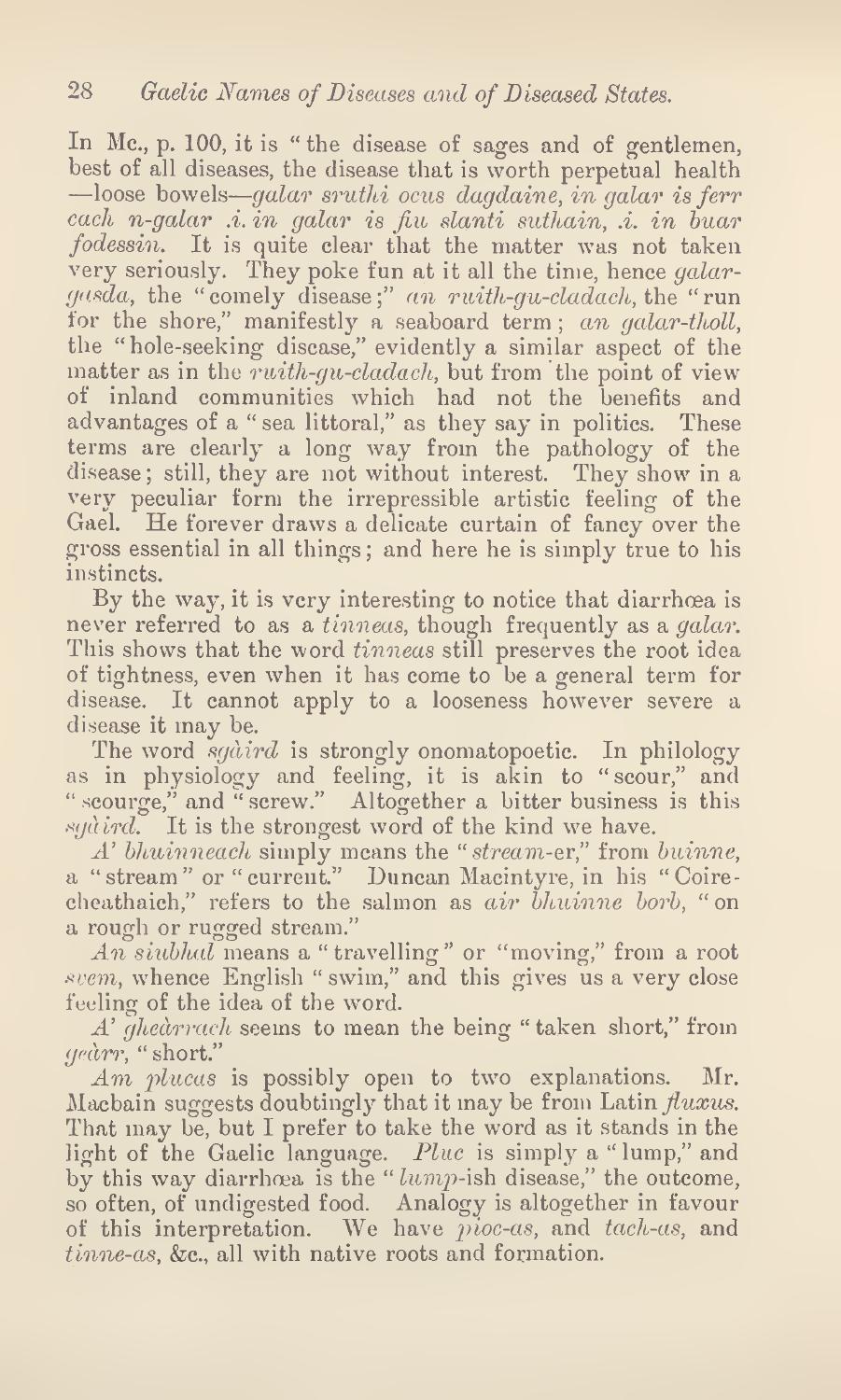SKIN DISEASES, & C.—It is not surprising to find that a thoughtful people, as the Gaelic people, by every indication, were, should have had suspicion that living organisms were frequently the cause of disease. Cuairt-dhurray is exactly the same in meaning as " ringworm," and it may be a translation. The expression, bualagan-tiomchill, which comes to me from Mull, seems to convey the same, or a closely similar idea, but I cannot make out the origin or meaning of bualagan. I am told that in Uist the word cuarriche is used, but this is clearly a mongrel wrong use of the word.

The itch proper, or " scabies," had a number of names expressive of some leading feature of the affliction. It was par excellence the tachas, the itching above all other itching, so the word got specialised to this particular disease. The  $sgrìobach$ ,  $grìobach$ , and  $sgred$  need no explanation; they all refer to the scratching aspect of the matter. The *piocas* seems to be related to the verb *pioc*, and the English "pick," expressing another familiar phase. The  $fride$  is the "acarus scabie." Mr. Macbain is in error where he says it is the ringworm. He appears, also, to be in error regarding the word *fiolan* or *fealan*. He makes it to mean "itch" and " hives," and a " worm " or " maggot," through a kindred Welsh form. Dr. Henderson, from whom I had the expression  $f<sub>tolan</sub>-f<sub>ionn</sub>$ , remarks that " it causes great agony, and sometimes goes to the brain." The word would seem to mean "a little white worm," but I am not able to throw any further light on it. The Scotch word "hives," by the way, seems to mean anything and everything. It is applied to chickenpox and all vesicular skin diseases, as well as to nettlerash, thrush, &c. The "bowel-hives is a children's disease in which the groin is said to swell." The word seems to have somewhere underlying it the idea of a swelling, but it is altogether a hopeless word, and utterly useless for any purpose.

A chnuimh-fhiacal, the " toothworm," is in some places the only name for "toothache," though déideadh is now more generally used, and even where the latter is in use and the former is not, relics of it remain of the old belief that a worm is the root-cause of mischief in this state. I can remember that some fumigations used to be applied to the tooth in the hope that the worm would be evicted or destroyed, but the success or the result of the operation I cannot recall. It is interesting that on-beast was the name for "toothache" in the district of Angus—the on here conveys the idea of wild or foreign. "Would yee desire to liue for to enjoy the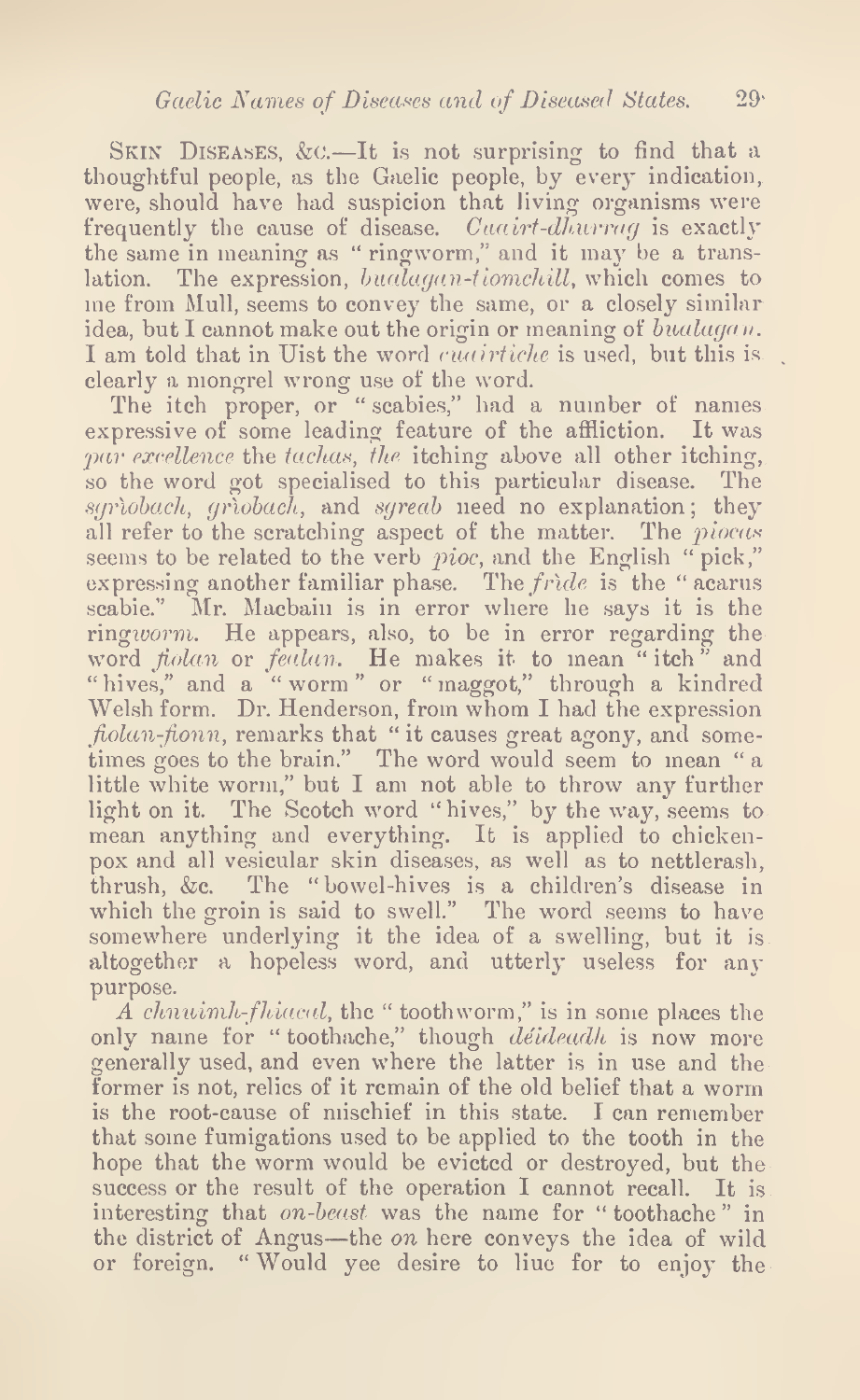leauinges of unbeastes?" (Last Battell); and, again, "Has the on-beast your lambie ta'en awa ?" (Helenore). The word midi, a " louse," in modern Gaelic, is as near as possible to the idea of the on-beast. This word, also, has got specialised. It used to extend over all wild animals. Mial-mhara was the "whale,"  $mial-clu$  is still the name for a deerhound,  $mial-blu$ idhe was the "hare," mial-mhdgain is still the "toad." Miala-criona is still applied to the "ringworm" creatures. The only on-beast of Gaelic now is the "louse," and the word mial is applied to it alone. This specialisation of terms is peculiarly interesting. According as knowledge increases, and as we see more clearly and exactly, differentiation must of necessity follow, and so we must find new words or give specific values to old ones. It is in this way that general terms become limited and confined to one particular signification. Sometimes we meet with a peculiar process of word-fission, arising from this necessity of having new terms for new ideas. The Gaelic *foinne* shows this process well. Its parent word, "in the beginning," was evidently applied to perhaps every kind of skin swelling, but it multiplied by fission as need for specialisation arose, and now we have *foinne* in Gaelic strictly limited to a "wart," verruca; "wen," which is the same word, is used in English for quite another and distinct thing, and *gwen* in Welsh is a "blister." Sprain and strain in English seem to be the same word, not long divided in this same way, and for a special need; they are now quite distinct in their application.

Biast-da-liunn clearly expresses a theory, but I am not able to explain why it was so called. The expression seems to mean the " beast of the two juices" or "fluids," but why it should be so named I cannot imagine. Perhaps some of our members or readers will suggest an explanation.

Meilechartain, which Dr. Macarthur, Fort-William, gives me as in use for "chilblains," is a very good instance of the confusion of folk-terminology. The H. S. D. renders it as "chilblain" also, and as "a violent itching in the sole of the foot," and Macalpine has *meileartan* (almost certainly the same word), meaning "flesh mites, generally under the toes." It is probable that the seeming stem *meilich*, to "chill" or " benumb," which comes of a wrong division of the word, may explain how the term is now applied to chilblains. I am not certain what meill means in this connection, but if it means " the skin," as there is good reason to believe it may, the expression becomes intelligible. Cartan is the Gaelic form of partan, " a crab," and if my memory is not wrong, I think I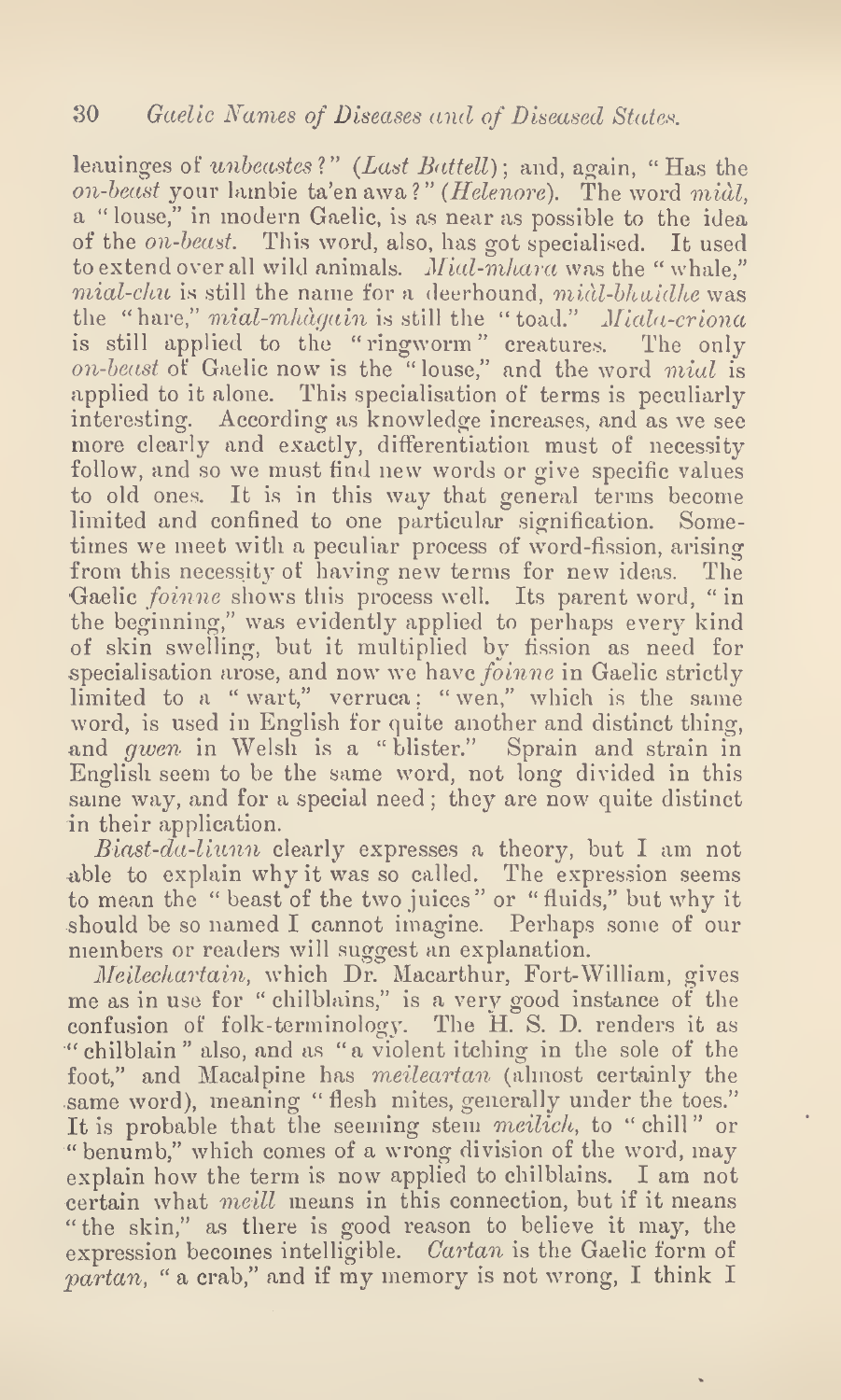have heard the word applied to a little brown partan-like skin-crab which I have seen at sheep-shearing fix itself into the skin of the shearers and of those who handled the newlyshorn fleeces.

A' bhreac-shianain seems to have had origin from a fancied resemblance between the spots of freckles on the skin and those on the bell of the foxglove. The quotations given (see  $Sion$ , p. 106) seem to confirm this view, with which, I may say, Dr. Henderson agrees. The Scotch term " fern-," or " fernietickles," expresses a similar conception, and may be taken as in a way confirming the suggestion put forth. Both are pretty conceptions, but the Gaelic one is certainly the more poetical.

I am not at all clear on the breac-shith. Mr. Henry Whyte (" Fionn ") says it is applied to " chicken-pox," H. S. D. says it is "scurvy," Macalpine that it is "hives!" but both Macalpine and H. S. D. give "livid spots on the skin," and the latter adds " of a dying person." Dr. Cameron Miller, Fort-William, says that it is applied to " nettlerash." It is certainly not clear. The expression in H. S. D. is, however, very interesting. Some explanation is wanted for the part sith of the term. It means " peace" in our day, and I have failed to discover any early form that helps me to an understanding. Is it too much to take full advantage of the H. S. D. expression, and take it that this primarily was the macula mortis pranuntiae, as the dictionary has it ? If we may go so far, and I have not a fragment of explanation in any other direction to offer, we have here another Gaelic poesy, but perverted from its first intention and meaning.

An tachas, as has been already stated, is the "itch" specifically. An tachas tioram, the "dry itching," is by some applied to "scurvy," and by some to "nettlerash." The term is evidently in contradistinction to an implied itchy wet disease, most likely leeting eczema, but, so far as I am aware, the other word, tachas fliuch, is not and has never been in use.

Teine- $d\acute{e}$  is an interesting word, the use of which also is very indefinite and uncertain. Mr. Duncan Whyte, of Glasgow, one of the most interesting and intelligent old Highlanders still left us, gives it for the "ringworm." My own impression is that in my locality it was applied to patches of dry eczema, but I am not at all certain as to this.<sup>1</sup> The idea of a ring has

<sup>1</sup> Strangely enough, since this was written I have met with a typical case of dry eczema, which at once clarified the haziness of my memory. I am quite satisfied that this is the teine-de of my young days.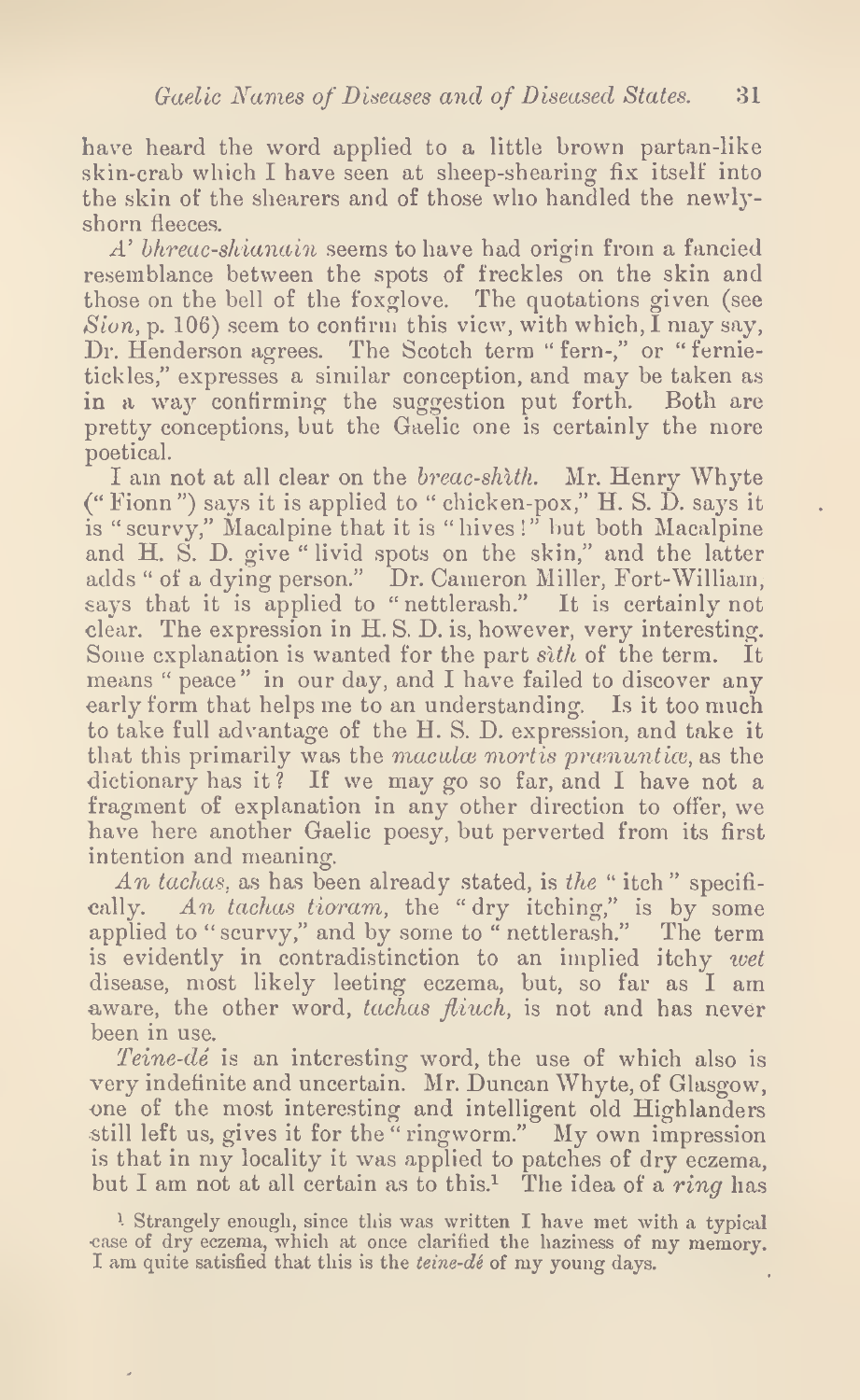some confirmation in the expression  $dealan-d\acute{e}$ , the name given to the ring of fire made by the swift revolution of the burning end of a stick; and one wonders if there is not some kinship between this and the old superstition which attributed a sacred and protective influence against the evil spirit to a ring of fire. " Fionn" also gives teinc-de as ringworm. I have only met the expression once in the older language, namely, in L., p. 120. Fiarfacht desium fath nalaissi: Tene de donim olesium. They asked of him the cause of the flash. " The tire of God from Heaven," said he. We have, however, no assistance from this towards the definition of the disease, although it is useful as confirming the form of the term and its first meaning.

Suppuration.—The original idea in the English word is by no means easy to determine. It comes directly from the Latin, and the Greek  $\pi v \theta \omega$ , to " rot" or " decay," evidently contains the same root and the same idea, as perhaps does the English " foul " also. The original root would seem to be  $pu$ , similar to that which we sought out as the origin of pain and purification, but of different idea clearly; unless, indeed, we can look upon the similarity of form in the roots as bespeaking an original identity of idea, and that the *offensiveness* of the process was considered as a means towards the end of purification.

The suppurating process is described in Gaelic by two interesting words, namely, iongarachadh and lionnachadh. The former is made up of a prefix  $\imath$ on, which has an intensive force, and a root gar, with the double termination ach-adh of same signification as English "at-ing." The root gar is the same word as is still used to express warming before a fire. A variant form  $gur$  is applied to the lying of a hen on eggs, to hatch them by the warmth of its body. In fact, gar and warm are one and the same word, as the Teut. gwarm so clearly shows, and these both are again in line with Latin  $formus$  and Greek  $\theta$ ερμός. Gaelic, then, has caught the fundamental idea that heat is the essential factor in the pusproduction of in-*flammation*—the "calor" of the definition.

*longar* is "pus." It has been compared with  $i_X \omega_{\rho}$ , "the blood of the gods," but one fears that this is philology " by inspection;" still, we cannot forget that ichor and ichorous have been used in English very nearly of the same meaning as pus and purulent. I, however, suspect that *iongar* is the stem of *iongar-achadh*, as *lionn* is that of *lionnachadh* in the other word. I have not met with iongar in the old language ;  $gur$  is the word used in srotha do ghur brén, " streams of foul.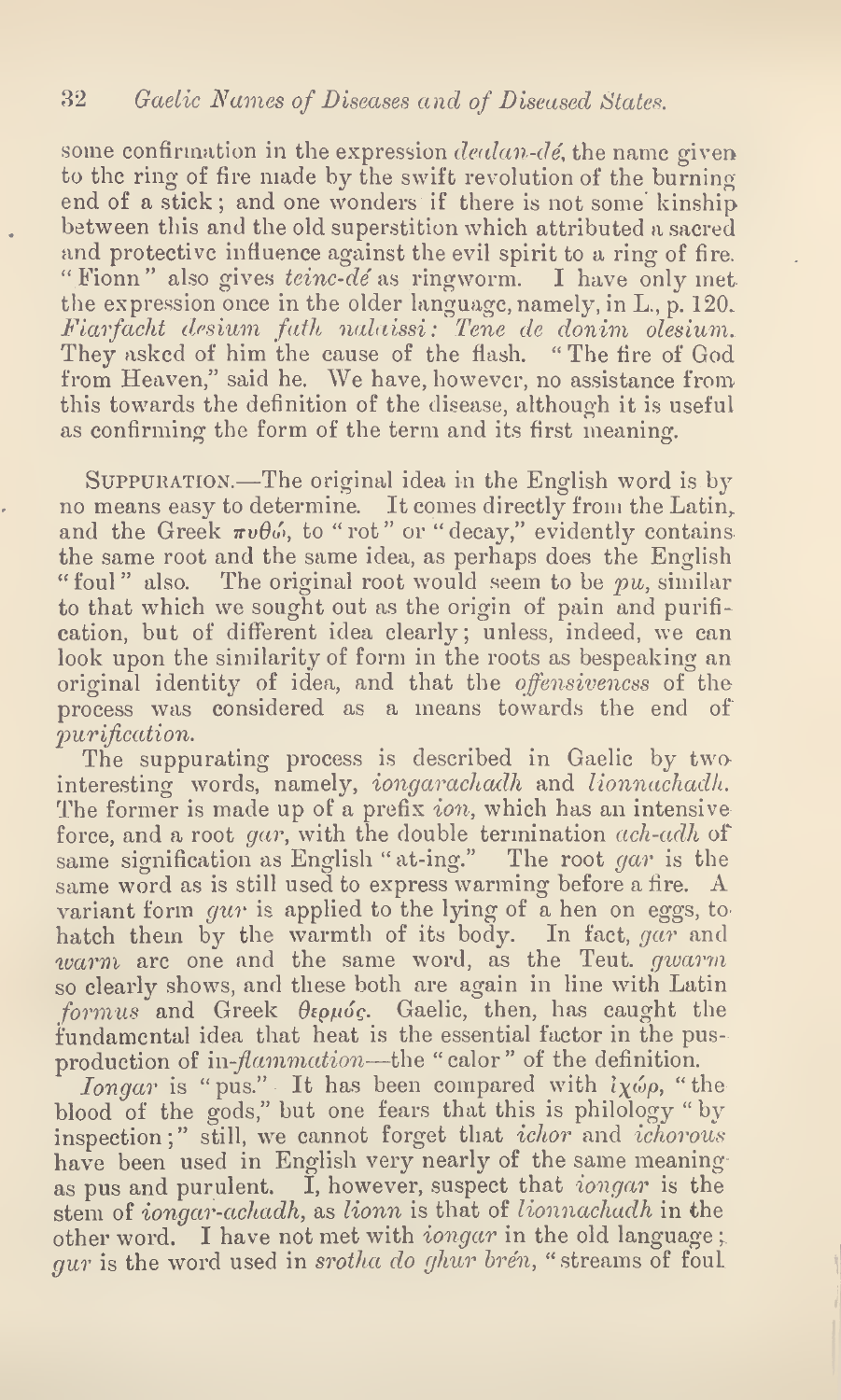pus." The word *guirean*, "a pimple," is probably from the same root, the conception being that the pimple was on the way to suppuration; or it may be from gure  $(q.v.)$ .

The word *lionnachadh* is clearly an effort to interpret or to explain the process. Lionn is "ale" or "beer," and the idea was that suppuration is a process similar to that of beer-making, or brewing or fermentation. The word lind, the older form, has a very wide range of usage, as has been already mentioned (p. 13), and it has been used in this connection also for a long time. Cnocc lan do lindchro ocus do ghur, a swelling full of bloody fluid and of pus. This term indicates an intelligent attempt of the Gaelic mind to understand the nature of the process, and we must allow that it was a very creditable attempt. Brachag, a " pustule," also contains a similar idea. It is from brack, to "rot," and it is this same idea that underlies the word braich, " malt," for instance, in the expression mac na bracha, the "son of malt"—that is, "whisky."

 $Lionn$ -tàthaidh is a very fine expression. The recognition, as this is, of a special healing or repairing fluid was a veryclear step indeed, into pathological knowledge, and the word  $t\dot{a}$ thadh in this connection is an exceedingly graphic and correct statement. It means to join or rather to weld together, as a smith welds two pieces of red-hot iron. In fact, the word is now limited to this special signification.

THE STOMACH AND DIGESTION.—The terminology of this section is very limited. I cannot get anything like an acceptable word for indigestion. Cnamble is the word for "digestion," but the word carries the ideas also of "chewing," "gnawing," " biting "—as a cow " chewing her cud,"  $a'$  cnamble  $a$  cire, or a worm gnawing, and even rust rusting. It is easy to see the transition of these ideas, and of the word, into pathological application; so gangrene, lupus, and all such ulcers as are called " rodent," come under the term readily, and even the obscure wasting of consumption. Its use is as yet very general. The only term for indigestion which I have received is a mere negative and *made* expression, never used in the regular speech. Symptoms of indigestion, however, have been described with some fulness. A ghlas-sheile, literally "grey saliva," is the common name for waterbrash, the non-acid eructation, and losgadhbràghad is the "heartburn," or literally, and indeed better, the "throatburn." The word braghad, by the way, is very interesting, as the only example now remaining in use of this old genitive form. Losgadh-daighe, as I quote it from O'Donovan, is doubtless the same as *bruchd-dàthte*, the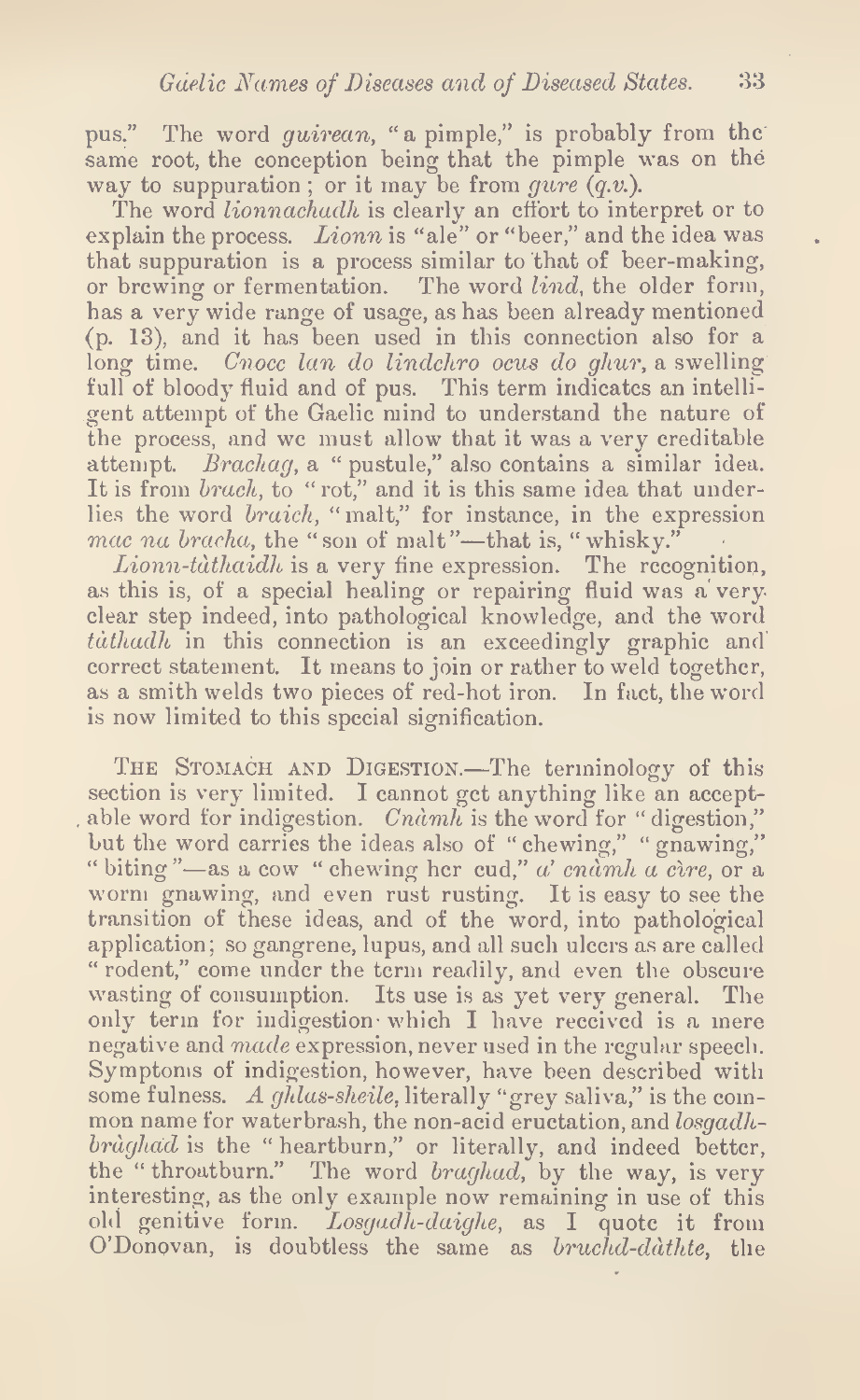" singed" eructation, which comes to me from a good source. The *bruchd-ruadh*, or " red-belch," may be a special form, but I cannot indicate its particular application. " Flatulence " has its exact equivalent in gaoth; the German makes it blahung. Diobhuir, to "vomit," has its true meaning still within itself; it is  $de\text{-}beir$ , equal to Latin  $de\text{-}fer$ , to " bring off" or "away."  ${\it F\!a}$ s-dhì $obhairt$  (retching) means literally " empty vomiting."

The loncraois is a most interesting expression. The meaning is the same as the Scotch *gulsoch*, equal to Latin *gulosus*, " a glutton." Dr. Kuno Meyer renders the term as " the demon of gluttony," from the expression in Me. 3, Sattan  $\therefore$  i. lon cràis boi ina bragait S., viz., a " demon of gluttony that was in his throat." Craes in the old language meant "gluttony." Arminabid cràis nibid etraid (Wb.), "for if there were no gluttony there were no lust"—a good text, by the way, for a moralist. In the modern language craos has no direct reference to gluttony so far as  $\tilde{I}$  am aware. It is applied to an abnormally large, uncouth, open mouth, such a mouth, perhaps, as to the physiognomist might mark a glutton, still without the specific signification which it had in old times. The word lon, which Meyer expressly renders "demon," has not any meaning even remotely akin to that in the modern speech. It means "greed." A duine lonach is a "greedy man," and he may not be far off gluttony, but even if the glutton full seore, still he need not be in any sense a demon. Here, however, comes out an interesting point. The Scoteh gulsoch is an attribute of the man just as "glutton" is in English, but in Gaelic the gluttony is conceived apart from the man. He is suffering under it. A thing unnatural and foreign has come to take possession of him. It is not the man nor any part of him. Tha an lon-craois air, the "gluttony is come upon him." That is the Gaelic idea. To think that a man could be or become a glutton of himself was beyond the Gaelic understanding and imagination. The good king Cathal was still the good king, though he got possessed of this devil, the lon-crais, for which he sought and found relief.

The word *trom-lighe*, "nightmare," needs some attention. This is the form in which our dictionaries give the word, and this is the form in which I have had the word from all my correspondents; still I have a doubt. Thus written the word means the " heavy sleeping," or more correctly, the " heavy lying," which readily becomes confirmatory to the popular philology. But some troublesome facts meet us. The popular pronunciation, which is the native growth of the word, seems to be quite opposed to this interpretation and to this spelling.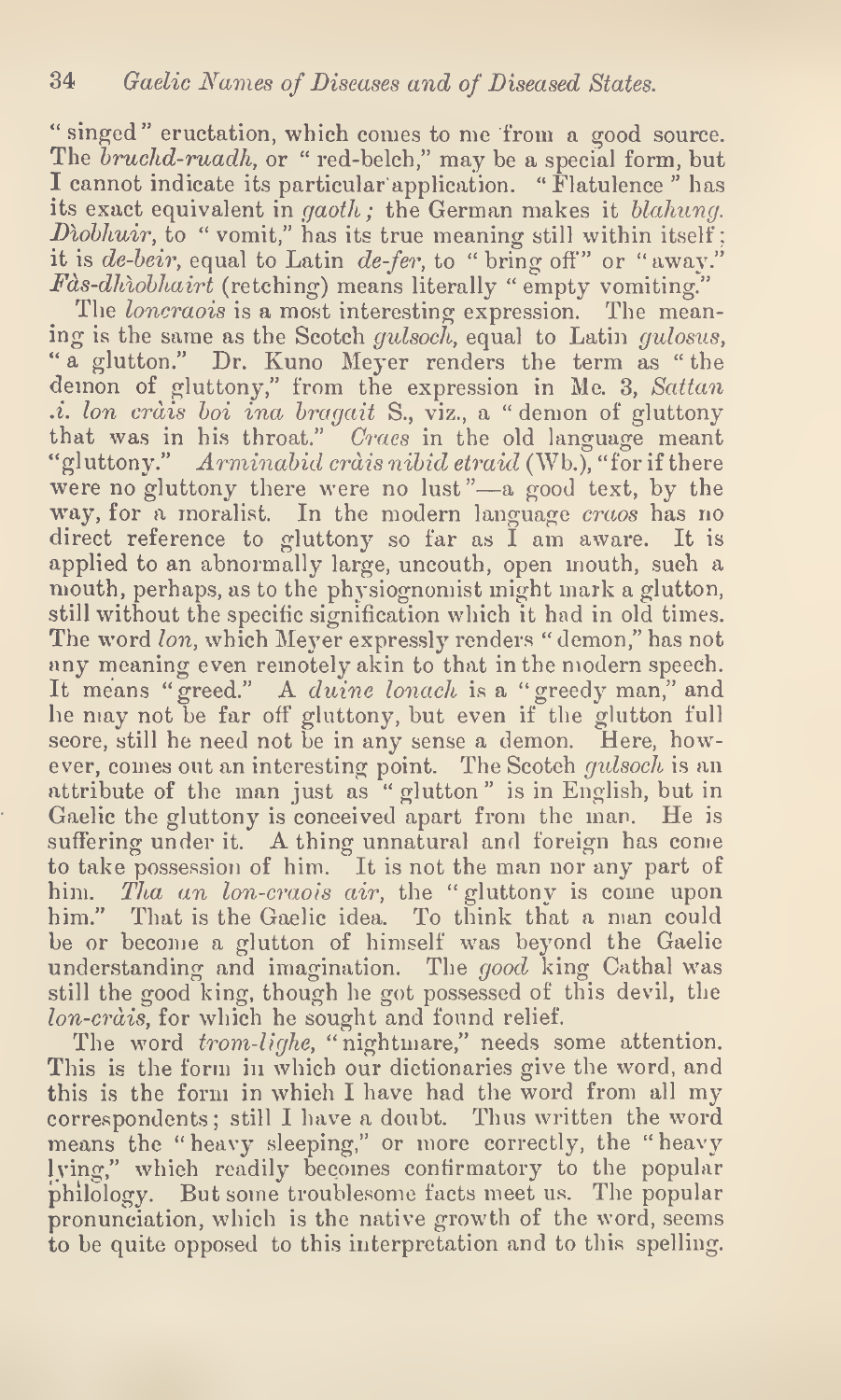The native pronunciation is never, as here indicated, tromlighe or trom-luighe; it is always tromma-lithe or  $lia$ . The difference will be appreciated if I indicate the former as it is pronounced, trom-laa-ya, but the latter and true form, as I believe, is always *tromma-lee-a*. There must always be a cause of suspicion that the fixed popular pronunciation is a safer guide towards the truth in words than the fanciful scription of the uninformed "scholar," or even the wellinformed letter-juggling of the philologist. This fact of pronunciation is therefore strongly against the accepted form. There is a great deal more. We have a scoim ocus a tromma, " his lungs and his liver" (L.U., 79). Here we have a complete explanation of the persistent  $tromma$  of the native term tromma is the "liver." Li or lia is a "flood." We have lia mór isin oidche sin isin abaind (Three Hom.), " a great flood that night in the river." So a "liver-flood" or a "bile-flood" is the pathological basis of nightmare, according to the Gaelic idea, an interpretation which I venture to say is far better than any other that I know, and, indeed, as good as we can have, until we call things by their right names.

Galar-neclis, which Whitley Stokes, on second thought, renders as "stomach disease," is not quite clear. The gloss on <sup>1</sup> Tim., v, 23 (in Wb.), is arbiith galarneclis fortsu, for " the stomach disease is upon thee;" but I cannot discover the word on which Stokes bases his translation. An irreverent correspondent, who has some repute as a student of Gaelic, says that Stokes is entirely wrong, and that this expression means galar na h-eaglaise, "church-complaint" or "collection-fever" as he expresses it. I am, of course, not able to decide where scholars differ.

Cramp is described by two terms, one of which, an iodh, is without doubt old, and the other is open to suspicion that it is a late form. I myself could never dissociate the "forking" of the toes and fingers, when the muscles were cramped, from the word which expressed their condition in Gaelic. Of course there are objections to this derivation of the word, even if some of my most intelligent correspondents write it as an fhorc. There is an old word, orca, "the calf of the leg," and one wonders if the word has not come in this direction, perhaps by reason of the frequency with which this part is so affected. Apart from this, however, I think that an orc is now specialised to the cramp of the toes and fingers -—perhaps aided by the "fork" derivation mentioned—while an iodh is the term for cramp in other parts.

Tinneas-ndrach, the " shameful disease," is not a severely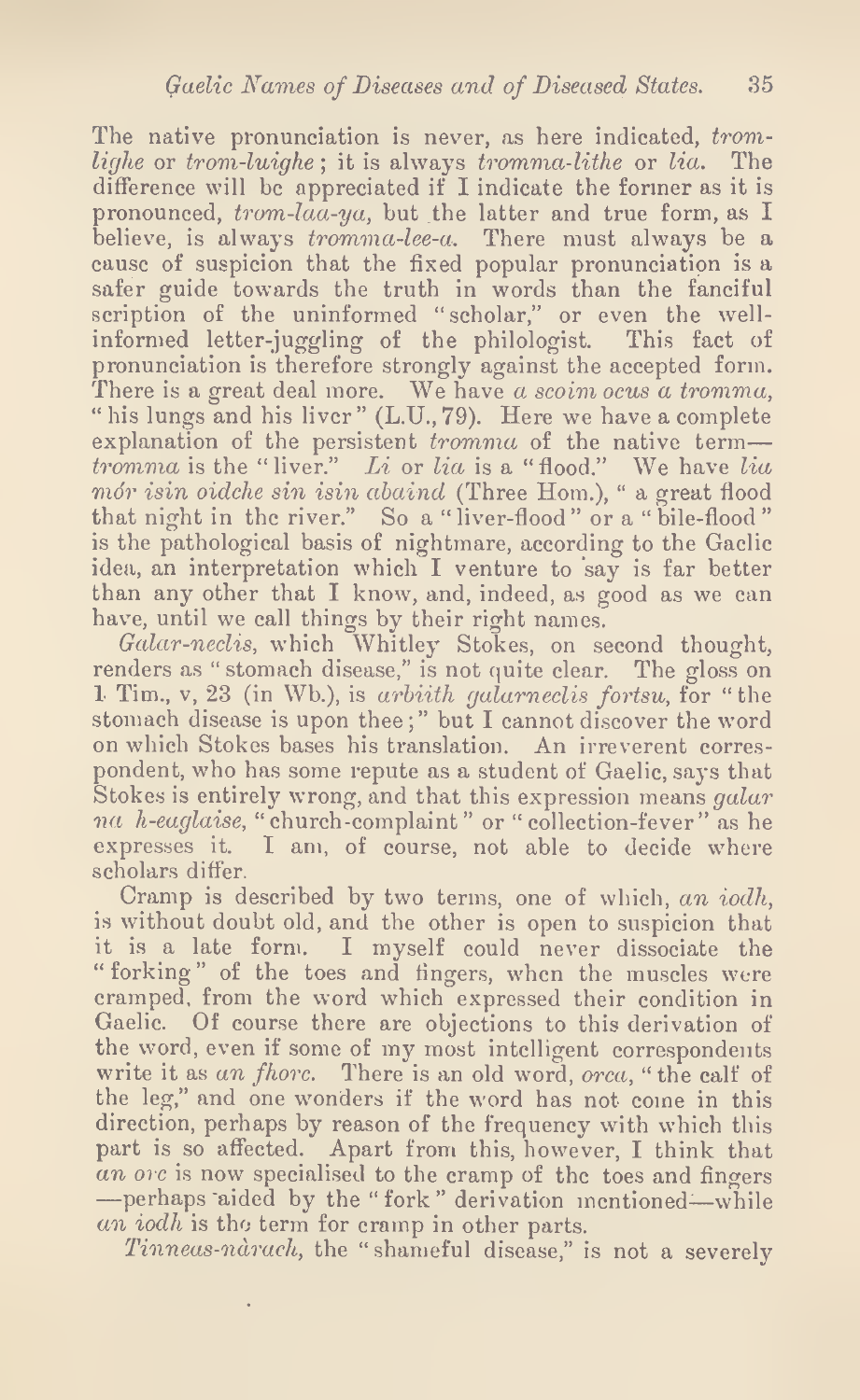pathological expression, but is is far better ; it bespeaks a moral feeling which the euphemism of a so-called higher civilisation has thought well to disregard. Tinneas na  $h$ -urchoid is peculiar. The word urchoid means hurt or harm, and the phrase would thus mean the hurtful or harmful disease. But all disease is presumably hurtful; so this disease, if the literal interpretation be right, was the most hurtful disease, and the most harmful of all to the Gaelic mind and feeling. I am disposed, however, to doubt this rendering. Macmhaighstir Alasdair—Macdonald of Ardnamurchan—either originated the expression or he specialised it to "contagious disease" in a song which, even in a medical journal, cannot be quoted with safety. Macdonald was a classical scholar, and he was no doubt familiar with the classic names of diseases. It is not too much to suppose that he knew the term orchitis, which so readily lends itself to tinneas na h-urchoid, and this would give a new and clearer value to the word. This, however, is only, so far, a speculation.

PREGNANCY AND PARTURITION.—The pregnant state is described in the modern language by leth-tromach, literally "half-heavy," for the earlier stages, and by tróm, "heavy," for the later stages. The word torach also is used; it means "fruitful," for toradh is the fruit or yield of plants and animals. Alacht  $(q.v.)$  is an old word not now in use, but its meaning is quite clear. The root is  $\partial l$ , " a brood or progeny." The old Scotch expressions are peculiar. The pregnant woman was said to be  $wamyt = wame-ed$  or  $woomb\text{-}cd$ , just as in English we say a shot bird is " winged." Child-birth or delivery was expressed by *lichter*, which comes somewhat in line with the idea in Gaelic trom. But these Scotch words are terribly matter-of-fact expressions—callous, sheer farmyard avoirdupois without a tinge of redeeming delicacy. The old term galar-noited, which would be galar naoidhein in the modern language, is "infant complaint." The use of galar in this connection, which is no disease at all, shows how light was the signification of the word in the old time.

The word aisead, " to deliver," is a good word. It is old but still in use, and strangely enough it embodies the same sort of idea as  $ob\text{-}stet\text{-}ric.$  Aliscad is ad-sīd, "to sit to," similarly as obstetric means " to stand before." One wonders how much is to be learned from this. The Latin-English term seems to be euphuistic and untrue; the Gaelic word is much nearer to the truth of our experience. To be in labour is saothair, and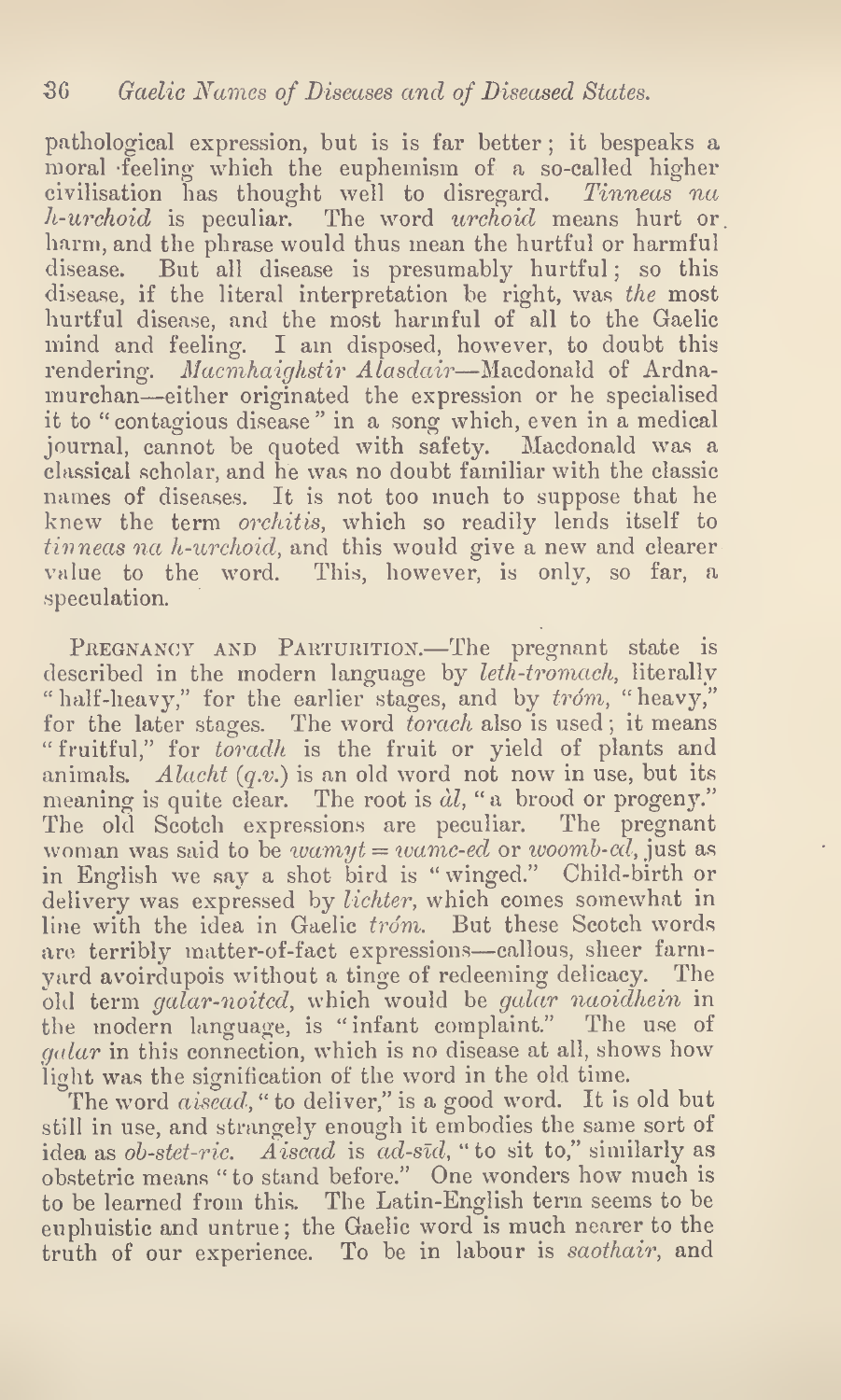exact translation. The philologists have as yet failed to explain luighe shiubhla, whence or how it came to mean "lying-in." There are several words that are referable to the old root id. " pain or pang" (see idu); idnocul, " delivering," occurs in Me. 43.

SUPERSTITION.—Besides those already referred to, there are a few more words which bear evidence of what we are as yet pleased to call superstitious belief, but which may after all have some basis in fact. *Milleadh-maighiche*, "harelip," or literally "hare-injury," is one of the best known of such words. It is based on the belief that if a pregnant woman foregathers with or starts a hare, she is somehow so affected that the child runs the risk of having the lip cleft like that of a hare. There can be no doubt that even to this day the superstition, if so it be, has strong hold upon the mind of Highland womanhood. We know that the question of maternal impression is widely maintained even among enlightened people, and with no small reason, as would seem; but the matter cannot be argued in this essay.

" Birthmarks," we know, are often referred to similar causes, and it would appear that the words maol-dobhrain and maol-conain have had origin in this way. The former would seem to mean an " otter spot " or mole, and the latter a " rabbit spot," probably from a fancied similarity of the one and the other kind of mole to the skin of these animals respectively. I do not know if there is any superstitious belief regarding these animals, as certainly there is in the case of the hare.

In our daily work we constantly hear of the influence of " desire" in producing, or rather in determining, birthmarks. The Gaelic people evidently had the same belief full-grown, for they call these marks *miann*, literally a "desire." The thing itself, the mark, is called by the name of the mental or moral process which is supposed to produce it. This is perhaps the most conclusive way of stating a conviction. The cause and the effect are to the mind one and the same; in fact, the cause is only known by its effect. The " mark " is the concrete manifestation of the " desire." It is all that another person can know of the desire. It is therefore named " the desire," miann.

THE IDIOM OF DISEASE demands attention briefly. The several forms of idiom may be classed as follows: $-(1)$  The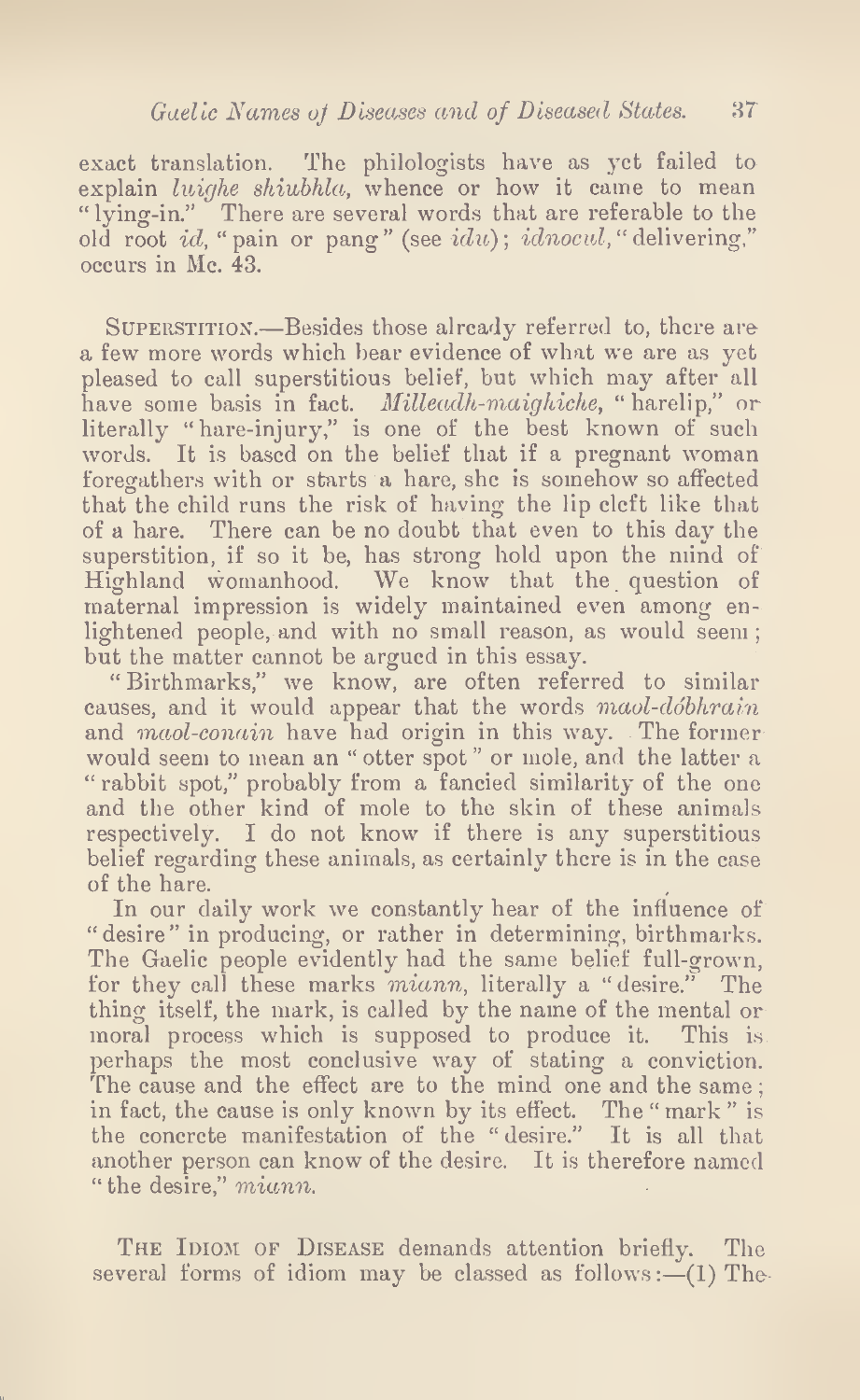disease is " upon", the sufferer—tha a' bheeac air, " the smallpox is upon  $\lim$ ;" (2) the sufferer is "upon" the disease tha e air a chuthach, " he is upon madness;" (3) the sufferer is "without" a natural condition or state—tha  $e$  as a chiall, " he is out of his reason or sense;" and  $(4)$  the sufferer is "within" an unnatural state—tha e ann an neul, "he is within a mist or cloud," that is, in a swoon. The first has by far the greatest range of use; the other three forms are only applied to a few diseased conditions, and they are almost all interchangeable with a form of the first kind—tha an cuthach air is quite as good as the form given, even if perhaps not so old.

The idiom of DISLOCATION is very simple. We say  $as a'$  $ghualainn$ , "out of the shoulder;" as a' chruachan, "out of the hip," and so on. In the lower limbs, the form in thar, " over," is used for evident reason—thar an aobrain, "over or off the ankle;" thar a' ghlùin, "over the knee." It may be observed that thar takes the genitive case after it.

The idiom of CURE is worth notice. We say tha sin maith air a' chnatan, air an Ibinidh—that is, "good on (for) the cold, the rheumatism." But air in this idiom is not air, " upon," as we have already met with it, but another word altogether, meaning "against" in the old time, and meaning the same thing now, if it was but rightly understood. Culpepper's use of the word is very good—" This herb (amara dulcis) is excellent good *against* witchcraft both in men and beasts." Historically, the word is the same word as English "for" and "fore," the Latin prae, and Greek  $\pi a \rho \dot{a}$ , which, in such a phrase as  $\pi a \rho \dot{a}$  vo $\mu \dot{\rho} \nu$ , " contrary to law," seems to have the identical meaning. In Sanctan's hymn we have  $ar$  $(\pi a_{\rho}\hat{a})$  cech quasacht, "against every danger;" and in Patrick's and Maelisu's ar intledaib demna, " against the wiles of devils;" ar gabud ar galra, " against danger," " against diseases." One of the old incantations is entitled "Ar galar $faail$ ," "against urine-complaint," and the treatment is:  $R_{\star}$ —The Incantation. Sig.—Focertar inso dogrés imaigin hitabairthual, "this is always said in the spot where thou leavest thy water."

THE GAELIC PHILOSOPHY OF HEALTH.—Is righ gach slan, says the proverb, "every healthy man is a king," a koning or " able man," as Carlisle would say, or a duinc-foghainteach, as the Gaelic splendidly puts it, a "sufficient man." We may say conversely, and with perfect safety, that every diseased man is a slave; aye, and further, that his disease is the index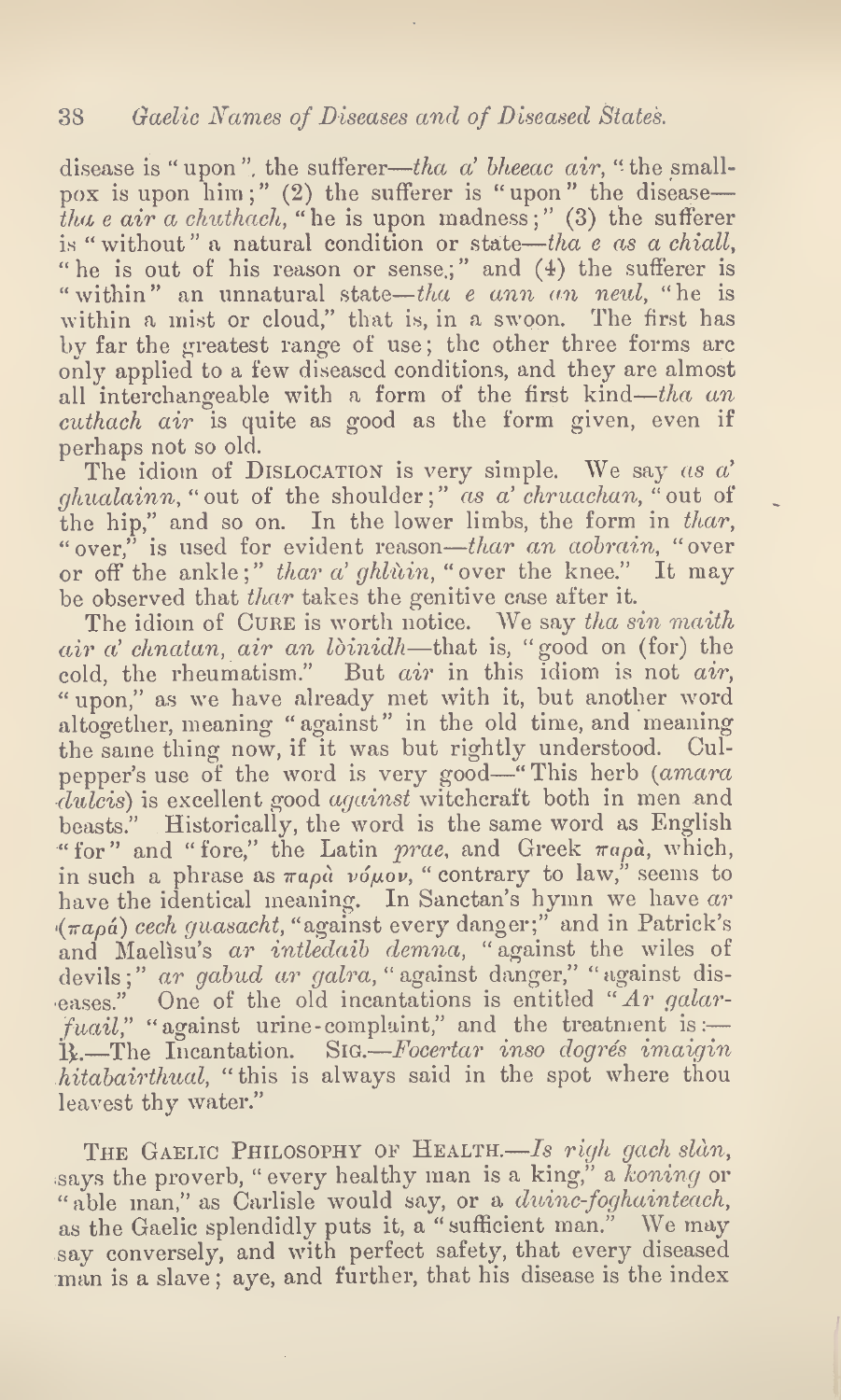and the measure of his slavery to ignorance, or cowardice, or vice.

" A ruler over himself, what a searching preacher of selfeommand is health" (Emerson). I think I heard a proverb that "a hale cobbler is a better man than a sick king;" it is very true. The one is a ruler over himself; the other, the king, is a slave. The quest of the summum bonum, which was so interesting a speculation to ancient philosophy, is not less so for us; but after all that has been said in the matter we do not yet know what this summum bonum, this "highest good," is. In fact, there is no highest good that can be finally conceived. All that is possible for the human mind to apprehend is a higher good, a condition farther on than that as yet realised in the order of human progression; and, however far we may be advanced, or however far we may imagine human nature to be capable of advancement beyond what we have now realised, or beyond what we with any reasonableness can imagine possible, we are only in a position, or about to attain to a position, from which we behold the sea of ever-extending possibility that lies forever beyond us. It is therefore vain to speak of the highest good, but it is right and desirable that we should ever aim at the higher good; it is on the way towards the hypothetical highest. But whatever this higher or highest good may consist in, one thing is clear, viz., that health or complete wholeness is the only form in which it can be stated, and it is clear also that health, even in its common and narrowest signification, must be the first and most essential element. Happiness, according to the Greeks, was the highest good; but happiness without health is inconceivable. "Life is not to live, but to be well," says Martial. Every diseased man is dead in so far as he is diseased ; but every healthy man is living his life, and he is a king. It is not easy for us to imagine what more a healthy man can want but his full health. Our language, our philosophy, and our religion all have placed our health, our wholeness, and our holiness as the ultimate aim of our existence and of all our efforts. I cannot recall anything cleaner, clearer, or higher than the full meaning of this expression, Is righ gach sldn.

In bringing this essay to a close I wish to observe that—

1. I know quite well that it is far from complete or perfect in any sense, but, so far as it goes, it may be taken as a reliable statement of the knowledge at present available.

2. The work connected with the essay has been to myself a